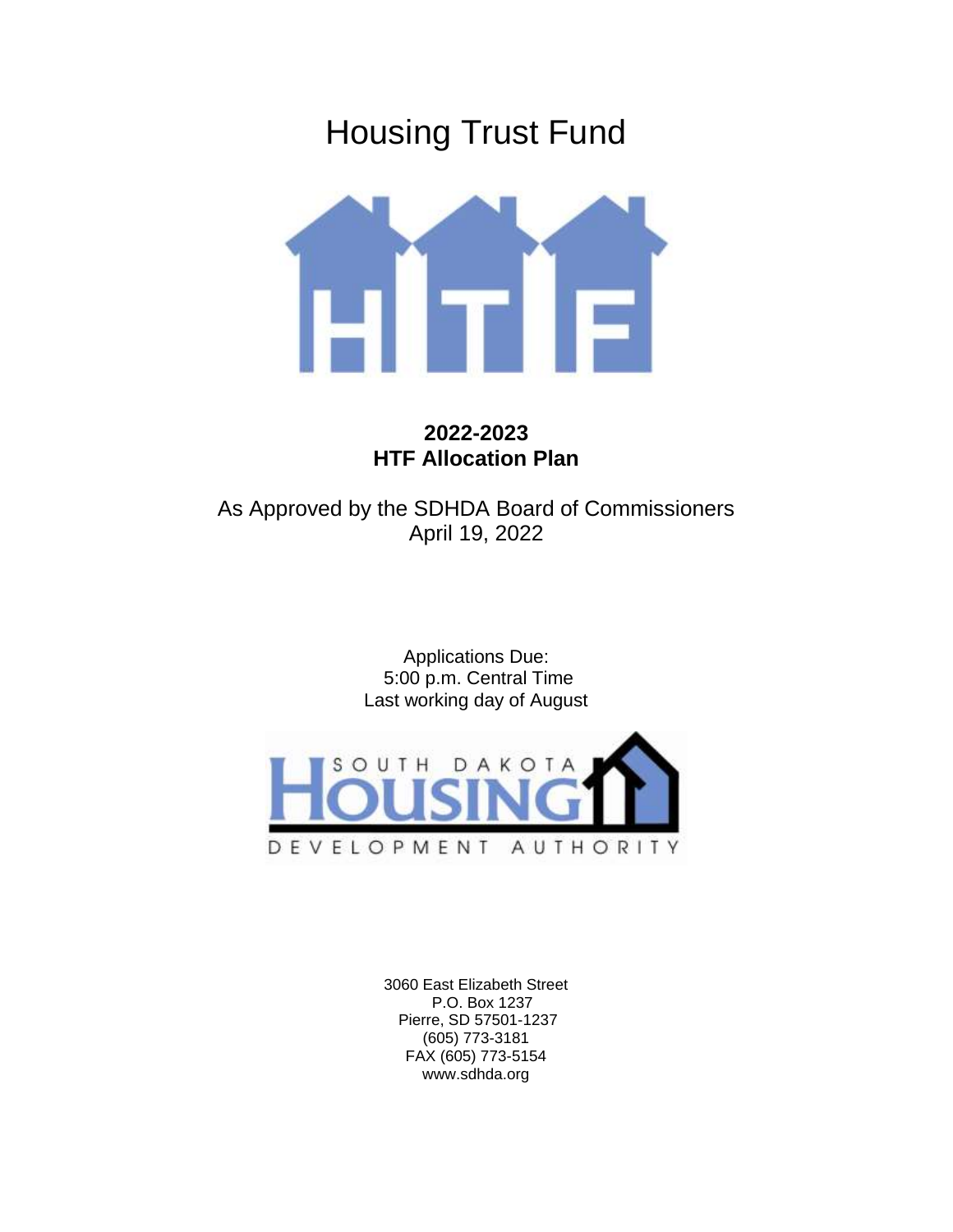Alternative formats of this document are available to persons with disabilities upon request. For information regarding Section 504 Accessibility, contact the South Dakota Housing Development Authority 504 Coordinator, Andy Fuhrman, at 1-800-540-4241.

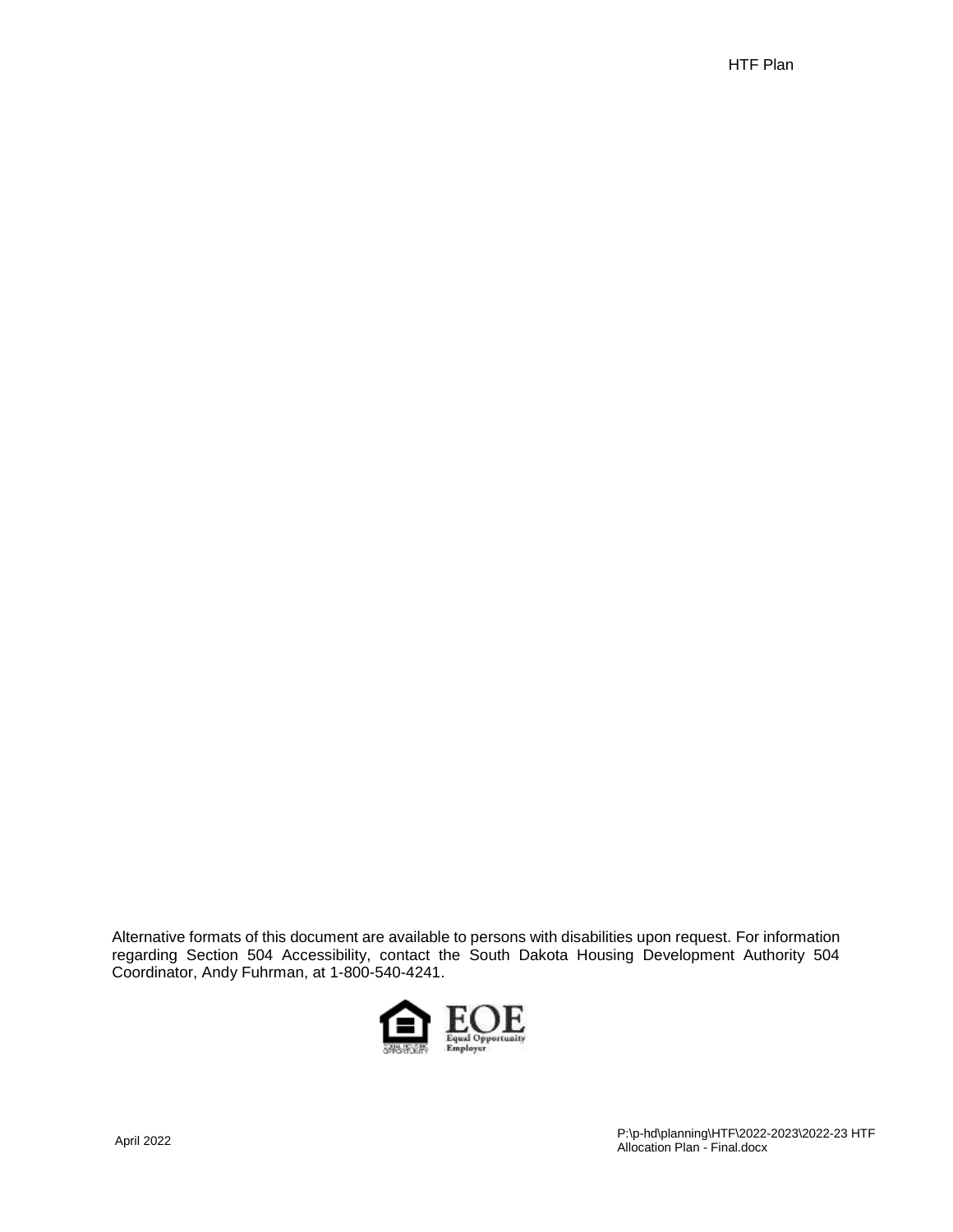# **Contents**

| 1. Rental Acquisition and/or Rehabilitation, Rehabilitation as a primary eligible activity5 |                                            |
|---------------------------------------------------------------------------------------------|--------------------------------------------|
|                                                                                             |                                            |
| 9. Tenant Income Increases (Not applicable for combined HOME/HTF/Housing Tax Credit         |                                            |
|                                                                                             |                                            |
|                                                                                             |                                            |
| April 2022                                                                                  | P:\p-hd\planning\HTF\2022-2023\2022-23 HTF |
|                                                                                             | Allocation Plan - Final.docx               |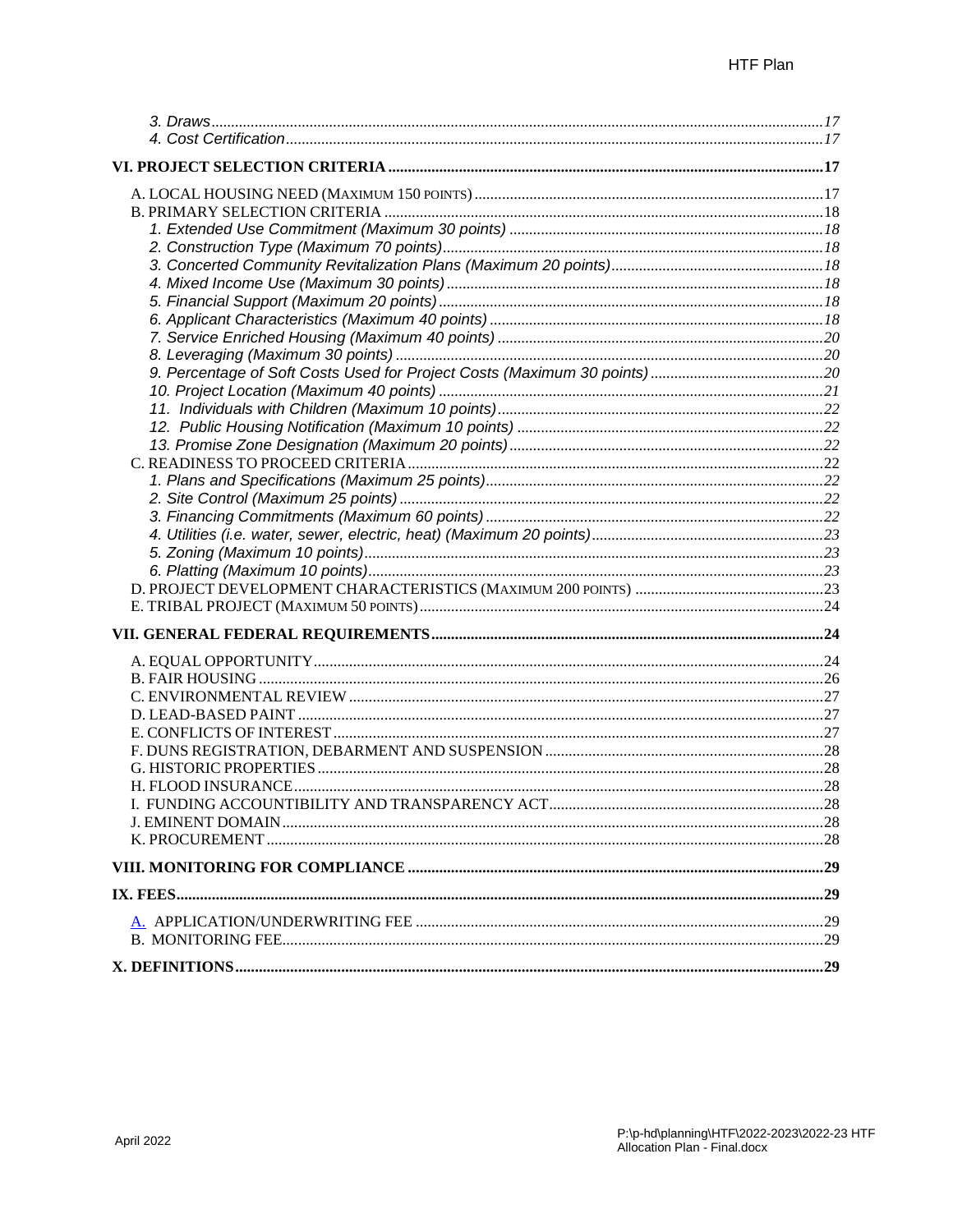## **EXHIBITS**

- **1. Required Submissions**
- **2. Market Study Requirements**
- **3. Local Governing Body Approval**
- **4. Project Development Characteristics**
- **5. HTF Tenant Questionnaire**
- **6. South Dakota HTF Subsidy Limits**
- **7. Prohibited Lease Terms**
- **8. Tenant Selection Criteria**
- **9. Summary of Lead-Based Paint Requirements by Activity**
- **10. Rental - Lead-Based Paint Disclosure of Information**
- **11. Application Checklist**
- **12. Self-Scoring Worksheet**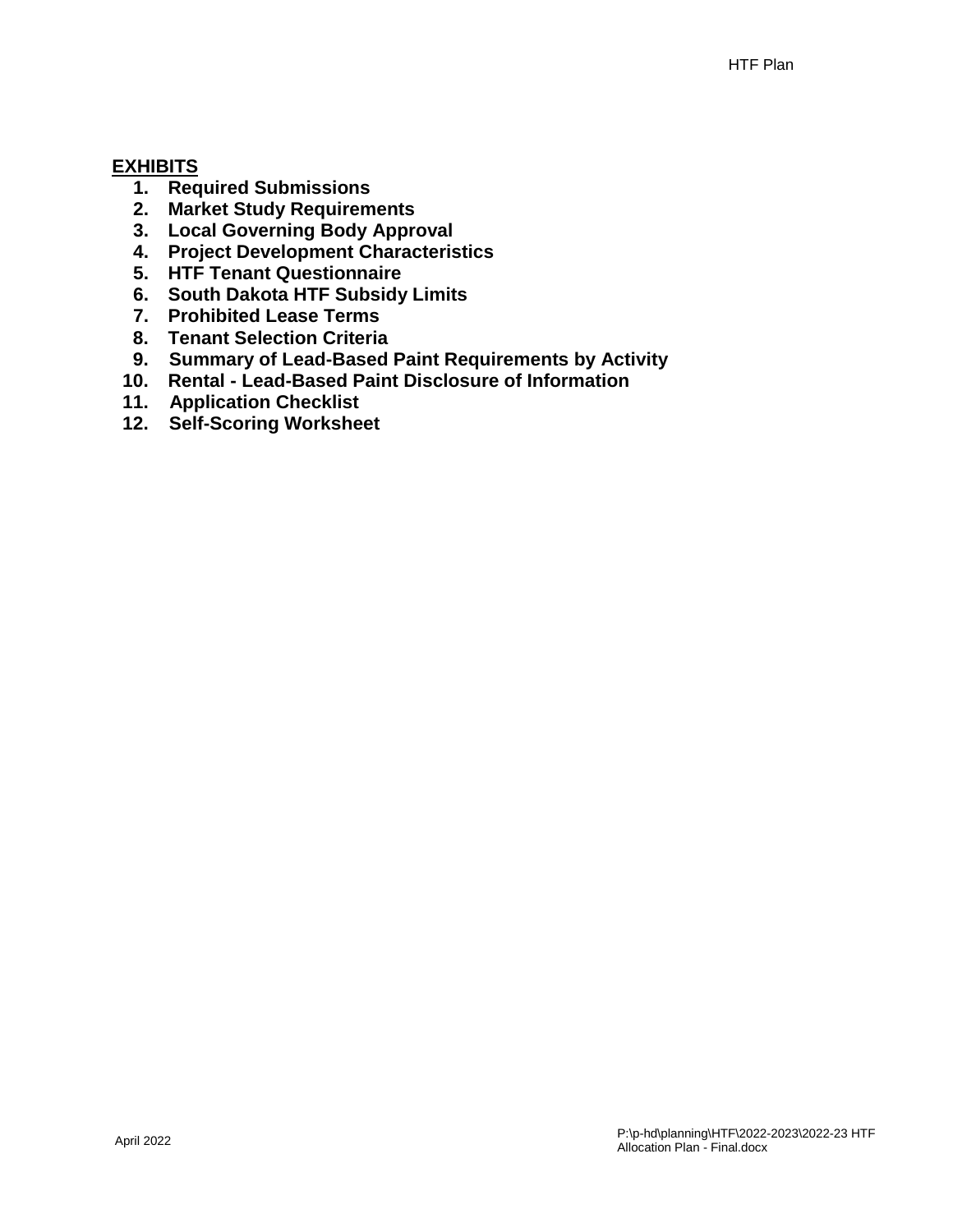[This page left intentionally blank]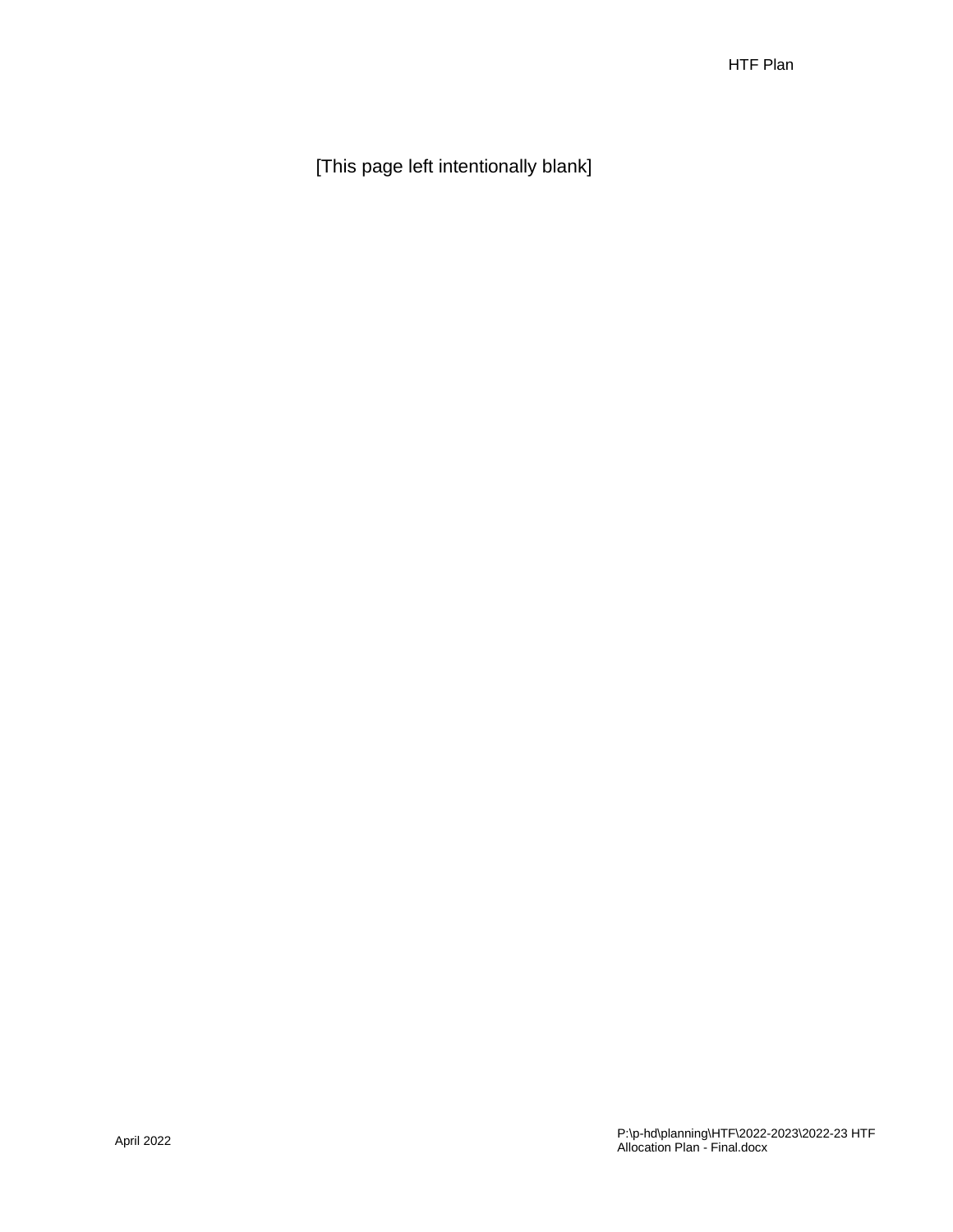#### **SOUTH DAKOTA HOUSING DEVELOPMENT AUTHORITY HTF PROGRAM ALLOCATION PLAN**

#### **I. SDHDA PURPOSES AND GOALS**

<span id="page-6-0"></span>Within the U.S. Department of Housing and Urban Development (HUD) Housing Trust Fund (HTF) Program the purposes and goals are to:

Expand the supply of decent, safe, sanitary and affordable housing, with primary emphasis placed on affordable housing, for extremely low-income South Dakotans.

Mobilize and strengthen the abilities of the State of South Dakota and units of local government to implement strategies for achieving an adequate supply of decent, safe, sanitary, and affordable housing.

Provide participating entities, on a coordinated basis, with the various forms of federal housing assistance.

SDHDA will focus on the following purposes and goals:

Assist in the construction or preservation of decent, safe, sanitary, and affordable housing in the areas of greatest demonstrated need in the community and in the State, ensuring distribution, both urban and rural, where and when possible, taking into consideration the historical significance of the property and area, the current housing market, and the prospects for future demand.

In those areas where greatest need is identified, give preference to those projects which provide the highest quality of qualified affordable units compared to the lowest amount of HTF funds allocated while giving consideration to serving the lowest income South Dakotans, and where appropriate, provide mixed-income housing.

Make such units affordable to households for the longest time period possible (extended use).

Assist in the provision of housing to meet the needs and priorities outlined in the State Consolidated Plan and its corresponding Update(s).

Provide opportunities to a wide variety of developers, both for profit and nonprofit, and for a variety of housing projects.

Encourage innovative approaches that are cost effective in providing affordable housing, including planning, design, construction quality, energy efficiency, and financing.

Give preference to those applications that show a greater degree of readiness to proceed with the project.

Increase the investment of private capital to leverage HTF funds, and use existing agencies and private sector mortgage finance institutional resources while retaining the affordability of housing with local and private investment.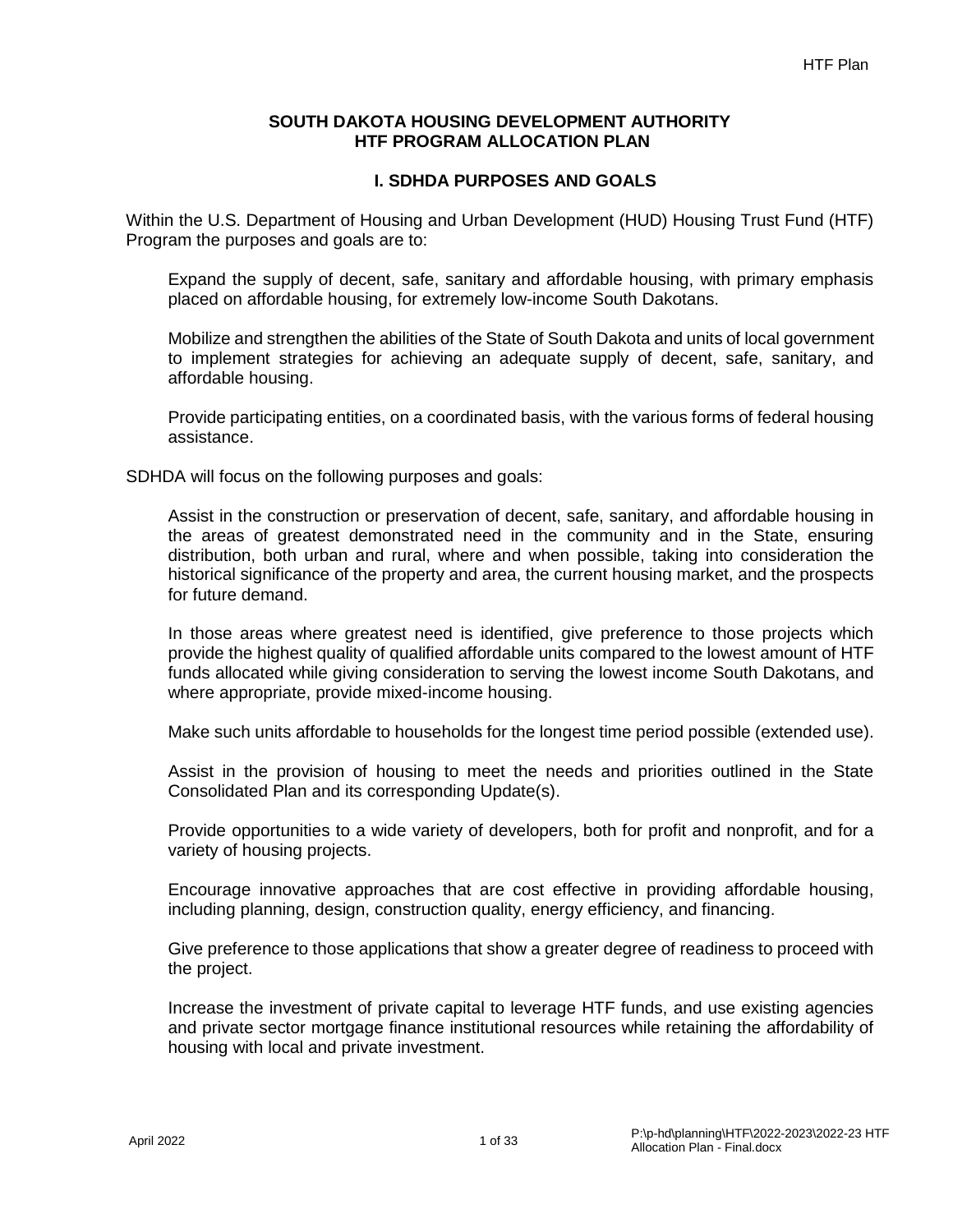SDHDA will not process any application that is not consistent with the purposes and goals of this HTF Program Allocation Plan (the Plan), the State Consolidated Plan, or the Updates made thereto. SDHDA may implement changes to this plan as mandated by the final rule when issued by HUD.

SDHDA will provide only that amount of HTF funds as are necessary to make a project financially feasible and viable as a qualified low-income housing project.

#### **II. POLICIES AND PROCEDURES**

#### <span id="page-7-1"></span><span id="page-7-0"></span>**A. THE PLAN**

SDHDA is the agency responsible for the administration of the HUD HTF Program in accordance with Title 24 Code of Federal Regulations Part 93 Subparts C through J. The Plan provides a system for allocation of HUD HTF formula and SDHDA program income funds. Funding under the Plan is available throughout the State of South Dakota. SDHDA anticipates a minimum annual allocation of \$3,000,000.

#### <span id="page-7-2"></span>**1. Application Cycle(s)**

Application Cycle: Applicants may apply (using SDHDA forms) to receive a HTF funds allocation. Complete applications (refer to Exhibit 1) must be received at SDHDA by 5:00 p.m. Central Time the last working day of August 2022 and the last working day of August 2023. Electronic submission of applications is encouraged and may be accessed by following the instructions on the SDHDA website at<https://www.sdhda.org/housing-development/application-submission>. Applications may also be hand delivered or delivered via postal or private mailing service by that time and date. Applications via facsimile or e-mail will NOT be accepted.

If the applications received exceed the available HTF funds, SDHDA may prepare a waiting list. If a waiting list is developed, SDHDA will notify each applicant to whom HTF funds were neither awarded nor denied. Any such applicant may then submit a written request to be maintained on the waiting list to compete for any additional funds that become available during that calendar year ending December 31. SDHDA will permit each applicant on the waiting list to submit additional information to support the applicant's readiness to proceed with development of the project and to receive an award of HTF funds without due risk of such funds subsequently being returned or rescinded by SDHDA.

SDHDA reserves the right, in its sole discretion, to (i) hold back a portion of the annual allocation of HUD HTF formula funds and/or available SDHDA program income for later use, (ii) issue an award for all or some portion of the next year's HUD HTF formula funds and/or available SDHDA program income, (iii) hold another application cycle, or (iv) award HTF funds for applications submitted to SDHDA under another program that need additional funds for feasibility. If SDHDA holds another application cycle, it will provide an announcement thereof. Please refer to SDHDA's web site at [www.sdhda.org](http://www.sdhda.org/) for availability of funds.

SDHDA will annually set-aside \$600,000 of the Housing Trust Fund allocation for applicants developing housing on Indian Reservations. In addition, SDHDA will annually set aside \$600,000 of the Housing Trust Fund allocation for applicants developing projects for special needs populations which provide Service Enriched Housing.

If no application for funds from the set-asides are received during the July/August application cycle, the funds will automatically revert to the General Pool and may be utilized for other eligible applications. Application for the funds from the set-asides must meet all eligibility requirements of the Plan to be considered. Applications for funds from the set-asides and awards of such funds are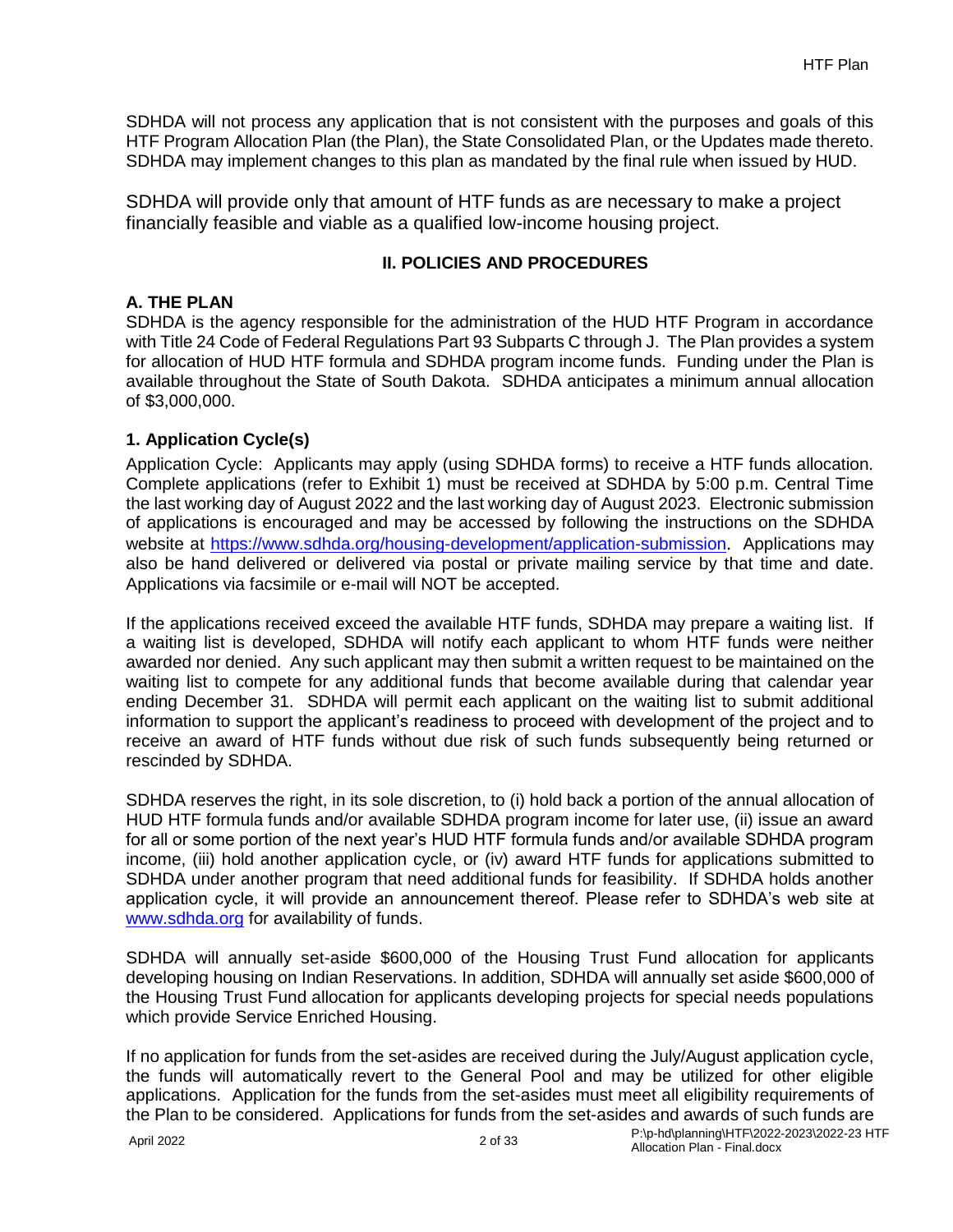subject to all other provisions of the Plan. Available funds under the set-asides do not guarantee funding for any applications.

#### <span id="page-8-0"></span>**2. Limitations**

During the August application cycle, no more than 25 percent may be awarded to any one developer/sponsor/owner, and no more than 20 percent to any one project. If funds remain in the General Pool after the August application cycle, funds exceeding the foregoing limitations may be allocated to any project (i) that was allocated funds in the August application cycle and (ii) whose allocation was limited due to the foregoing limitations.

## <span id="page-8-1"></span>**3. Applicant Eligibility**

Eligible applicants must meet the requirements of 24 CFR 93.2 under the definition of Recipient. Recipient means an organization, agency, or other entity (including a public housing agency, a forprofit entity, or a non-profit entity. A recipient must meet the following qualifications:

a. Make acceptable assurances to SDHDA that it will comply with the requirements of the HTF Program during the entire period that begins upon selection of the recipient to receive HTF funds, and ending upon the conclusion of all HTF-funded activities;

b. Demonstrate the ability and financial capacity to undertake, comply, and manage the eligible activity;

c. Demonstrate its familiarity with the requirements of other Federal, State, or local housing programs that may be used in conjunction with HTF funds to ensure compliance with all applicable requirements and regulations of such programs; and

d. Have demonstrated experience and capacity to conduct an eligible HTF activity as evidenced by its ability to own, construct, or rehabilitate, and manage and operate an affordable housing development.

At this time, SDHDA will administer the HTF program and will not utilize subgrantees (unit of local government or state agency).

#### <span id="page-8-2"></span>**4. Application Eligibility**

SDHDA will only process applications that it determines are:

- e. Consistent with the purposes and goals of this Plan;
- f. Proposing an eligible activity; and are
- g. Financially feasible.

Applications must contain a description of the eligible activities to be assisted with the HTF funds (as provided in 24 CFR 93.200) and a certification by the applicant indicating that each housing unit assisted with the HTF will comply with HTF requirements and be occupied by eligible households.

SDHDA may reject applications that are incomplete or that contain incomplete or inaccurate information. This determination may be made at initial review or at any time during processing of the application.

Additional documentation required and requested to complete the evaluation of the application must be received 30 days prior to the next scheduled SDHDA Board of Commissioners (Board) meeting in order to be considered at such Board meeting.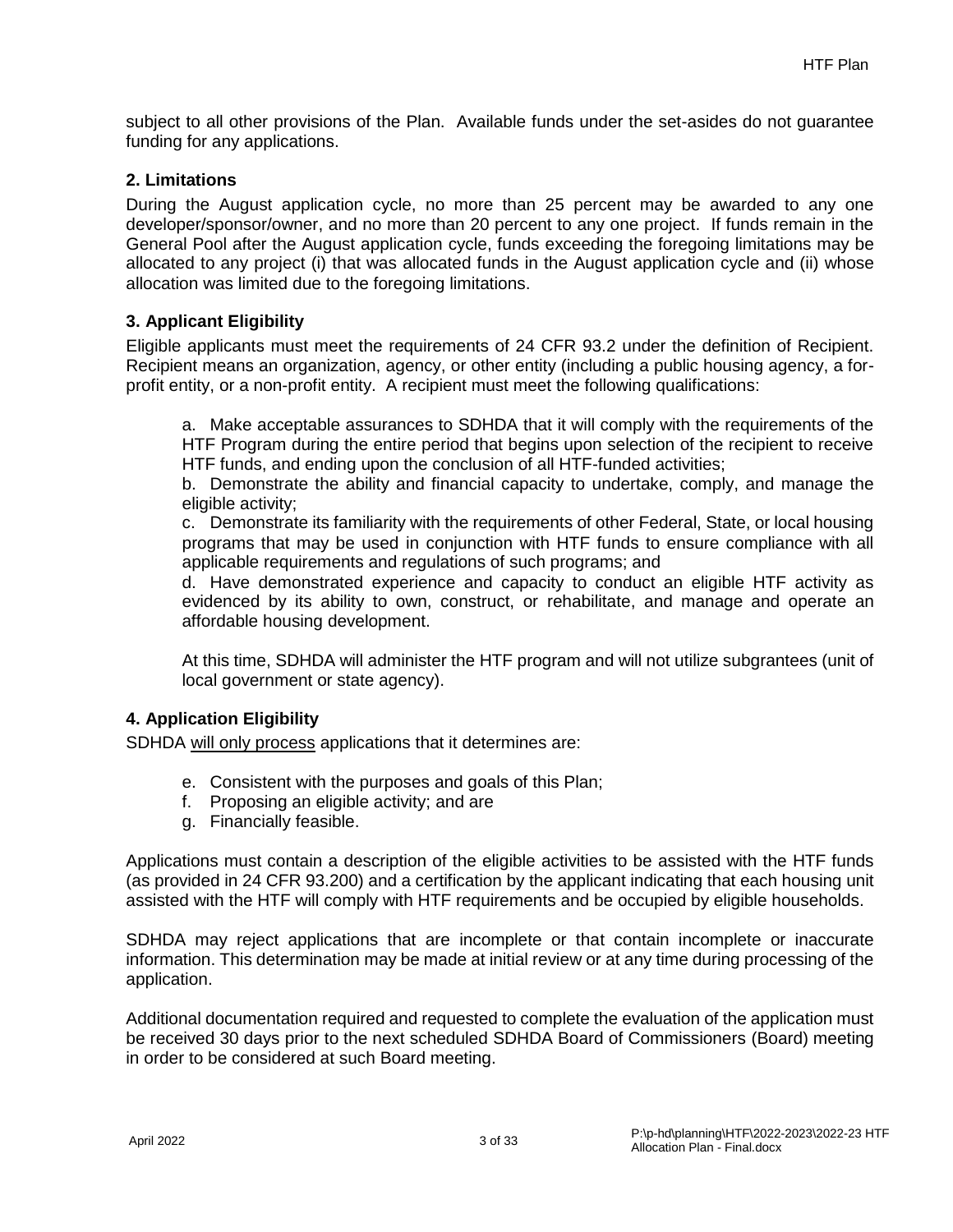#### <span id="page-9-0"></span>**5. Disclaimers**

SDHDA reserves the right to reserve and allocate HTF funds to any project. Further SDHDA reserves the right to deny HTF funds for any project, regardless of ranking under the project selection criteria, if it determines, in its sole discretion, the project is unacceptable based on, but not limited to, the following:

- a. comments from officials of local governmental jurisdictions,
- b. information indicating that a particular market is saturated with affordable housing projects,
- c. likelihood that the project may not comply with HTF program requirements in a timely manner,
- d. applicant's (including any related party's) lack of prior experience or unacceptable performance related to project reservations, construction, and compliance with housing assistance or other government-sponsored programs, regardless of type and location, or
- e. desirability of site based on SDHDA inspection.

If SDHDA determines not to reserve HTF funds on such basis, it will set forth the reasons for such determination.

All funding decisions made under this Plan will be made solely at the discretion of SDHDA. SDHDA in no way represents or warrants to any applicant, investor, lender, or any other party that the project is, in fact, feasible or viable.

SDHDA reserves the right to place special conditions on reservations and to reserve HTF funds for lower ranking projects if the amount of HTF funds available is insufficient to fund higher ranking projects.

SDHDA reserves the right to modify or waive, on a case-by-case basis for good cause, any condition of this Plan that is not mandated by the 24 CFR Part 93.

SDHDA may request additional information and perform additional project evaluation as deemed necessary and appropriate to verify project costs, feasibility, and need. SDHDA reserves the right to exchange information with other State and Federal allocating agencies and with other parties as deemed appropriate. By submitting an application for HTF funds, the applicant is acknowledging and agreeing to this exchange of information.

If HTF funds are expended on a project that is terminated prior to Project Completion, the funds must be repaid with interest calculated based on one year Treasury rates as of the date of cancellation.

No executive, employee or agent of SDHDA or any other official of the State of South Dakota will be personally liable concerning any matters arising out of, or in relation to, the allocation of HTF funds or the approval or administration of this Plan.

#### <span id="page-9-2"></span><span id="page-9-1"></span>**B. AMENDMENTS TO THE PLAN**

#### **1. Administrative Amendments**

This Plan may be amended by the Board for any one or more of the following purposes, and at any time or from time to time, and such amendments will be fully effective and incorporated herein upon the Board's adoption of such amendments: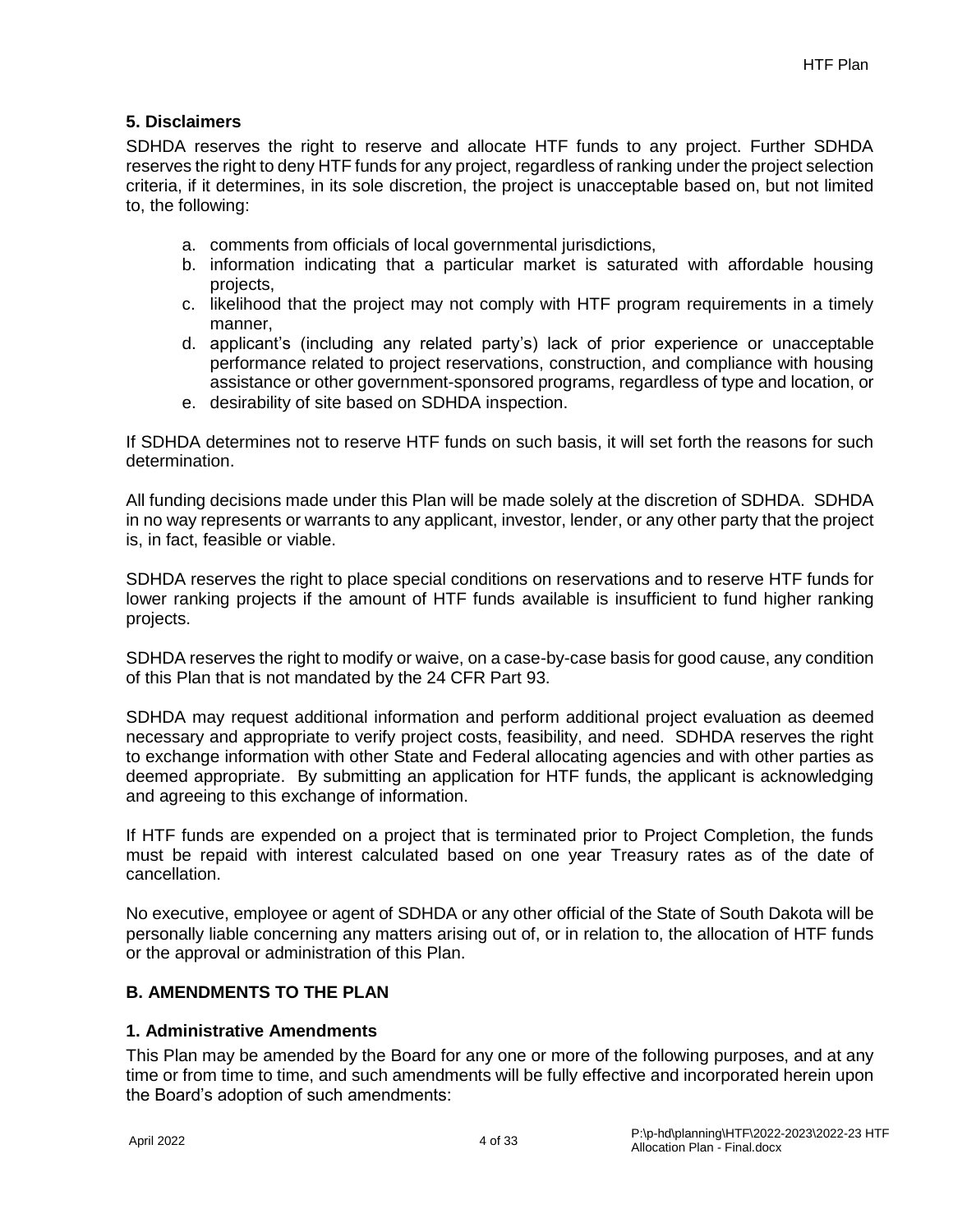- a. To reflect any changes, additions, deletions, interpretations, or other matters necessary to comply with 24 CFR Part 93 or regulations promulgated thereunder;
- b. To cure any ambiguity, supply any omission, or cure or correct any defect or inconsistent provision in this Plan;
- c. To insert such provisions clarifying matters or questions arising under this Plan as are necessary or desirable and are not contrary to or inconsistent with this Plan or 24 CFR Part 93;
- d. To modify identified housing needs and selection criteria reflecting those needs, based upon SDHDA's continuing assessment of such needs, provided that no such amendment will retroactively affect a reservation of funds previously made under this Plan; and
- e. To facilitate the award of HTF funds that would not otherwise be awarded.

#### <span id="page-10-0"></span>**2. Substantive Amendments**

This Plan may be amended for substantive issues at any time following public notice and public meeting. Any substantive amendments will require approval of the Board.

#### <span id="page-10-1"></span>**3. Deferral to Federal Law**

To the extent that anything contained in the Plan does not meet the minimum requirements of federal law or regulation, such law or regulation will take precedence over this Plan.

## **III. GENERAL REQUIREMENTS**

## <span id="page-10-3"></span><span id="page-10-2"></span>**A. ELIGIBLE ACTIVITIES**

At the discretion of SDHDA and where allowable under federal law, activities allowed under HTF may include:

#### <span id="page-10-4"></span>**1. Rental Acquisition and/or Rehabilitation, Rehabilitation as a primary eligible activity**

Acquisition or refinancing of affordable housing projects (permanent only) that need rehabilitation and require financial assistance to maintain the affordable status of the project, and rehabilitation only are eligible activities.

Rehabilitation must meet the applicable rehabilitation standards in effect at the time a building permit is obtained from the locality. This includes the costs of essential improvements including energyrelated repairs or improvements, modifications necessary to permit use by persons with disabilities, abatement of lead-based paint hazards, and repair or replacement of major housing systems in danger of failure. The application must describe in detail the level of rehabilitation and the cost necessary for the exterior and for the interior by apartment unit, if applicable. If the description is not detailed, the application may be rejected.

Within 60 days of reservation, SDHDA will require submission of an appraisal that complies with Uniform Standards of Professional Appraisal Practice (USPAP) and a physical needs assessment. If there are significant variances between the original application and the appraisal or the physical needs assessment submitted later, the award of HTF funds may be withdrawn. The selected appraiser and physical needs inspector must be approved by SDHDA. The applicant must pay for all costs for these services, which are eligible project costs.

Three years of historical financial information must be submitted with the application. If the proposed transaction is an arm's-length transaction, the applicant must submit the last three years' operating statements. If the proposed transaction is not an arm's-length transaction, the applicant must submit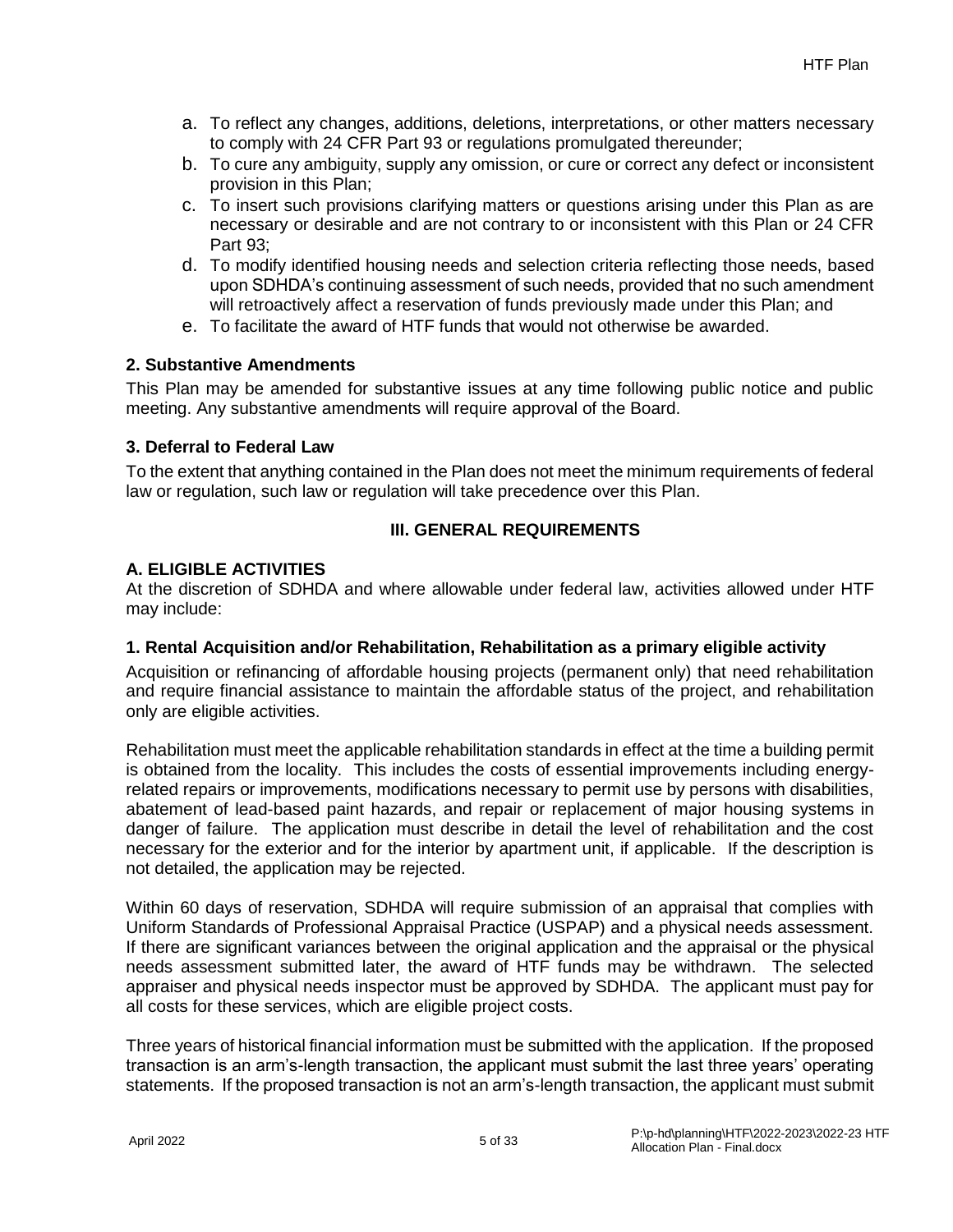three years audited financial statements. SDHDA reserves the right to request additional years of financials or supporting documentation if necessary.

Management practices will be reviewed by SDHDA. The applicant must provide documentation that Disinvestment of the property has not occurred, the long term needs of the project can be met, and the feasibility of serving the targeted population over an extended affordability period (no less than 30 years) can be maintained. If SDHDA determines that Disinvestment has occurred, SDHDA will finance the property only if the property is purchased through an arm's-length transaction and the current owner and management are completely removed from the proposal.

The new investment must be made to maintain current affordable units or create additional affordable units. The cost in terms of assistance to acquire and rehabilitate an existing property may not exceed the amount of assistance to construct a new property of like quality.

The HTF funds must be limited to 90 percent of the market value of the property as determined by an appraisal of the property (excluding all subsidies) or the total cost of the project, whichever is less.

In all cases, an analysis will be made to determine the risk of prepayment or opt out of any existing federal rental subsidy contract (e.g. HUD Section 8 contract) and the resulting risk of losing the affordable housing supply. Those properties that are financially feasible, that are located in a market with substantiated need, and that indicate the greatest risk for converting to market-rate housing will be given priority for funding.

At financing, and after completion of rehabilitation, if applicable, all major systems (roof, windows, heating, etc.) of the property must be in like new or new condition. At the time of project completion, all rehabilitation must be met in accordance with 24 CFR 93.301 (b). If these systems are not in need of repair at the time of application, sufficient reserves must be established to allow for replacement of such components if the normal life span would require replacement prior to the end of the affordability period. Consideration will be given to functional obsolescence of the property. If it is not cost effective to overcome structural problems, the property may not be eligible for financing. Modifications to allow a higher level of care to elderly residents of a property are eligible if there is an identified need for such level of care and the property is financially feasible upon Project Completion.

Under no circumstances will the term of the loan exceed the expected remaining useful life of the property.

For refinancing with rehabilitation projects, under no circumstances can HTF funds be used to refinance multifamily loans made or insured by any federal program, including Community Development Block Grant (CDBG) and HOME. Refinancing is only allowed if necessary to reduce the overall housing costs and to make the housing more affordable and proportional to the number of HTF-assisted units in the rental project. Refinance of existing debt must comply with requirements of 24 CFR 91.320 (k)(5)(viii) and 93.201(b). The proportional rehabilitation cost must be greater than the proportional amount of debt that is refinanced. Additionally, the affordability must be expanded by adding to the affordability period and/or adding additional affordable units.

## <span id="page-11-0"></span>**2. Rental Acquisition/Conversion**

Acquisition and conversion of a non-residential structure to an affordable housing project is considered rehabilitation or reconstruction, unless the conversion entails adding one or more units beyond the existing walls, in which case the project is then considered new construction.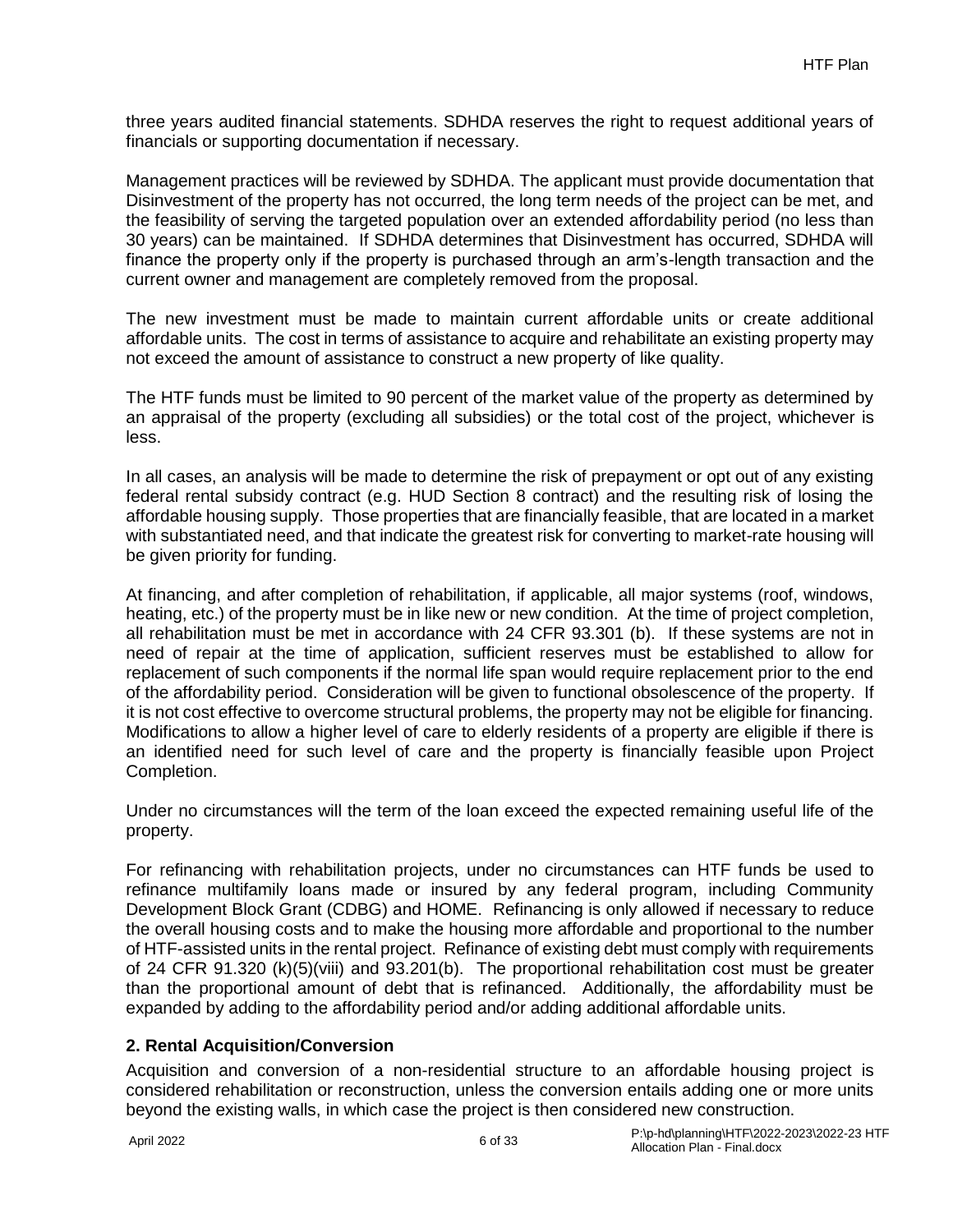#### <span id="page-12-0"></span>**3. Rental New Construction**

New Construction of modest, affordable rental housing projects as defined under 24 CFR Part 93.302, in which costs to acquire the land and meet the construction codes in effect at the time a building permit is obtained from the locality is an eligible activity.

Eligible costs include land acquisition, demolition of existing structures, improvements to the project site that are comparable with the surrounding projects, development hard costs, related soft costs, and relocation assistance.

Improvements to the project site may include on-site roads and sewer and water lines necessary for the development of the project. The project site consists only of that property owned by the project owner and upon which the project is located.

Acquisition of vacant land or demolition will be undertaken only in conjunction with a specific housing project intended to provide affordable housing under this Plan and for which construction funds have been committed prior to and conditioned only upon the SDHDA commitment of HTF funds for the acquisition or demolition.

#### <span id="page-12-1"></span>**B. INELIGIBLE ACTIVITES**

HTF funds may not be used to:

- 1. Provide assistance to a project previously assisted with HTF funds during the affordability period established by SDHDA in the written agreement under 24 CFR Part 93.404 (c)(2)(iv). However, additional HTF funds may be committed to a project up to one year after project completion (24 CFR Part 93.200), but the amount of HTF funds in the project may not exceed the maximum per-unit development subsidy amount established by SDHDA per Exhibit 6;
- 2. Pay for the acquisition of property owned by SDHDA, except for property acquired by SDHDA with HTF funds or property acquired in anticipation of carrying out an HTF project;
- 3. Pay delinquent taxes, fees, or charges on properties to be assisted with HTF funds;
- 4. Pay for political activities, advocacy, lobbying, counseling services, travel expenses (other than those eligible under 24 CFR Part 93.202 (b)) or preparing or providing advice on tax returns. The prohibited use of funds for political activities includes influencing the selection, nomination, election, or appointment of one or more candidates to any Federal, State, or local office as codified in Section 501 of the Internal Revenue Code of 1986 (26 U.S.C. 501).
- 5. Pay for administrative, outreach, or other costs to manage and operate SDHDA, except those administrative costs necessary to carry out the HTF program in 24 CFR Part 93.202;
- 6. Pay for Project Based Rental Assistance. Although PBRA is an eligible cost under 24 CFR Part 93.202, due to uncertainty of future HTF funding, and the inability to ensure long-term affordability to extremely low income families, SDHDA will not allow the use of HTF for PBRA at this time.
- 7. Pay for any cost that is not eligible under 24 CFR Part 93.201 and 24 CFR Part 93.202.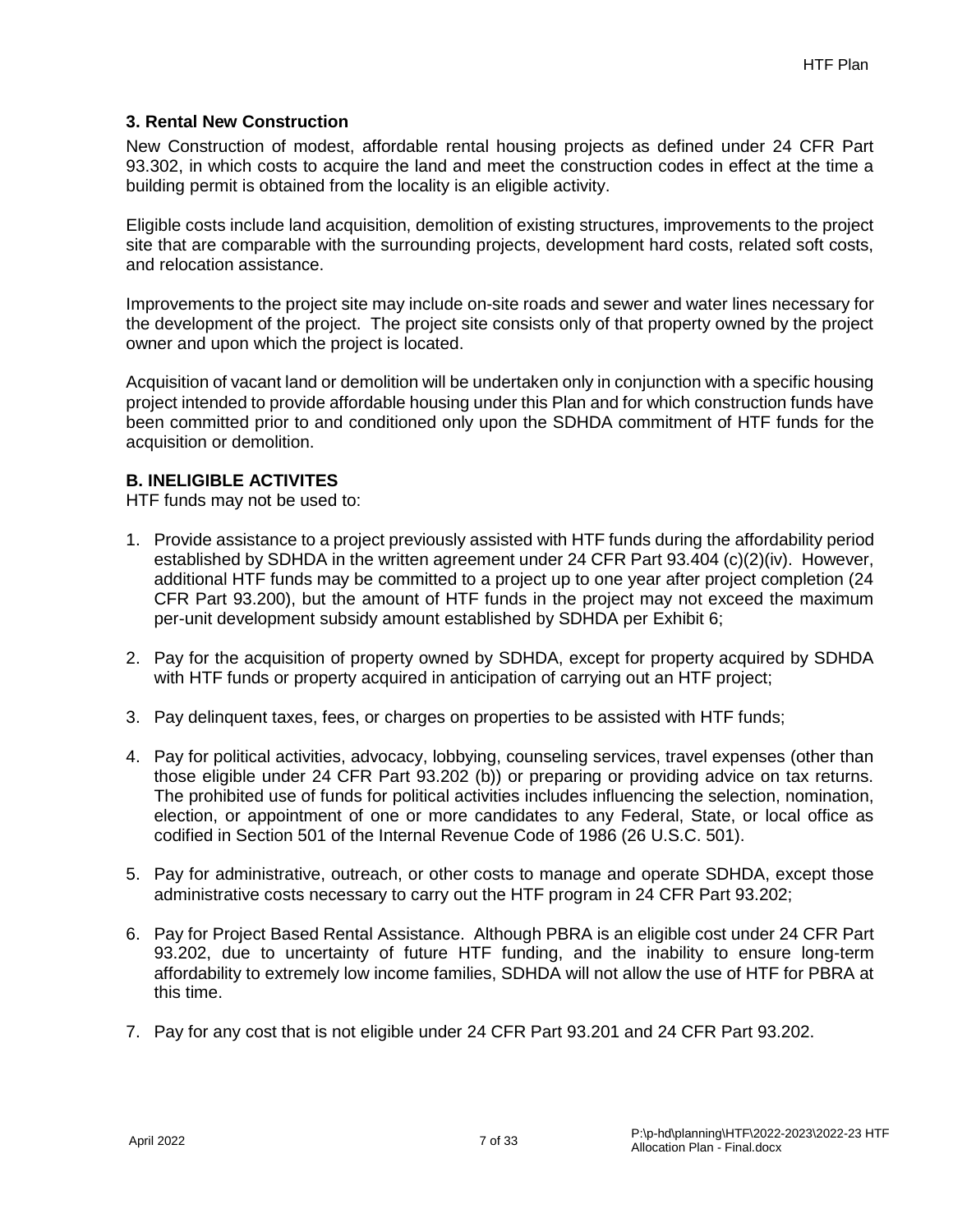## <span id="page-13-0"></span>**C. AFFORDABILITY PERIOD**

The applicant must keep the property in compliance with SDHDA and HTF guidelines for the minimum affordability period of thirty (30) years plus any additional extended use period selected in the application.

## <span id="page-13-1"></span>**D. FORMS OF ASSISTANCE**

HTF funds may be provided as equity investments, interest-bearing loans or advances, non-interestbearing loans or advances, interest subsidies consistent with the purposes of this part, deferred payment loans, grants, or other forms of assistance that HUD determines to be consistent with the purposes of the HTF. Each grantee has the right to establish the terms of assistance, subject to the requirements of 24 CFR Part 93.200.

## <span id="page-13-2"></span>**E. COST ALLOCATION**

HTF funds may be used to assist in the development of one or more housing units in a multi-unit project. Only the actual HTF eligible development costs of the assisted units may be charged to the HTF program. If the assisted and non-assisted units are not comparable, the actual costs may be determined based on a method of cost allocation. If the assisted and non-assisted units are comparable in terms of size, features, and number of bedrooms, the actual cost of the HTF-assisted units can be determined by prorating the total HTF-eligible development costs of the project so that the proportion of the total development costs charged to the HTF program does not exceed the proportion of the HTF-assisted units in the project. To assist in the cost allocation process, the HTF Cost Allocation Tool can be found on the SDHDA website. Please contact the SDHDA HTF Housing Development Officer for assistance using the tool.

## <span id="page-13-3"></span>**F. MINIMUM AMOUNT OF ASSISTANCE**

The minimum amount of HTF funds invested in a project involving rental housing is \$1,000 per each HTF assisted unit in the project.

## <span id="page-13-4"></span>**G. MAXIMUM PER-UNIT SUBSIDY AND SUBSIDY LAYERING**

The amount of HTF funds that may be invested in an affordable housing project are regulated under 24 CFR Part 93.300(a). HTF funds may not exceed the per unit dollar limits in Exhibit 6. Please refer to Exhibit 6 for the listing of counties located within each zone.

For those projects which combine HTF and other governmental subsides, SDHDA must perform a subsidy layering review in accordance with HTF Subsidy Layering Policy (24 CFR Part 93.300(b)). SDHDA has a Subsidy Layering Policy which incorporates the cost allocation requirements stated in HUD CPD Notice 15-11, dated December 22, 2015. A copy of this policy and notice is available from SDHDA upon request.

## <span id="page-13-5"></span>**H. TENANT RELOCATION AND DISPLACEMENT**

SDHDA typically will not allow permanent displacement of current residents of any project funded with HTF funds. If the project is currently occupied, the applicant must comply with Federal Relocation Requirements found in 24 CFR Part 93.352 and an HTF Tenant Questionnaire, Exhibit 5, must be completed for each current resident. All residential tenants in place prior to the submission of the application through the completion of the proposed construction and issuance of the certificate of occupancy are candidates for relocation assistance. The applicant may only request relocation assistance for vacant units or those occupied by eligible tenants. Please notify SDHDA before proceeding with an application to ensure that proper procedures are followed per SDHDA's Relocation Plan, which can be downloaded from SDHDA's web site at [www.sdhda.org.](http://www.sdhda.org/) Improper procedures may substantially increase the costs to the project or render the project infeasible or ineligible. Relocation payments and other relocation assistance will be paid by the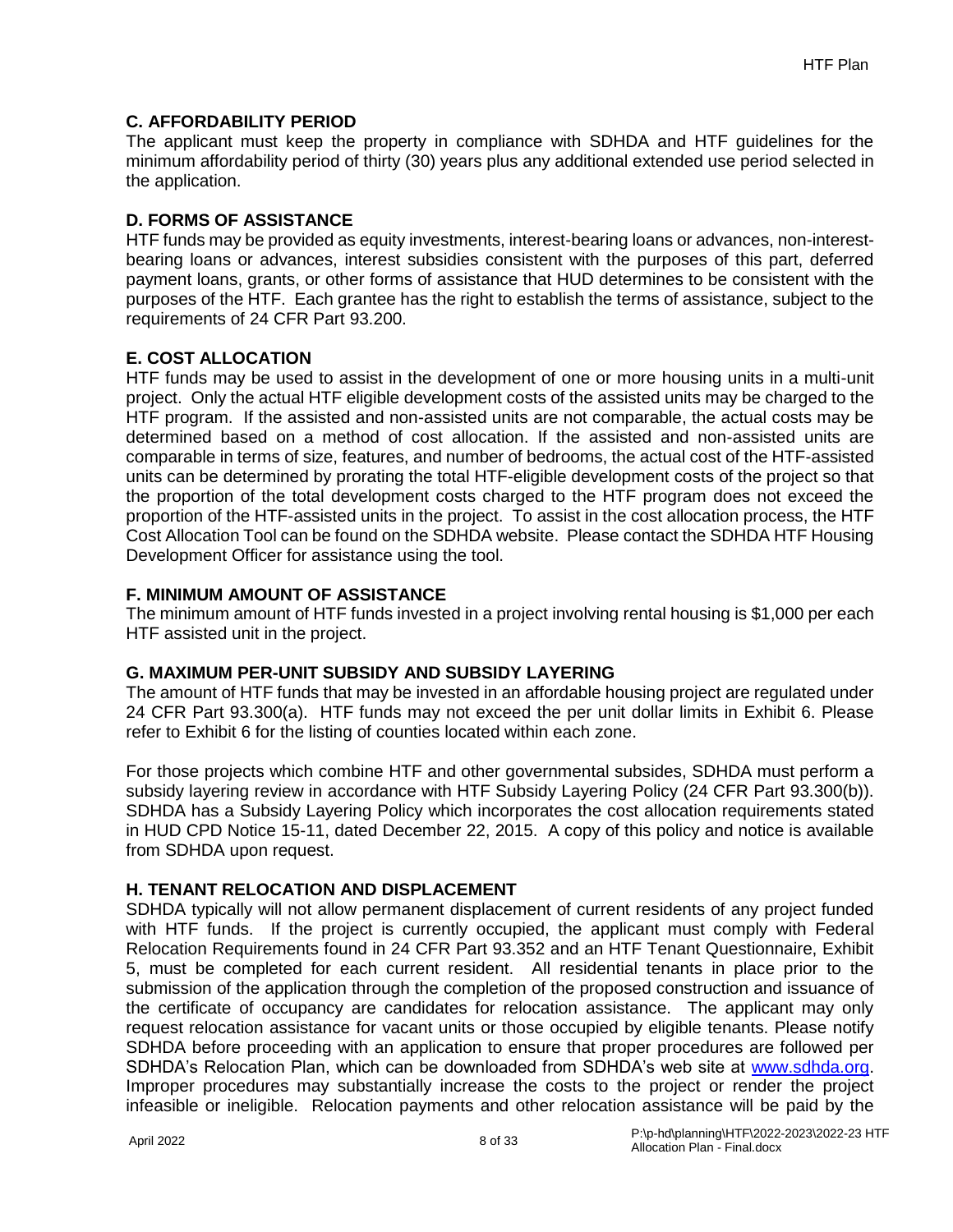project owner.Relocation payments include replacement housing payments, payments for moving expenses, and payments for reasonable out-of-pocket costs incurred in the relocation of tenants. Applications involving rental acquisition and/or rehabilitation must include a relocation plan and budget.

#### <span id="page-14-0"></span>**I. GUARANTEES**

SDHDA will require guarantees from the underlying corporate and individual owners of the general partner(s) of the Developer, the individual owners of any "shell entities" engaged in the ownership of the Developer and general partner(s), and from any other guarantors required by the other financing sources investing in the project. A guarantee of completion will ensure that the Developer will construct and complete the project. A guarantee of performance will ensure that the project will operate in compliance with all applicable federal, state, and local laws and regulations. A guarantee of replacement reserves also ensure that annual deposits will be made to a replacement reserve account in the amount specified in the loan documents.

## **IV. PROGRAMS**

## <span id="page-14-3"></span><span id="page-14-2"></span><span id="page-14-1"></span>**A. RENTAL HOUSING**

#### **1. Income Targeting**

In any fiscal year in which the total amount of available funding for allocation of HTF funds is less than \$1 billion, SDHDA must use the HTF funds for the benefit of extremely low-income families or 30% AMI.

In any fiscal year in which the total amount available for allocation of HTF funds is greater than \$1 billion, SDHDA must use at least 75 percent of its funds for the benefit of extremely low-income (30% AMI). Any HTF funds not used for extremely low-income families must be used for the benefit of very low-income families (50% AMI) in accordance with 24 CFR Part 93.250.

#### <span id="page-14-4"></span>**2. HTF Rents**

Every HTF assisted rental unit is subject to rent limitations designed to ensure that rents are affordable to extremely low-income or very low-income tenants. These maximum rents are referred to herein as HTF Rents. Proposed HTF Rents for HTF assisted units subject to maximum rent limitations must be approved by SDHDA and be in accordance with 24 CFR Part 93.302. Final HTF Rents for initial occupancy will be set at the time of project commitment.

#### <span id="page-14-5"></span>**3. Initial Rent Schedule and Utility Allowances**

SDHDA establishes maximum monthly allowances for utilities and services (excluding telephone) based upon the HUD Utility Schedule Model, an energy consumption software calculation method, or the specific utilities used at the project. For all units subject to the maximum rent limitations for which the tenant is paying utilities and services, SDHDA will ensure that the rents do not exceed the maximum rent minus the monthly allowances for utilities and services.

In addition to these maximum rent limitations, an applicant must consider keeping the established rents at or below the actual market rent and the established FMRs in the community of the proposed project to ensure marketability. Refer to the following for current HUD HTF Program rent limits: <https://www.hudexchange.info/programs/htf/htf-rent-limits/>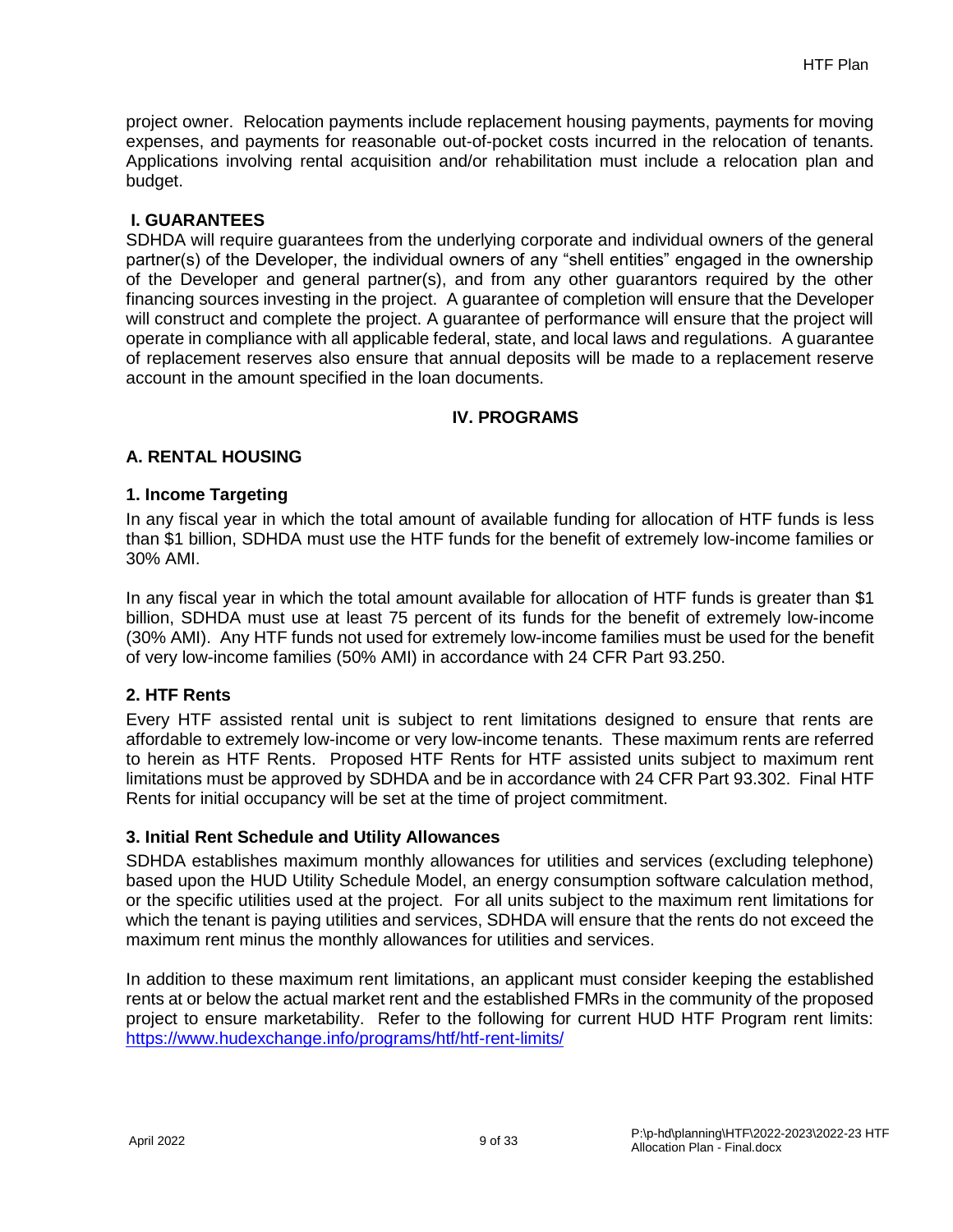#### <span id="page-15-0"></span>**4. Subsequent Rent Schedule, Utility Allowances, and Rent Adjustments**

SDHDA will review all rent and utility allowances. The utility allowance has to be updated annually. Any increase in rents to HTF assisted units is subject to any outstanding lease and SDHDA approval. The owner must have received SDHDA approval and provide 30 day written notice to tenants prior to any increase in rents. If the HTF Rent decreases for projects for which HTF funds have been previously committed, an owner may continue to use the rents in effect at the time of project commitment.

#### <span id="page-15-1"></span>**5. Mixed Income Project**

All HTF funds used in conjunction with a mixed income project must be used solely for the benefit of the affordable units in the project. Housing that accounts for less than 100 percent of the dwelling units in a project qualifies as affordable housing if the HTF assisted units meet the occupancy requirements and rent limitations as stated in Section IV.A.1 and Section IV.A.2. Each building in a project must contain housing that meets these requirements.

For purposes of meeting affordable housing requirements for a project, the dwelling units specified as affordable housing may be changed over the affordability period, so long as the total number of affordable housing units remains the same and the substituted units are, at a minimum, comparable in terms of size, features, and number of bedrooms to the originally designated affordable housing units.

Common area costs will be prorated based upon the number of affordable units and other units.

#### <span id="page-15-2"></span>**6. Mixed Use Project**

A building that is designed in part for other than residential housing may qualify as affordable housing under the HTF Program if such housing meets the occupancy and rent limitations in Section IV.A.1 and Section IV.A.2. The laundry or community facilities that a project contains for the exclusive use of the project residents and their guests are considered residential use. Costs for common areas shared by both residential and commercial tenants will be prorated. Each building in a project must contain residential living space.

Main street buildings, rehabilitated for rental use, are eligible for funding under the HTF Program. Adequate off-street parking must be provided for each tenant.

#### <span id="page-15-3"></span>**7. Public Housing Notification**

All proposed properties must notify local public housing agencies of the impending project and of vacancies after lease-up.

#### <span id="page-15-4"></span>**8. Tenant Certifications and Recertifications**

Tenant eligibility must be determined by the owner at the time of occupancy and must be reexamined at least annually in accordance with 24 CFR Part 93.302(e).

#### <span id="page-15-5"></span>**9. Tenant Income Increases (Not applicable for combined HOME/HTF/Housing Tax Credit Properties)**

HTF-assisted units continue to qualify as affordable housing despite a temporary noncompliance caused by increases in the incomes of existing tenants if actions satisfactory to HUD are being filled in accordance with 24 CFR Part 93.302 until the noncompliance is corrected.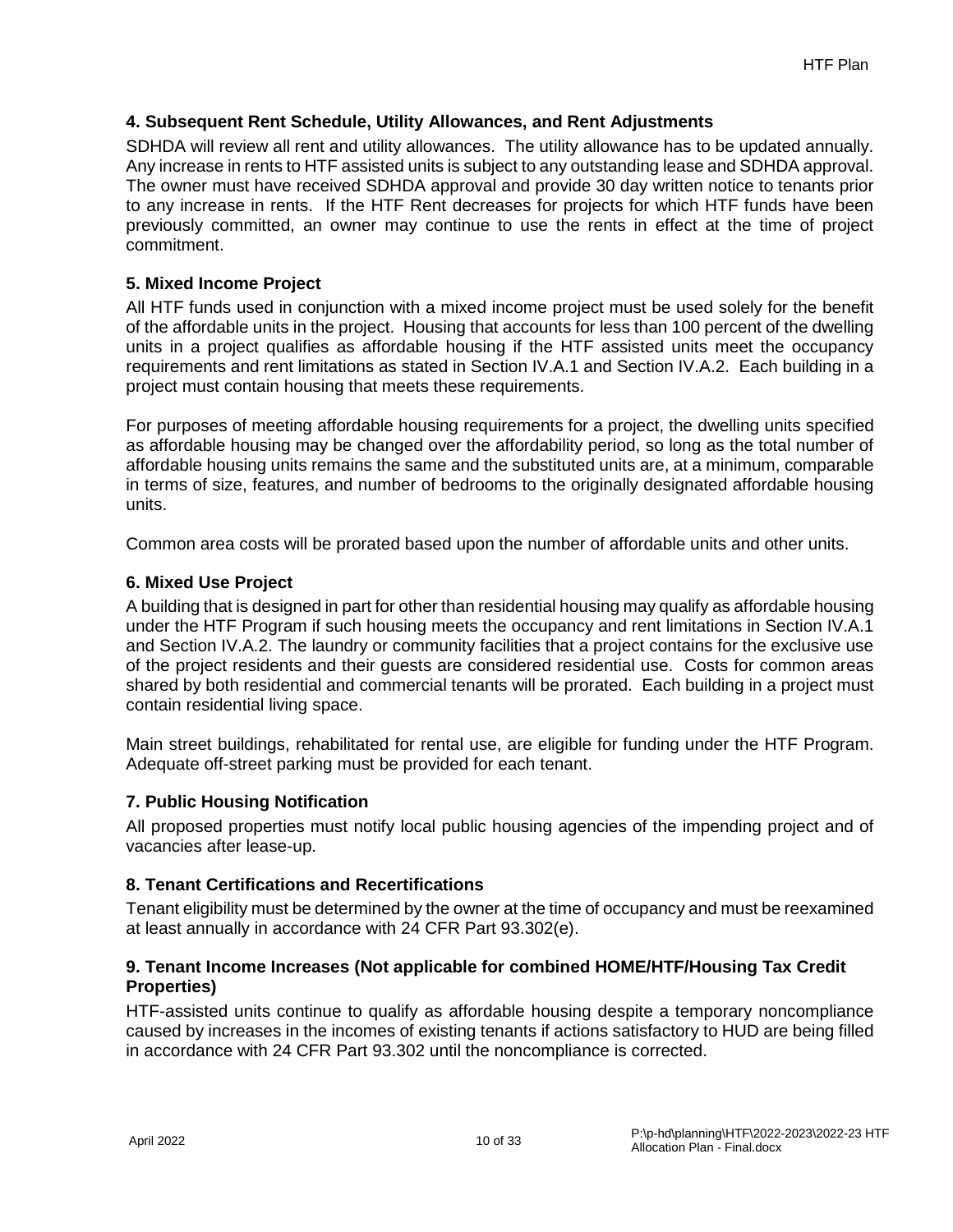#### <span id="page-16-0"></span>**10. Tenant Protections**

- a. Lease. The lease between a tenant and the owner of rental housing assisted with HTF funds must be for at least one year, unless by mutual consent the tenant and the owner agree to a lesser term.
- b. Prohibited Lease Terms. A list of prohibited lease terms is attached as Exhibit 7.
- c. Termination of Tenancy. An owner may not terminate the tenancy or refuse to renew the lease of a tenant of rental housing assisted with HTF funds except for serious or repeated violation of the terms of the lease; for violation of applicable federal, state or local law; or for other good cause. To terminate or refuse to renew tenancy, the owner must serve written notice upon the tenant specifying the grounds for the action at least 30 days before the termination of tenancy.
- d. Tenant Selection. An owner of rental housing assisted with HTF funds must adopt written tenant selection policies and criteria. A list of the minimum criteria is attached as Exhibit 8. A sample tenant selection policy is available upon request.
- e. Owners may not refuse to lease a HTF assisted unit to a family because the family holds a rental voucher (Rental Voucher Program).

## **V. APPLICATION PROCESS**

<span id="page-16-1"></span>Applicants are to use this Plan and the HTF/HOME/Housing Tax Credit Application to request funding for qualified projects.

Requests for HTF funds are considered in a three-step process: Application Stage, Reservation Stage, and Commitment Stage. No construction or acquisition or rehabilitation activities may begin until the process is fully complete (including SDHDA Environmental review) and a start order has been issued by SDHDA.

## <span id="page-16-2"></span>**A. APPLICATION STAGE**

#### **The applicant will submit a complete application and all documentation referenced in Exhibit**

#### <span id="page-16-3"></span>**1. Underwriting Review Criteria**

Project Cost Evaluation consists of reviewing:

- a. Land value
- b. Site Improvements (including existing buildings)
- c. Construction or rehabilitation costs
- d. Fees (architectural, legal, consulting, etc.)
- e. Developer's and/or Builder's Profit and risk conclusions
- f. Financing and carrying charges
- g. All other related soft costs
- h. Pro Forma / Debt Service Coverage Ratio: Proformas submitted must reflect a debt service coverage ratio of not less than 1.20 for the entire affordability period. Compensating factors such as developer's experience, types of financing utilized and financial strength of the applicant/owner may vary this requirement. The debt coverage ratio is the net operating income to the total annual debt service. Furthermore, the application must reflect that rental income, any subsidies and reserve funds are sufficient to cover the property's debt and operating expenses over the affordability period. Annually, income will be trended at two percent, expenses and replacement reserves will be trended at three percent, and vacancy will be projected at seven percent. A higher vacancy rate may be used for an acquisition/rehabilitation project if the project is currently sustaining higher vacancies and it is not reasonable to expect the project to achieve a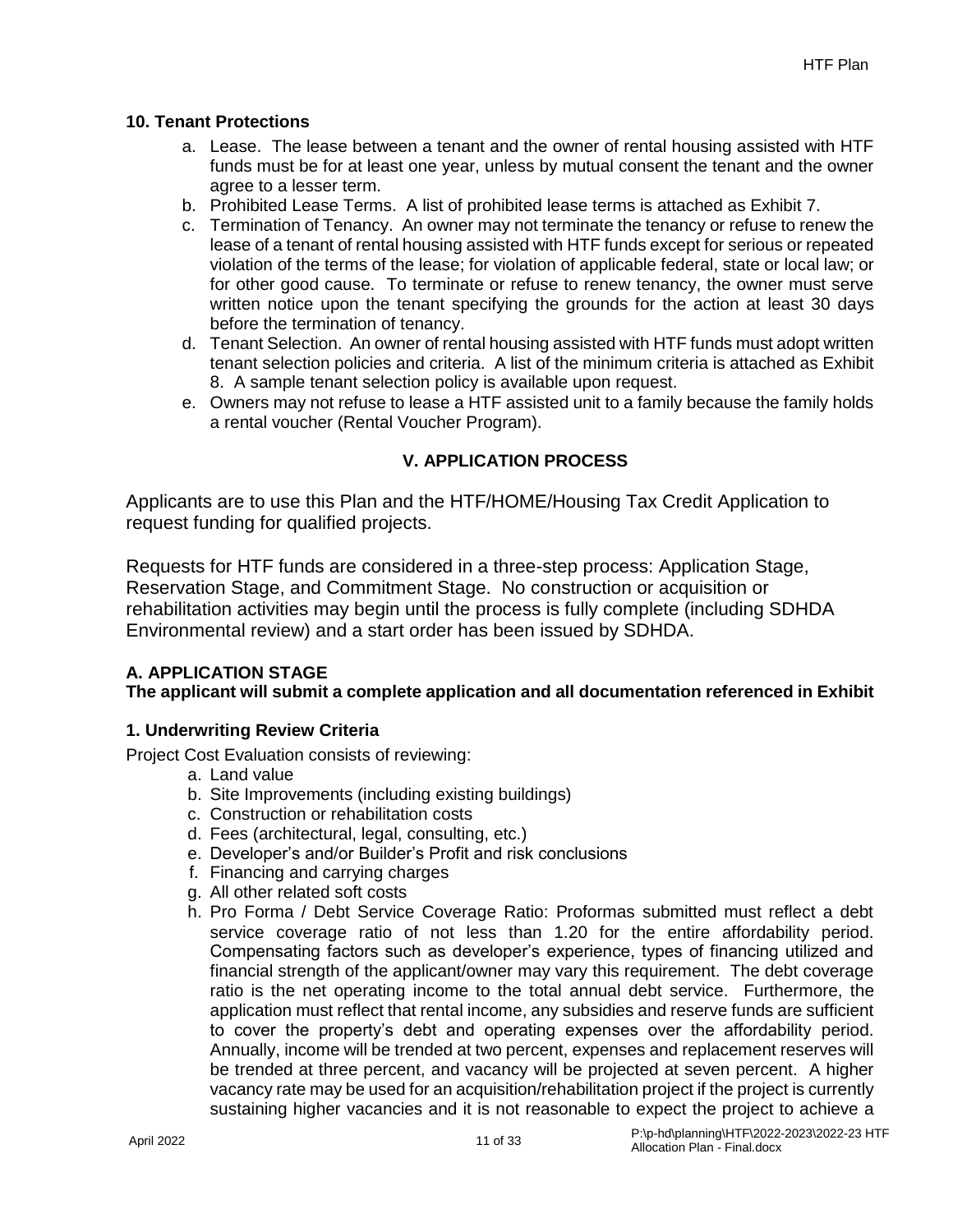seven percent vacancy rate within the first year. Balloon loan repayments will not be allowed.

SDHDA will not process any application that is not financially feasible.

#### <span id="page-17-0"></span>**2. Project Finance Limits**

The SDHDA Project Finance Limits are not maximum cost limits, but are target or average costs that SDHDA determines to be sufficient for development of affordable housing projects. Total project costs are not limited to the Project Finance Limits; however, SDHDA will utilize them as the basis for the calculation of SDHDA financing and Developer Fees.

SDHDA reserves the right to reject any application that it determines, in its sole discretion, to have excessive total project costs.

Project Finance Limits will be determined for each project by multiplying the number of corresponding units by the respective per unit finance limit and summing the products. The per unit type finance limits will be broken into four geographic zones as follows:

| <b>Unit Type</b>         | <b>Unit Cost</b> |
|--------------------------|------------------|
| Group Home (per bedroom) | \$103,900        |
| <b>SRO</b>               | \$123,600        |
| 0 Bedroom (efficiency)   | \$145,400        |
| 1 Bedroom                | \$166,600        |
| 2 Bedroom                | \$204,100        |
| 3 Bedroom                | \$241,000        |
| 4 Bedroom                | \$265,100        |

Zone 1: Lincoln, Minnehaha, and Union Counties

Zone 2: Beadle, Brookings, Brown, Clay, Codington, Davison, Hughes, Lake, Lawrence, McCook, Meade, Pennington, Turner, and Yankton Counties

| <b>Unit Type</b>         | <b>Unit Cost</b> |
|--------------------------|------------------|
| Group Home (per bedroom) | \$109,000        |
| <b>SRO</b>               | \$129,800        |
| 0 Bedroom (efficiency)   | \$152,600        |
| 1 Bedroom                | \$175,000        |
| 2 Bedroom                | \$214,400        |
| 3 Bedroom                | \$253,100        |
| 4 Bedroom                | \$278,400        |

Zone 3: Aurora, Bennett, Bon Homme, Brule, Buffalo, Butte, Campbell, Charles Mix, Clark, Custer, Day, Deuel, Douglas, Edmunds, Fall River, Faulk, Grant, Gregory, Haakon, Hamlin, Hand, Hanson, Harding, Hutchinson, Hyde, Jackson, Jerauld, Jones, Kingsbury, Lyman, Marshall, McPherson,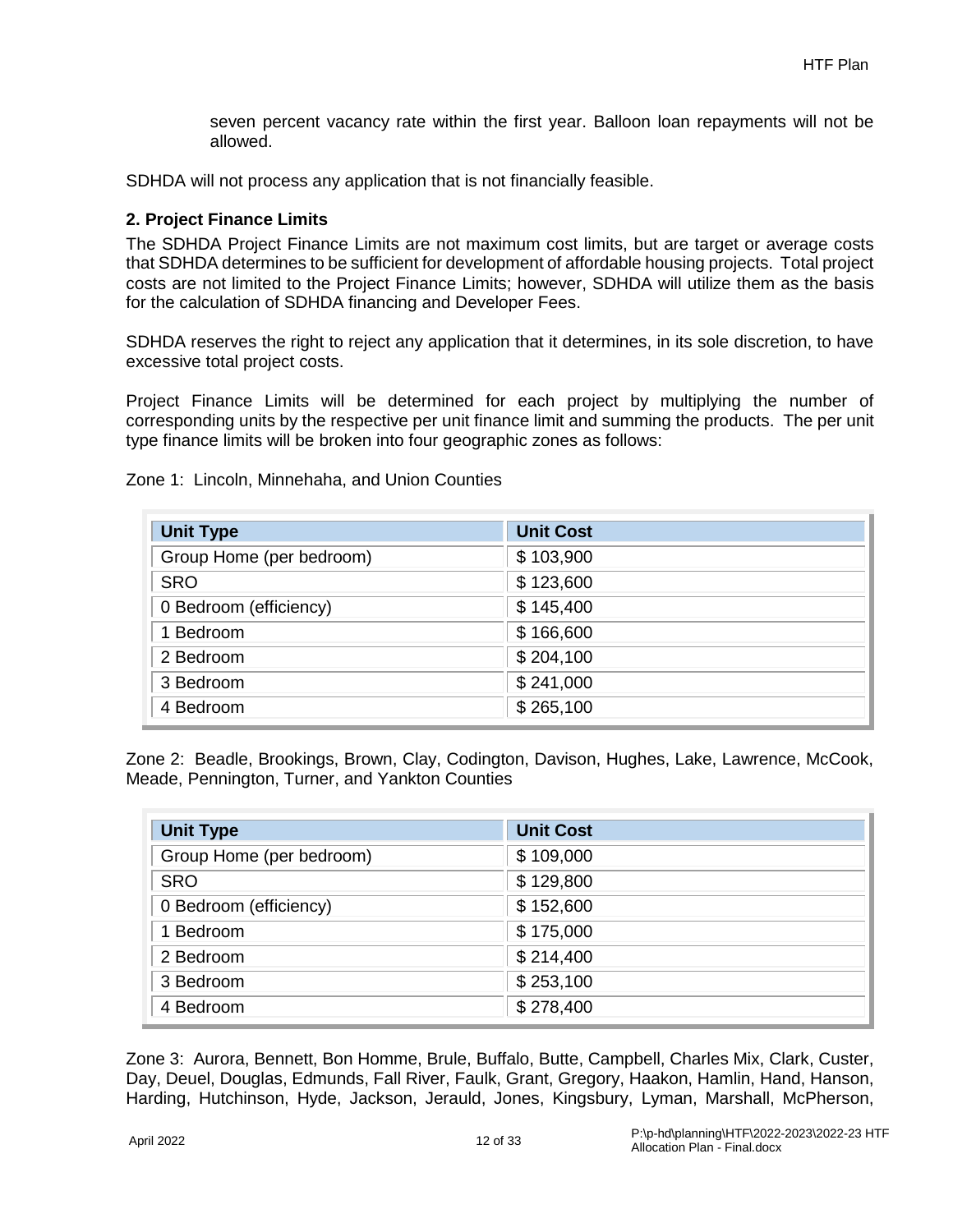Mellette, Miner, Moody, Perkins, Potter, Roberts, Sanborn, Spink, Stanley, Sully, Tripp, and Walworth Counties.

| <b>Unit Type</b>         | <b>Unit Cost</b> |
|--------------------------|------------------|
| Group Home (per bedroom) | \$114,300        |
| <b>SRO</b>               | \$136,000        |
| 0 Bedroom (efficiency)   | \$159,900        |
| 1 Bedroom                | \$183,300        |
| 2 Bedroom                | \$224,600        |
| 3 Bedroom                | \$265,100        |
| 4 Bedroom                | \$291,600        |

Zone 4: Indian Reservations: Cheyenne River (Dewey and Ziebach Counties); Crow Creek; Flandreau Santee; Lower Brule; Pine Ridge (Oglala Lakota County); Rosebud (Todd County); Sisseton Wahpeton/Lake Traverse; Standing Rock (Corson County); and Yankton. If the county is not listed after the Reservation, then only the land within the exterior boundaries of the Reservation are within this zone.

| <b>Unit Type</b>         | <b>Unit Cost</b> |
|--------------------------|------------------|
| Group Home (per bedroom) | \$124,800        |
| <b>SRO</b>               | \$148,400        |
| 0 Bedroom (efficiency)   | \$174,500        |
| 1 Bedroom                | \$200,000        |
| 2 Bedroom                | \$245,000        |
| 3 Bedroom                | \$289,300        |
| 4 Bedroom                | \$318,300        |

Refer to Exhibit 6 for the maximum HTF funds subsidy per HTF assisted unit.

Applicants are encouraged to incorporate the features of brick, energy efficiency systems, additional handicap-adapted units, second bathrooms (for three and four bedroom units), community rooms, townhouse style units with an accessible bathroom on the main floor, creative design features, and other amenities where appropriate. For the purpose of the above calculation, any employee unit will be calculated as a unit type and not as common space.

#### Third Party Bids:

SDHDA encourages developers to solicit third party construction bids for developments financed by SDHDA programs. SDHDA, at its discretion, may require third party bids for contractors and/or subcontractors when proposed developments exceed the Project Finance Limits, whether at the time of application or at time of HTF commitment. SDHDA may also require third party bids when certain projects costs are not justified, but the project costs are within SDHDA's Project Finance Limits. If awarded HOME or HTF funds, SDHDA will require general contractors to solicit bids from minorityowned/operated (MBE) and female-owned/operated (WBE) business to the extent practicable. Documentation and data on the steps taken to reach out to MBE/WBE businesses must be submitted to SDHDA.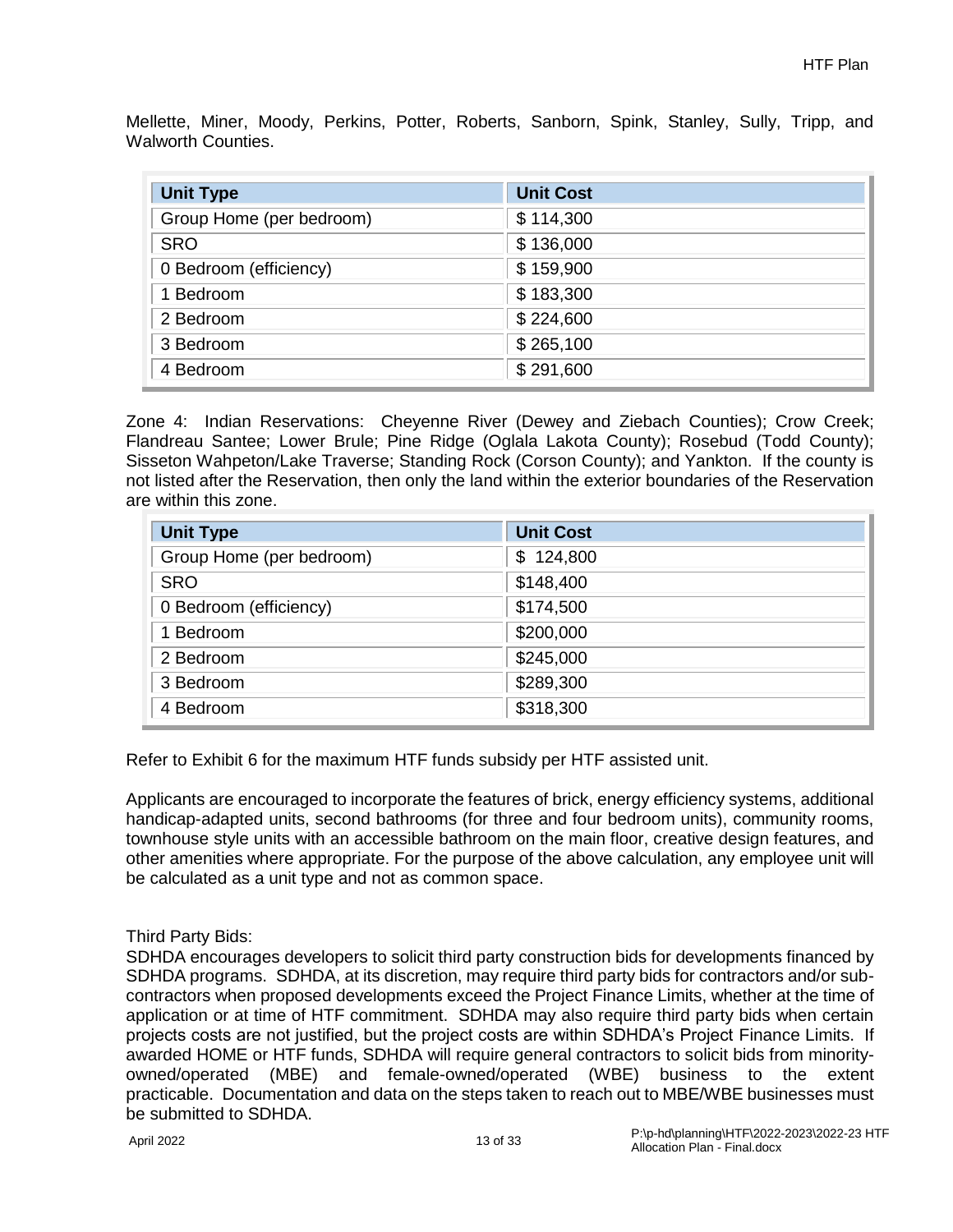The SDHDA Project Finance Limits may be evaluated annually.

In addition, rental new construction or reconstruction projects must meet the following minimum residential unit living square footage (sq. ft.):

Group Home – 130 sq. ft. (per bedroom) Single Room Occupancy (SRO) – 300 sq. ft. 0-bedroom (efficiency) – 400 sq. ft. 1-bedroom  $-500$  sq. ft. 2-bedroom – 650 sq. ft. 3-bedroom – 800 sq. ft. 4 bedroom – 950 sq. ft.

Acquisition and/or rehabilitation projects are not subject to the above minimum square footage requirements.

SDHDA may allow exceptions to the above square footage minimums when deemed appropriate for the proposed development. At a minimum, SDHDA will review functionality of the unit layout, target tenant populations, and development costs when evaluating the proposed housing. The housing units must meet building code requirements for room and unit size.

#### <span id="page-19-0"></span>**3. Reserves**

The reserves listed below, at a minimum, will be subject to a Regulatory Agreement between SDHDA and the property owner. The reserve accounts may be maintained by SDHDA.

- a. Taxes and Insurance: Escrowed at levels estimated to meet those expenses.
- b. Replacement: Minimum of \$400 per unit, per year, must be initially funded and maintained for the full affordability period and extended use period. If not all major systems are replaced or repaired in a rehabilitation project, sufficient reserves must be established to allow for replacement of such components if the normal life span would require such replacement prior to the end of the affordability period. The replacement reserves will be trended at three percent annually. The replacement reserve account must remain with the property throughout the entire HTF affordability period and extended use period, or while the SDHDA HTF loan is outstanding, whichever is longer. It must also remain with the property with a transfer of ownership. Transfer of ownership must be approved by SDHDA. At such time SDHDA is reviewing the request for transfer of ownership, SDHDA may negotiate with existing owner regarding the dollar amount that must be maintained in the replacement reserve account, taking into consideration, but not limited to, the physical condition of the development, demand in the housing market, and experience of the proposed owner.
- c. Operating: Minimum of six month operating reserve from a non-HTF funds source may be used only to pay debt service and operating expenses to prevent an event of default. This account must be maintained for the full term of the HTF affordability period and extended use period, or while the SDHDA HTF loan is outstanding, whichever is longer. It must also remain with the property with a transfer of ownership. Transfer of ownership must be approved by SDHDA. At such time SDHDA is reviewing the request for transfer of ownership, SDHDA may negotiate with existing owner regarding the dollar amount that must be maintained in the operating reserve account, taking into consideration, but not limited to, the physical condition of the development, demand in the housing market, and experience of the proposed owner.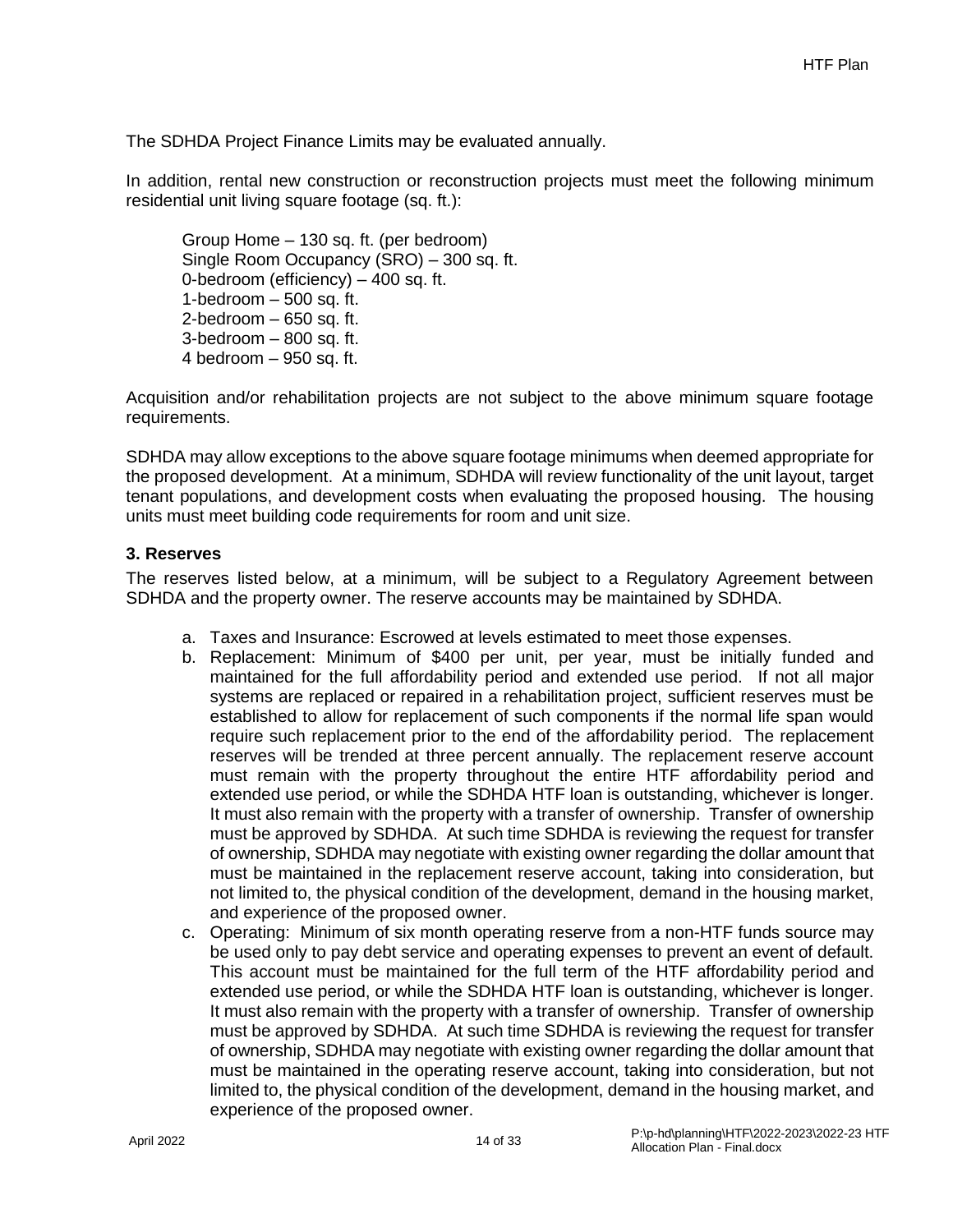#### <span id="page-20-0"></span>**4. Determination of HTF Amount**

HTF funds are intended to be used as incentive financing and may be provided as a loan or as a forgivable loan. The funding is intended to replace a portion of the conventional financing and in turn, make debt service feasible with the decreased rental income created by the additional 30% AMI units. The subsidy limits are divided into three zones: Metropolitan (Zone 1), Mid-size (Zone 2), and Rural (Zone 3). The subsidy limits were created based on the cost to develop by unit size and further adjusted by cost to develop based on varying geographic locations. The maximum per unit subsidy limits can be found in Exhibit 6. Applicants must perform a cost allocation calculation to determine the minimum number of HTF units and correct unit mix required for the HTF amount requested. In order to determine the minimum number of HTF units and required unit mix, the HTF Cost Allocation Tool can be found on SDHDA's website. For assistance using the tool, please contact SDHDA's HTF Housing Development Officer. If HTF funding is in the form of a loan, the payback schedule and interest rate, which will be zero to four percent, will be determined based on the project's feasibility. Based on this evaluation, SDHDA will estimate the amount of HTF funds to be reserved for each application. The analysis to determine the necessary amount of HTF funds will be done at the time of application, at the time a reservation is approved, at the time a commitment is approved, and at the time the project is placed in service, provided all project costs are finalized and certified. Current rents, along with any anticipated changes in operating expenses, will be utilized at each underwriting stage.

Applications may be reviewed and ready for consideration by the Board within 75 days of receipt of the fully completed submission. Upon Board action, each applicant will be notified, in writing, whether or not its application has been selected to advance to the second (reservation) stage.

If additional SDHDA funds are requested after the initial HTF reservation due to increased costs or other, the applicant will be required to offset the additional funding request with non-SDHDA sources of funds. Options for other sources include, but are not limited to increased owner equity, deferred developer fee, other grant sources, or conventional financing.

## <span id="page-20-1"></span>**5. Emergency Funding Requests**

In the event of unforeseen conditions, such as a natural disaster or a pandemic, that impact the feasibility of projects that previously received reservations of Housing Trust Funds, the SDHDA Board of Commissioners may declare an emergency. If an emergency is declared, SDHDA may in its discretion forego a competitive application cycle in connection with the award of additional Housing Trust Funds and adopt an expedited process regarding the application for, and reservation of, any available housing tax credits. Only projects that meet the following criteria will be eligible for such additional Housing Trust Funds: (1) previously received a reservation of Housing Trust Funds, (2) experienced a significant increase in the project's eligible HTF costs due to those unforeseen circumstances identified in SDHDA's emergency declaration, and (3) includes a building or buildings that have not been issued a certificate of occupancy (i.e., have not been placed in service). If an emergency is declared by SDHDA, SDHDA will notify all eligible applicants in writing of the available funding, the expedited application process, and the deadline for applications.

Any award of additional Housing Trust Funds in connection with an emergency declaration may be made without regard to the finance limits in Section V.A.2. or the applicant limitations in Section II.A.2.

An application for additional Housing Trust Funds or other SDHDA funds in connection with an emergency declaration will not result in a point deduction in evaluating future projects of the developer/owner who applied for the additional funding.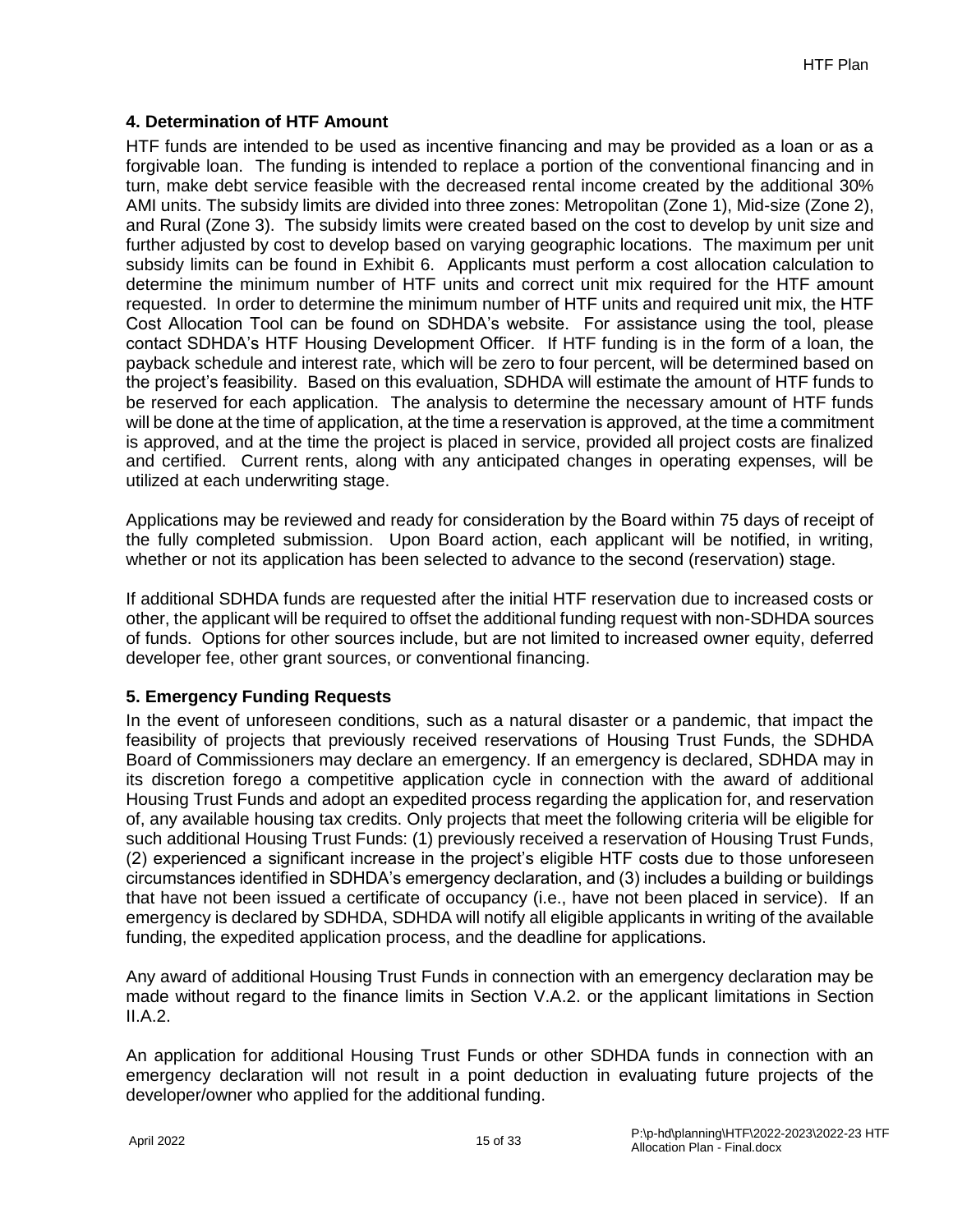## <span id="page-21-0"></span>**B. RESERVATION STAGE**

Upon notification from SDHDA of a reservation, the applicant will have approximately 120 days in which to provide SDHDA with all necessary documentation needed to complete the evaluation required to provide a commitment of funds. The information must be received 30 days prior to a scheduled Board meeting to be considered at the Board meeting. Failure to provide the required information within this time period may result in SDHDA cancellation of the reservation. In the reservation stage, the applicant must provide the details of the proposed project, including a detailed analysis of the financial feasibility of the project and final architectural plans, owner's organizational documents, binding financial commitments from private sources, site control, etc. (refer to Exhibit 1). SDHDA will evaluate the proposal based on the additional information required for the commitment stage and again determine the amount of HTF funds necessary to make the project feasible.

## <span id="page-21-1"></span>**C. COMMITMENT STAGE**

Upon a commitment from the SDHDA Board of Commissioners, SDHDA will issue a Notice of Commitment to the applicant. The applicant will have six months from board approval to close the loan and begin construction or rehabilitation on the proposed project. Failure to start within this timeframe may result in loss of the Commitment.

Changes to Project. The award of HTF funds is based upon information provided in the application and the preliminary plans submitted with the application. Any significant change in a project, once it has been ranked and awarded HTF funds, will jeopardize a reservation or commitment and the Board may require the HTF funds to be returned. A significant change may mean, but is not limited to, any reduction in the number of bedrooms per unit or square footage of the units, decrease in number of total units, financial feasibility, increase in overall density, a change in unit or project amenities, or any change that, had it been in the original project, might have resulted in the project receiving a different ranking, or may have influenced the reservation or commitment of HTF funds. SDHDA reserves the right to determine, at its sole discretion, if change(s) warrant a significant change to the project. Any changes to the project must be pre-approved by SDHDA prior to implementation.

## <span id="page-21-3"></span><span id="page-21-2"></span>**D. DISBURSEMENT OF FUNDS**

## **1. Loan Documentation**

Loan documentation will include the HTF Written Agreement, Mortgage Note, Mortgage 180 Day Redemption, Security Agreement, and Fixture Filing, Assignment of Rents and Leases, Declaration of Land Use Restrictive Covenants, Completion Guaranty, Performance and Repayment Guaranty, Replacement Reserve Guaranty, Sworn Construction Statement, and UCC financing statements.

The Declaration of Land Use Restrictive Covenants shall be filed in 1<sup>st</sup> lien position and will include all extended or reduced rent elections made by the applicant and any other special use restriction elections made by the applicant which may or may not give rise to points under Primary Selection Criteria section of this Plan.

#### <span id="page-21-4"></span>**2. Construction Start**

The new construction or rehabilitation of the building may begin when SDHDA has received all executed loan documentation and the owner has received a written construction/rehabilitation start order from SDHDA. Construction must commence no later than six months after execution of the loan commitment.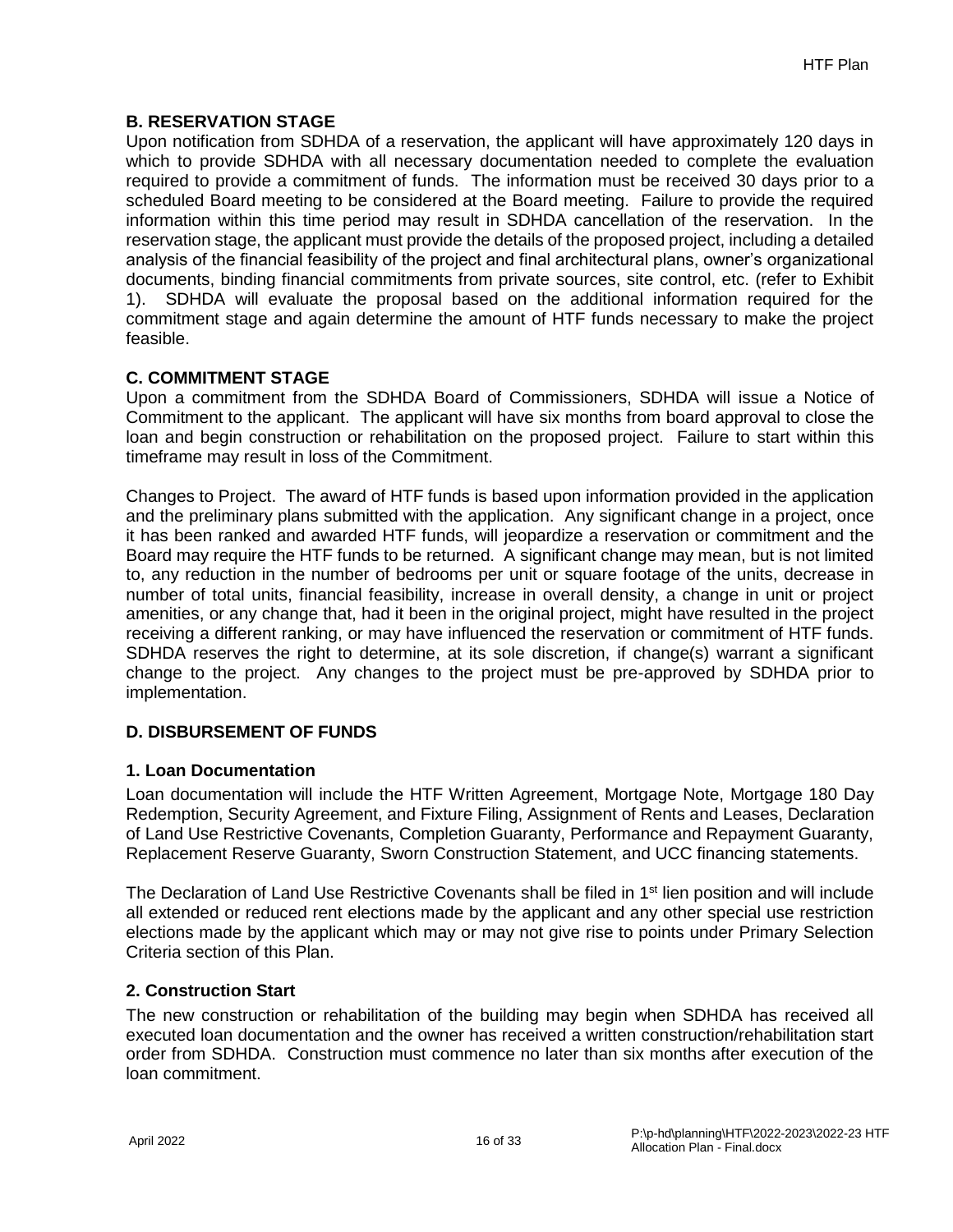#### <span id="page-22-0"></span>**3. Draws**

SDHDA will make periodic site reviews of the project throughout the construction period and at the completion of construction. With respect to the construction of projects, SDHDA assumes no liability for construction quality or code compliance.

The local building official will be required to approve both the proposed project and completed work. SDHDA may disburse funds at 25 percent, 50 percent, 75 percent and 100 percent of construction completion based on receipt of lien waivers from all contractors, bills and receipts for all costs outside of the construction contract, an updated Sworn Construction Statement, AIA Forms G702 Application and Certificate for Payment and G703 Continuation Sheet evidencing the percent of project completion. SDHDA will retain ten percent of the HTF loan amount until all final Project Completion information is received (i.e., CPA cost certification). All owners or representatives of the owner must complete a two hour training session with SDHDA staff.

#### <span id="page-22-1"></span>**4. Cost Certification**

The owner will be required to submit a complete cost certification on SDHDA approved forms prepared by a Certified Public Accountant prior to the final disbursement of HTF funds. All cost overruns are the responsibility of the owner. SDHDA may reduce the amount of HTF funds committed to a project based on a cost certification indicating reduced total project cost, change in financing, or increase in cash flow since the time of the HTF funds commitment. SDHDA is charged with allocating only that amount of HTF funds as are necessary to make any given project financially feasible and viable as a qualified low-income project. This decision will be made solely at the discretion of SDHDA, and in no way represents or warrants to any applicant, lender, or any other party that the project is, in fact, feasible or viable.

## **VI. PROJECT SELECTION CRITERIA**

<span id="page-22-2"></span>Proposals will be reviewed initially for completeness, including all submission requirements referenced in Exhibit 1.

Applications must obtain a minimum of 400 points to be considered for funding. Applications that do not receive at least this cumulative total will be denied.

A maximum of 940 points per application may be awarded as specified below:

#### <span id="page-22-3"></span>**A. LOCAL HOUSING NEED (Maximum 150 points)**

All applicants, must submit a narrative addressing the local housing needs assessment and complete market analysis that is less than six months old. Refer to Exhibit 2. The applications from markets considered to be facing the highest overall need will receive the highest score. All other applications will be ranked against the highest scoring applicants. Each applicant will receive from zero to 150 points depending upon identified need. When determining the need, SDHDA may take into consideration including but not limited to the need for additional housing units in the community, the physical condition of the proposed project, the need of SDHDA funding sources to retain the proposed project, retention of existing project based rental subsidies, and the degree of rehabilitation necessary depending on the proposed project activity. Communities with two or more low-income housing projects under construction or in the process of rent-up (less than 90 percent occupied) may receive zero points in this category.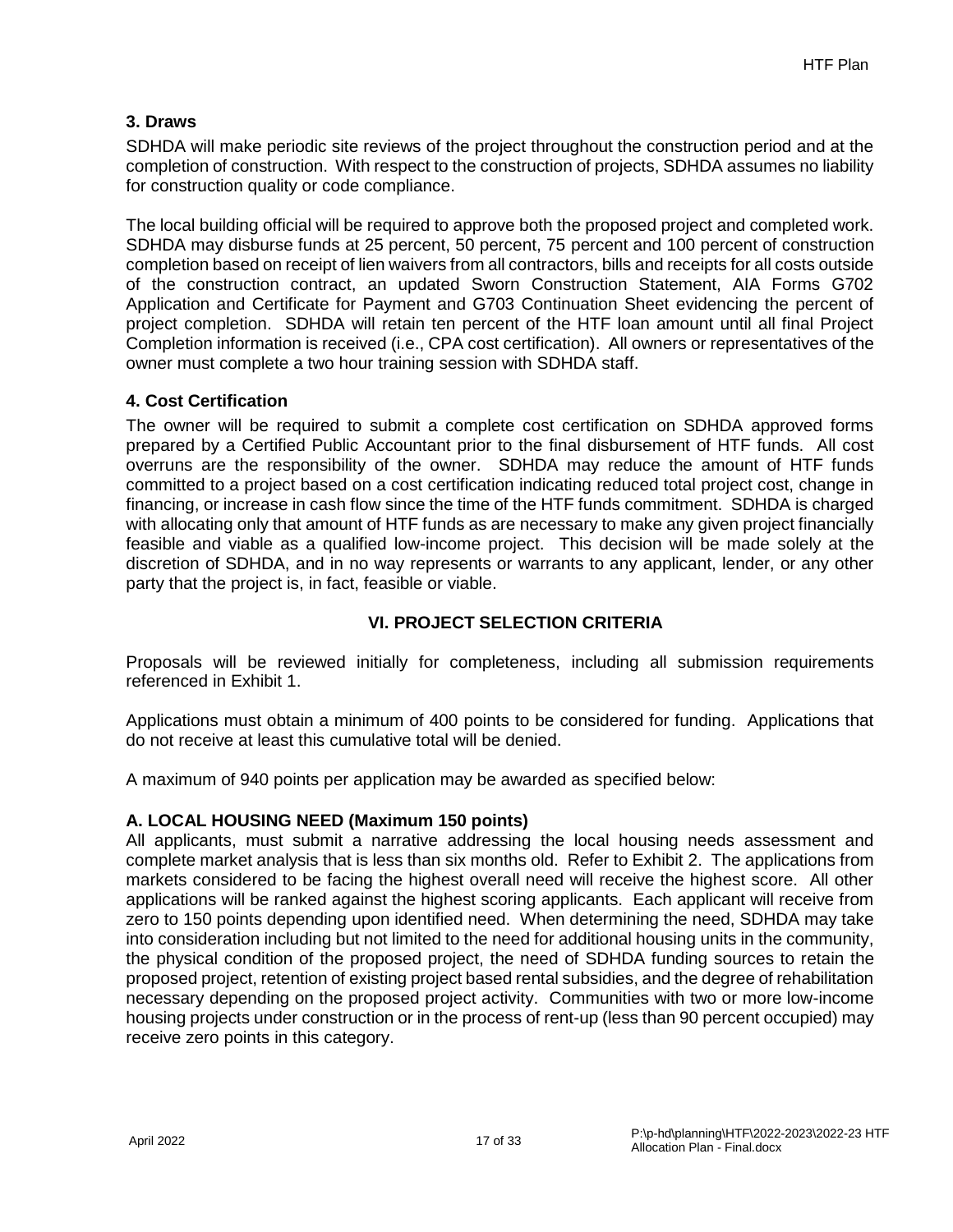## <span id="page-23-1"></span><span id="page-23-0"></span>**B. PRIMARY SELECTION CRITERIA**

#### **1. Extended Use Commitment (Maximum 30 points)**

Applicants who make a commitment to extend the Affordability Period for 10 years beyond the required 30 year affordability period as defined in Section III.C. Affordability Period will receive 30 points. Applicants applying for both HTF and Housing Tax Credits must elect extended use under both programs to receive points.

#### <span id="page-23-2"></span>**2. Construction Type (Maximum 70 points)**

A rehabilitation project that remodels existing affordable rental housing to like new rental units will receive 40 points.

A rehabilitation project that uses buildings of historic nature will receive 20 points.

A rehabilitation project that remodels existing buildings and converts them to new rental units will receive 20 points.

A rehabilitation project that uses buildings which are currently federally subsidized with projectbased rental assistance will receive 10 points.

A new construction project creating buildings that contain 16 rental units or less per building will receive 10 points.

A new construction project that creates rental units for assisted living or congregate care will receive 10 points

#### <span id="page-23-3"></span>**3. Concerted Community Revitalization Plans (Maximum 20 points)**

Projects within Qualified Census Tracts and that contribute to a Concerted Community Revitalization Plan that is documented at the time of application will receive 20 points. Refer to Section X, Definitions and Exhibit 1 for QCT information.

#### <span id="page-23-4"></span>**4. Mixed Income Use (Maximum 30 points)**

Projects that consist of low-income and market rate units will be eligible for up to 30 points. Points awarded will be based on the ratio of market rate units to total project units, according to the following scale:

5.0% - 10.0% Market Rate 10 points 10.01% - 20.0% Market Rate 20 points 20.01% - 49.99% Market Rate 30 points

#### <span id="page-23-5"></span>**5. Financial Support (Maximum 20 points)**

Proposals containing financial support in cash or in-kind services that assist with greater affordability are eligible to receive up to 20 points.

#### <span id="page-23-6"></span>**6. Applicant Characteristics (Maximum 40 points)**

The applicant and all members of the development team as identified in Exhibit A of the HTF/Housing Tax Credit Application Form must be in good standing, as defined below. In addition, any applicant or member of the development team who has an Identity of Interest with any person or entity not in good standing may not be eligible in the sole discretion of SDHDA. An attorney's opinion that the applicant and all members of the development team are in good standing is required in all cases.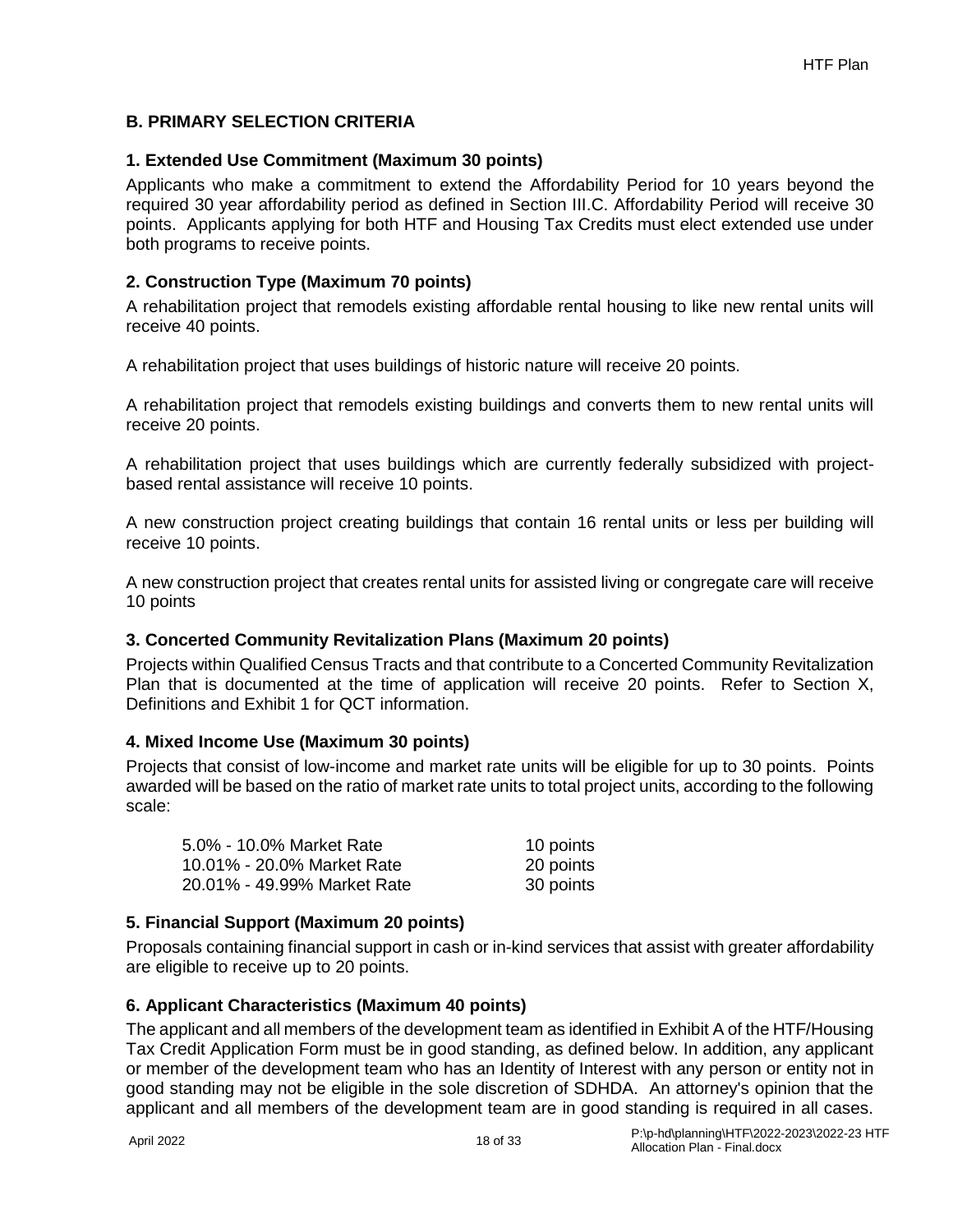Such opinion must also identify any persons or entities with whom the applicant or any member of the development team has as Identity of Interest. "Good standing" shall mean that the individual has not been (i) convicted of, entered into an agreement for immunity from prosecution for, or pled guilty, including a plea of nolo contendere, to: a crime of dishonesty, moral turpitude, fraud, bribery, payment of illegal gratuities, perjury, false statement, racketeering, blackmail, extortion, falsification or destruction of records, or (ii) debarred from any South Dakota program, other state program, or federal program. If any applicant or members of the development team are involved with a proposed project that has serious and repeated non-compliance issues at the time of application, the application may be rejected. The prior performance considered may include, but is not limited to, progress made with a previous reservation or commitment, project compliance and payment of monitoring fees under the HTF Program, Housing Tax Credit Program or other SDHDA or federal program.

HTF funds may not be provided to primarily religious organizations, such as churches, for any activity including secular activities. Wholly secular entities may participate under limited circumstances. Contact SDHDA with any questions regarding this qualifier.

Proposals, which include the following, will be awarded the points indicated for each provable characteristic (maximum 40 points):

- a. 20 points: Participation by an entity with a demonstrated track record of quality experience in development or management of subsidized housing, or a new developer that contracts with a developer or consultant with a demonstrated record of quality experience in development or management of subsidized housing;
- b. 10 points: Participation by a minority- or woman-owned/operated business enterprise\* Refer to the SDDOT Compliance Office web site address at: https://dot.sd.gov/doing-business/contractors/dbe; or
- c. 10 points: Owner equity contribution in excess of 10 percent of the total project costs (excludes developer fees).

Twenty-five points will be deducted from any project with respect to which the applicant or any member of the development team has any of the following characteristics:

- a. Within two years prior to the HOME/HTF/HTC Application date has made a significant change to another Housing Tax Credit, HOME, HTF or other SDHDA administered project without the prior approval of SDHDA; or
- b. Has unresolved compliance issues on other Housing Tax Credit, HOME, HTF or other SDHDA administered projects.

Further, any project with these characteristics shall not be eligible to receive any points for a demonstrated track record of quality experience. The foregoing shall not limit the right of SDHDA to reject an application pursuant to section II.A.4.

Ten points will be deducted for any project whose developer/owner applied for additional SDHDA funding after receiving an initial reservation of funds. The deduction will occur for two annual funding rounds following the additional funding request. Applicants receiving this deduction are still eligible to receive points for a demonstrated track record of quality experience.

\*To be considered a minority or woman-owned/operated business enterprise, at least 51 percent of the sponsorship must be owned or operated by either a minority individual or a woman.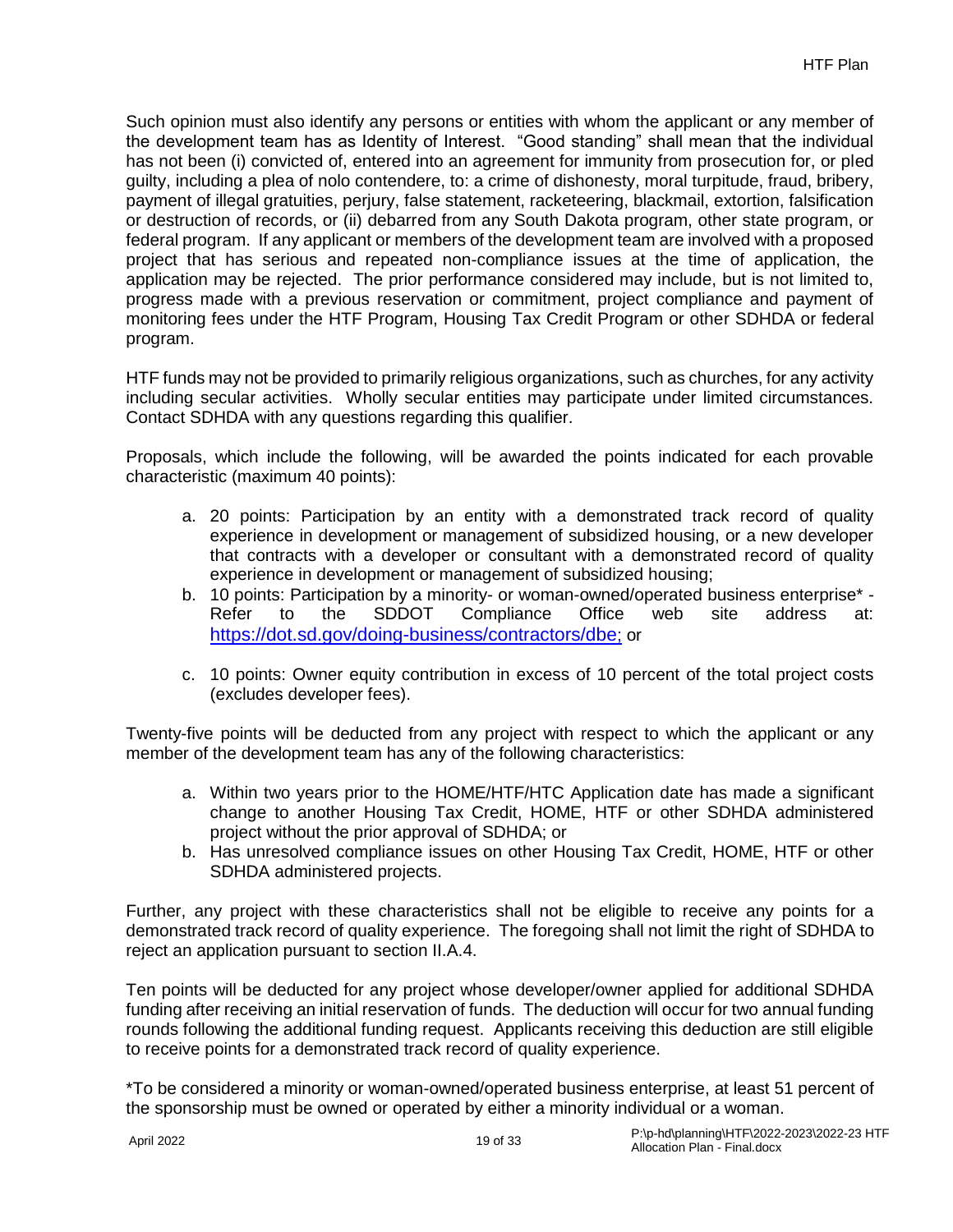## <span id="page-25-0"></span>**7. Service Enriched Housing (Maximum 40 points)**

Projects providing verifiable on-site services to the tenants which may include but are not limited to the following types of projects may receive up to 40 points depending upon the extent of the services. Refer to Section X, Definitions for further guidance on service enriched housing.

- a. Homeless
- b. Persons with physical disabilities
- c. Persons with mental disabilities
- d. Persons with developmental disabilities
- e. Housing for Older Persons 62 or Older (Assisted Living or Congregate Care Facilities as defined under Definitions)
- f. Other

Note: SDHDA, the Department of Human Services (DHS), and the Department of Social Services (DSS) have entered into an agreement whereby full integration of citizens with disabilities into individualized housing settings rather than group home type housing will be promoted. All housing designed specifically for people with disabilities must receive prior approval from DHS and/or DSS. Documentation of approval or that an application has been submitted to DHS or DSS must be submitted with the application. Applicants serving the homeless are required to participate in the Homeless Management Information System (HMIS), through SDHDA.

## <span id="page-25-1"></span>**8. Leveraging (Maximum 30 points)**

The owner will be required to provide a minimum of 10 percent of the total project cost as equity in the project. SDHDA will award up to 30 points if HTF funds are leveraged against other financial resources used to cover costs allocated to the HTF assisted units as follows (note that points will not be awarded for funds utilized to finance market rate units):

| <b>Points</b> | HTF Funds per HTF assisted unit |
|---------------|---------------------------------|
| 30            | \$0 to \$39,999                 |
| 20            | \$40,000 to \$49,999            |
| 10            | \$50,000 to \$59,999            |

## <span id="page-25-2"></span>**9. Percentage of Soft Costs Used for Project Costs (Maximum 30 points)**

Reasonable and necessary soft costs incurred by the owner and associated with the financing or development (or both) of new construction, rehabilitation, conversion or acquisition with rehabilitation of housing assisted with HTF funds may include but are not limited to the following:

- a. Architectural, engineering or related professional services required to prepare plans, drawings, specifications, or work write-ups.
- b. Costs to process and settle the financing for a project, such as private lender origination fees; credit reports, title insurance, fees for recordation and filing of legal documents building permit fees, attorney's fees directly related to the project; appraisal fees and fees for independent cost estimates; and developer's fee or builder's fee.
- c. Costs for an audit or cost certification that SDHDA may require with respect to the development of the project.
- d. Costs to provide information services such as affirmative marketing and fair housing information to prospective tenants as required in the Fair Housing section.
- e. For rental projects, the cost of funding an operating reserve, which is a reserve to meet any shortfall in project income during the full term of the HTF agreement or while the HTF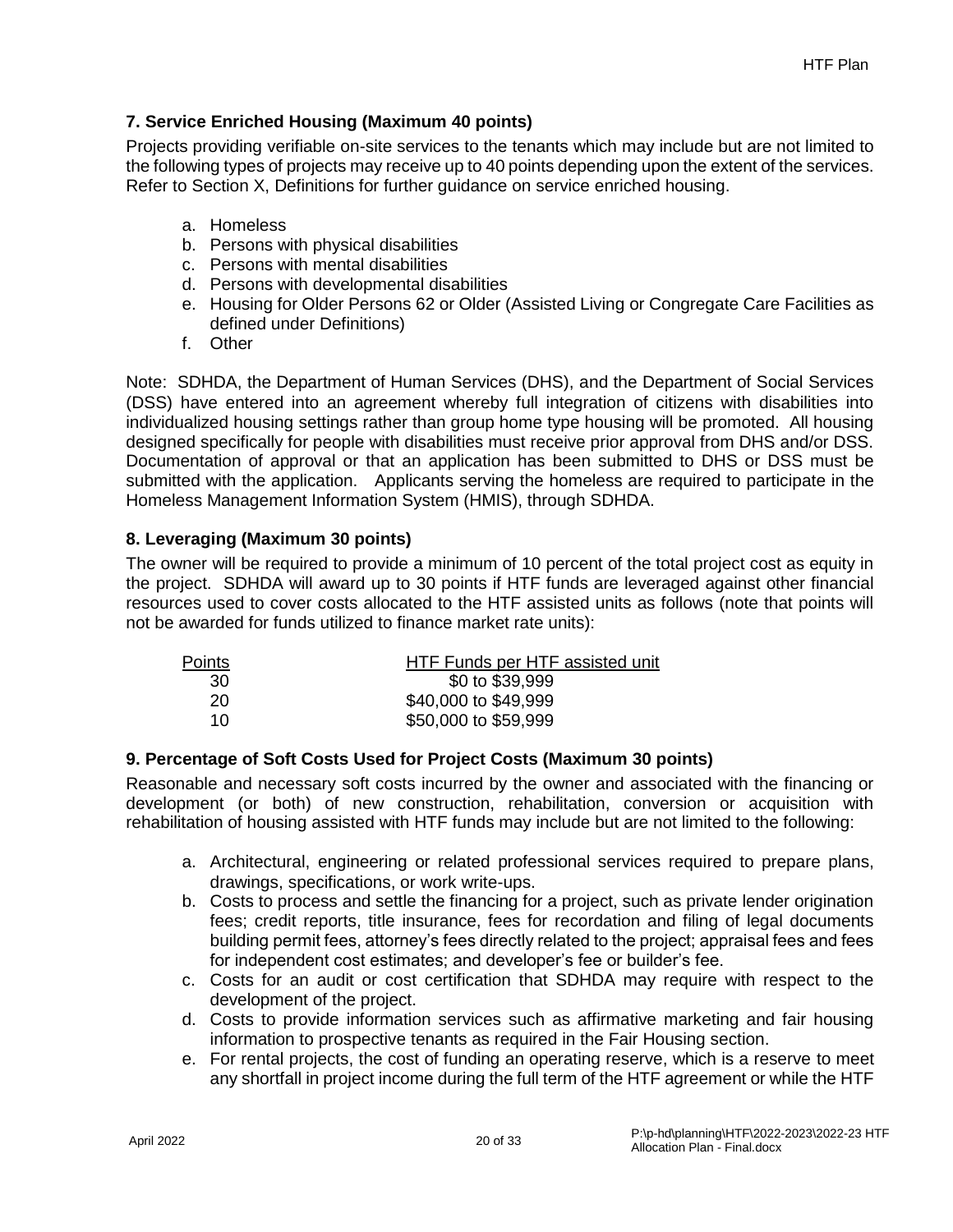loan is outstanding, whichever is longer, and which may only be used to pay project operating expenses and debt service.

Developer's Fees: The developer of a HTF project will be entitled to a Developer's Fee not to exceed 15 percent of the total project costs minus Developer's Fees and Consultant's Fees for projects of 16 units or less, not to exceed 12 percent of the total project costs minus Developer's Fees and Consultant's Fees for projects of 17 units or more, and not to exceed 10 percent of total development costs minus developer's fee and consultant's fee for projects of 61 units or more. For purposes of the foregoing limitations, "total project costs" do not include any costs that exceed the Project Finance Limits. Developer Fees may not exceed \$1,000,000 for any projects. The Developer Fee will be limited to the fee calculated at the time of Board reservation.

For Rental Assistance Demonstration (RAD) projects the Developer Fee will not be allowed for acquisition costs.

Developers may choose to defer their Developer Fee. The amount of deferred Developer Fee or owner equity presented in the application will be underwritten as a project financing source. The submitted pro forma must evidence sufficient project cash flow after all debt service applied; with repayment of the deferred Developer Fee within the first twelve years of operation.

Consultant's Fees: Consultant fees will be included within the Developer's Fees limitation and cannot exceed two percent of the total project costs minus consultant's fees. For purposes of the foregoing limitations, "total project costs" do not include any costs that exceed the Project Finance Limits. The Consultant will be expected to provide services through Project Completion and a copy of the Consultant Agreement/Contract must be submitted with the application.

Builder/General Contractor's Fees: Builder's Profit is limited to six percent, Builder's Overhead is limited to two percent, and General Requirements is limited to six percent of those respective amounts divided by the total project hard costs for the project.

An application with the percentage of soft costs compared to the total project costs as follows will be awarded up to 40 points. Soft costs include, but are not limited to, all items in a - e of this section and developer's fee, developer overhead, consultant fees, operating reserves, origination fees, partnership organizational fees, and rent-up reserves.

| <b>Points</b> | % Soft Costs      |
|---------------|-------------------|
| 30            | $0.00\% - 9.99\%$ |
| 20            | 10.00% - 14.99%   |
| 10            | 15.00% - 19.00%   |

#### <span id="page-26-0"></span>**10. Project Location (Maximum 40 points)**

Projects located in close proximity of community services and areas of opportunity will be eligible for up to 40 points. Five points will be awarded for each category item. Close proximity will be defined as within one half mile of the property.

a. (20 Points) Community services include but are not limited to:

Grocery/Retail Stores Hospital/Medical Clinics Schools/Senior Center (as applicable) Special Service Offices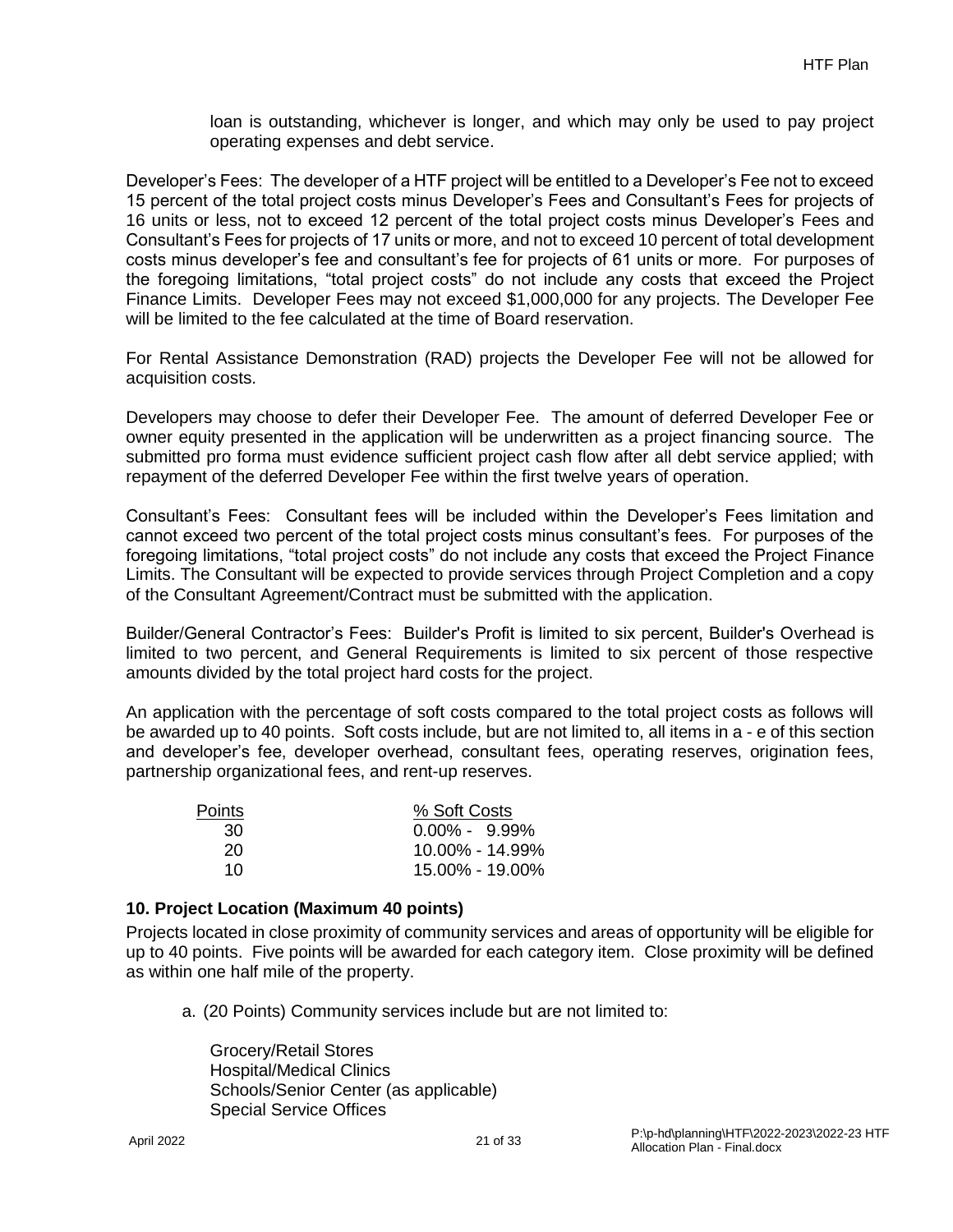A project that has a bus stop within one city block or provides free transportation to the tenants on a regularly scheduled (minimum 4 times per week) or on-call basis will receive 20 points. Projects that have on-call transportation services provided to tenants at reduced rates may receive 10 points.

b. (20 Points) Area of Opportunity:

Low Poverty Census Tracts – less than 10% poverty rate High Ratio of Jobs to Population – above the state average ratio Below Average Unemployment – less than the state unemployment rate High Scoring Schools – above average school performance index posted by South Dakota Department of Education

## <span id="page-27-0"></span>**11. Individuals with Children (Maximum 10 points)**

Projects that will be serving tenant populations of individuals with children and provide written documentation at time of application will receive 10 points.

## <span id="page-27-1"></span>**12. Public Housing Notification (Maximum 10 points)**

A proposal which provides a written commitment to notify local public housing agencies of vacancies and give priority to households on waiting lists of those agencies will receive 10 points.

## <span id="page-27-2"></span>**13. Promise Zone Designation (Maximum 20 points)**

Projects which are located within a HUD-Designated Promise Zone and provide documentation of their location at the time of application will receive 20 points.

## <span id="page-27-3"></span>**C. READINESS TO PROCEED CRITERIA**

SDHDA, at its discretion, may allow up to 150 points to projects that most clearly demonstrate readiness to proceed. Such determination may include but is not limited to any of the following factors:

## <span id="page-27-4"></span>**1. Plans and Specifications (Maximum 25 points)**

Applications containing architectural plans/working drawings that are at least 50 percent complete or submission of a physical needs assessment prepared by an independent  $3<sup>rd</sup>$  party provider will receive 25 points.

## <span id="page-27-5"></span>**2. Site Control (Maximum 25 points)**

Applications containing documentation that the applicant and/or owner has a recorded warranty deed, a recorded long term lease, or approval of Transfer of Physical Assets (TPA) from the appropriate HUD, Rural Development, or SDHDA office for existing projects in the name of the applicant will receive 25 points. Applications containing documentation that the applicant has an enforceable signed and accepted purchase agreement or option to buy will receive 15 points.

## <span id="page-27-6"></span>**3. Financing Commitments (Maximum 60 points)**

- a. Construction Financing (Executed by Applicant and Lender) (Maximum 20 points) Applications containing documentation of enforceable construction/interim financing commitments for the project that is executed by the Applicant and Lender, as applicable.
- b. Permanent Financing (Executed by Applicant and Lender) (Maximum 20 points) Applications containing documentation of enforceable permanent financing commitments must have a fixed rate and a term of at least 15 years and disclose all conditions.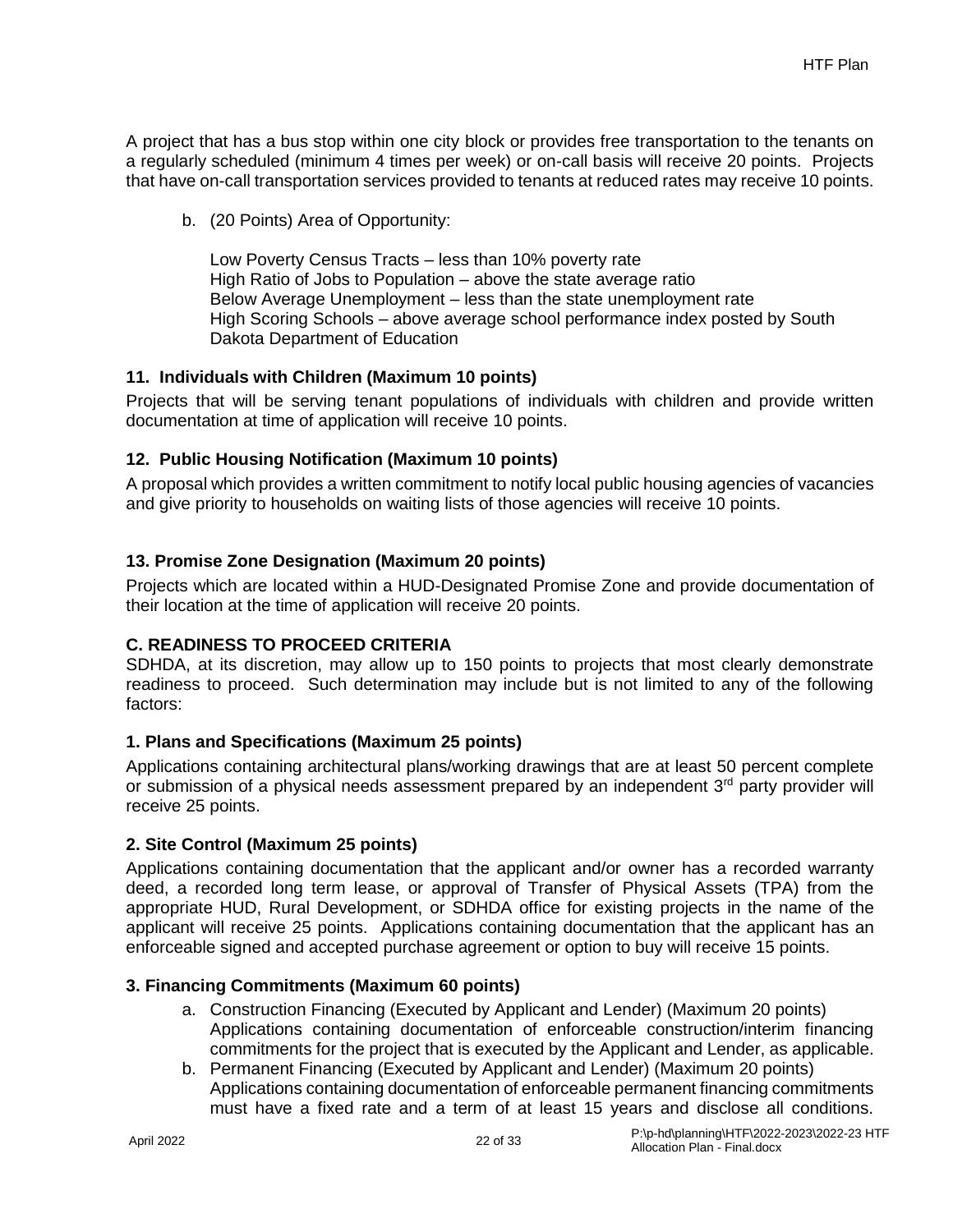Generally, an enforceable financing commitment is a written approval of a loan or grant from a lender which is subject only to conditions of which are within the applicant's control (other than the award of other funding). The loan commitment must contain a representation and acknowledgement from the lender that such lender has reviewed the HTF funds application submitted by the applicant to SDHDA in support of the HTF funds for the project to which such commitment relates and that such lender acknowledges that the project will be subject specifically to rent and income restrictions and other special use restrictions made by the applicant will receive 20 points. Commitment with fixed rate and term of less than 15 years will receive 10 points.

c. Equity Commitment (Executed by Applicant and Equity Investor) (Maximum 20 points) Applications containing documentation of an equity commitment disclosing all conditions. The equity commitment must contain a representation and acknowledgement from the equity investor that such investor has reviewed the application submitted by the applicant to SDHDA in support of the credits for the project to which such commitment relates and that such investor acknowledges that the project will be subject specifically to rent and income restrictions and other special use restrictions made by the applicant.

## <span id="page-28-0"></span>**4. Utilities (i.e. water, sewer, electric, heat) (Maximum 20 points)**

Applications containing documentation from the utility providers stating utilities are currently at the project site and have the capacity to support the proposed project. Documentation from the providers must be specific to the utility type being provided and that it is at or adjacent to the project site and with sufficient capacity to serve the new development. Close proximity or that the utility can be extended to the site does not meet the requirement for points. A maximum of 5 points are awarded for each category of water, sewer, electricity, and heat (electric or natural gas).

#### <span id="page-28-1"></span>**5. Zoning (Maximum 10 points)**

Applications containing documentation that the project site is properly zoned for its proposed use or that zoning is not required within the jurisdiction will receive 10 points.

## <span id="page-28-2"></span>**6. Platting (Maximum 10 points)**

Applications containing documentation that the project site has had a final plat recorded (includes referencing plat book and number) will receive 10 points.

## <span id="page-28-3"></span>**D. PROJECT DEVELOPMENT CHARACTERISTICS (Maximum 200 points)**

Housing that is constructed or rehabilitated with HTF funds must meet all applicable local codes, rehabilitation standards, ordinances, and zoning ordinances at the time of Project Completion. All housing assisted with HTF funds must meet, at a minimum, the Housing Quality Standards in 24 CFR Part 982.401. If rehabilitation standards in effect in the locality of the project are less restrictive, or there are no rehabilitation standards, then at a minimum, the Uniform Building Code (ICBO), National Building Code (BOCA), Standard Building Code (SBCCI), Council of American Building Officials (CABO), International Code Council (ICC), Minimum Housing Rehabilitation Standards as set forth by SDHDA or the Minimum Property Standards (MPS) in 24 CFR Part 200.925 or 200.926 will apply. All rehabilitation projects must meet the SDHDA Housing Rehabilitation Standards which can be found on the SDHDA website.

Newly constructed housing must meet the current edition of the Model Energy Code published and maintained by the International Code Council and all applicable local and State building code requirements in effect at the time of Project Completion.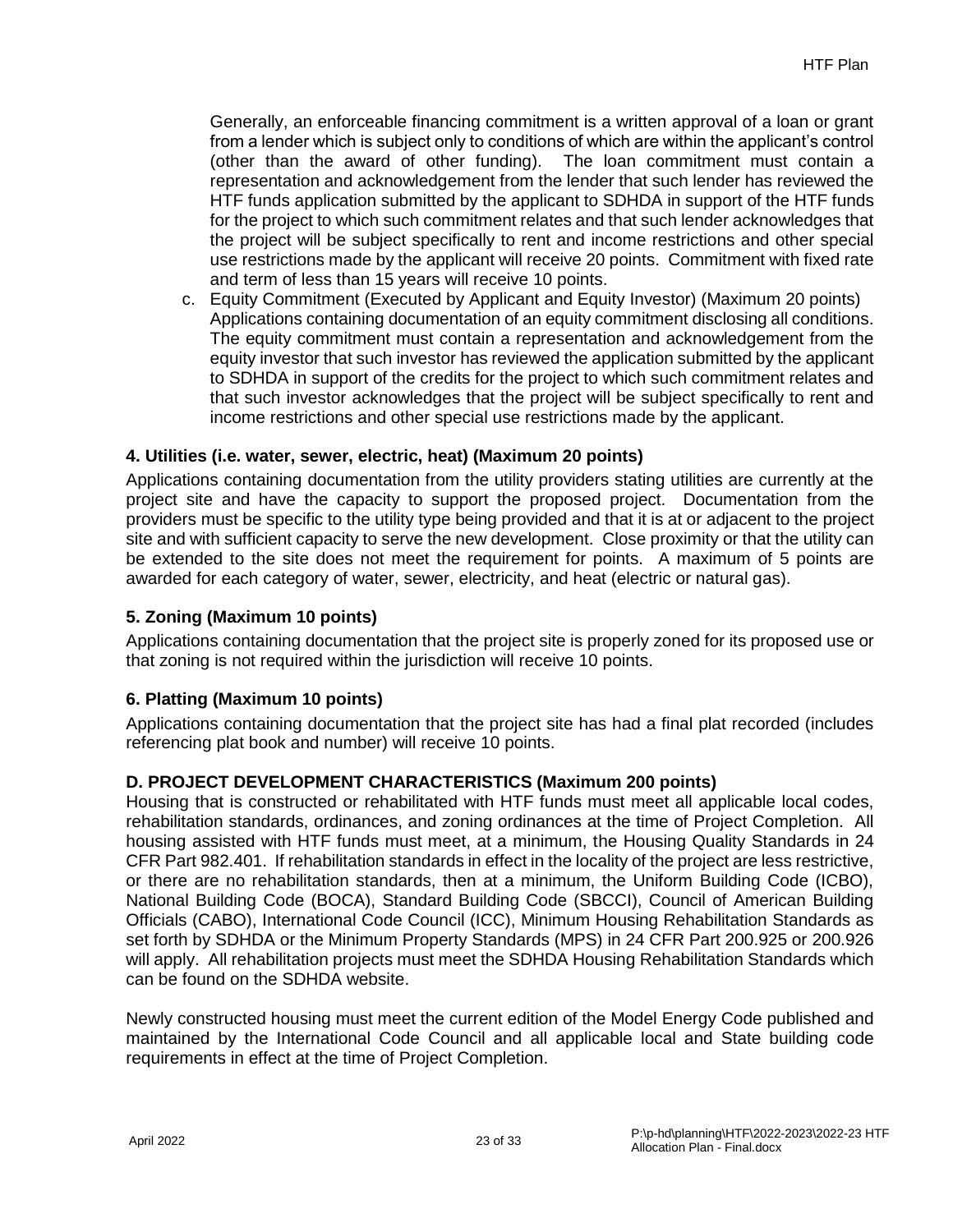The housing must meet the accessibility requirements at 24 CFR Part 8, which implements Section 504 of the Rehabilitation Act of 1973 (29 U.S.C. 794), and Titles II and III of the Americans with Disabilities Act (42 U.S.C. 12131-12189) implemented at 28 CFR parts 35 and 36, as applicable. "Covered multifamily dwellings" as defined at 24 CFR Part 100.201, must also meet the design and construction requirements at 24 CFR Part 100.205, which implement the Fair Housing Act (42 U.S.C. 3601-3619).

Installation of broadband infrastructure is required at the time of new construction or substantial rehabilitation of multifamily housing that has more than four rental units per CFR 5890-F-02 published December 20, 2016.

The proposed site must be suitable for the proposed project. If the site includes any detrimental characteristic, the applicant must provide a remediation plan and budget to make the site suitable for the project. If any detrimental site characteristic exists on, or adjacent to the site, SDHDA may reject the application. Detrimental characteristics may include but are not limited to: location within one mile of pipelines, storage areas for hazardous or noxious materials, sewage treatment plant, sanitary landfill; location within 2500 feet of an airport runway clear zone, 3000 feet of a railroad, 1000 feet of a major roadway, commercial property or 15,000 feet of military clear zone; physical barriers; unsuitable slope or terrain; location within 1000 feet of registered historic property; or location in flood hazard area.

All rental property managers must attend the Crime Free Multi-Housing Program course administered through the South Dakota Law Enforcement Officers Standards and Training Commission, but are not required to certify the property itself if the program is not available in their community.

Points will be awarded to proposed projects based on the points as detailed in Exhibit 4. A completed copy of Exhibit 4 must be signed by the applicant and architect and submitted with the application. Characteristics indicated by the applicant and architect will be verified by SDHDA staff based on final architectural plans and specifications and physical inspection prior to a final disbursement of HTF funds. A maximum of 200 points may be obtained.

## <span id="page-29-0"></span>**E. TRIBAL PROJECT (Maximum 50 points)**

<span id="page-29-1"></span>Projects located within the boundaries of a designated Indian Reservation will receive 50 points.

## **VII. GENERAL FEDERAL REQUIREMENTS**

#### <span id="page-29-2"></span>**A. EQUAL OPPORTUNITY**

All entities applying for funds through the HUD HTF Program will provide certification of compliance with all federal requirements under the Equal Opportunity legislation. In addition, any other federal requirements as required by HUD will pertain to HTF funds recipients, including but not limited to:

- 1. The requirements of the Fair Housing Act (42 U.S.C. 3601-20) and implementing regulations at 24 CFR Part 100; Executive Order 11063, as amended, (Equal Opportunity in Housing) and implementing regulations at 24 CFR Part 107; and title VI of the Civil Rights Act of 1964 (42 U.S.C. 2000d) (Nondiscrimination in Federally Assisted Programs) and implementing regulations issued at 24 CFR Part 1;
- 2. The prohibitions against discrimination on the basis of age under the Age Discrimination Act of 1975 (42 U.S.C. 6101-07) and implementing regulations at 24 CFR Part 146, and the prohibitions against discrimination against handicapped individuals under section 504 of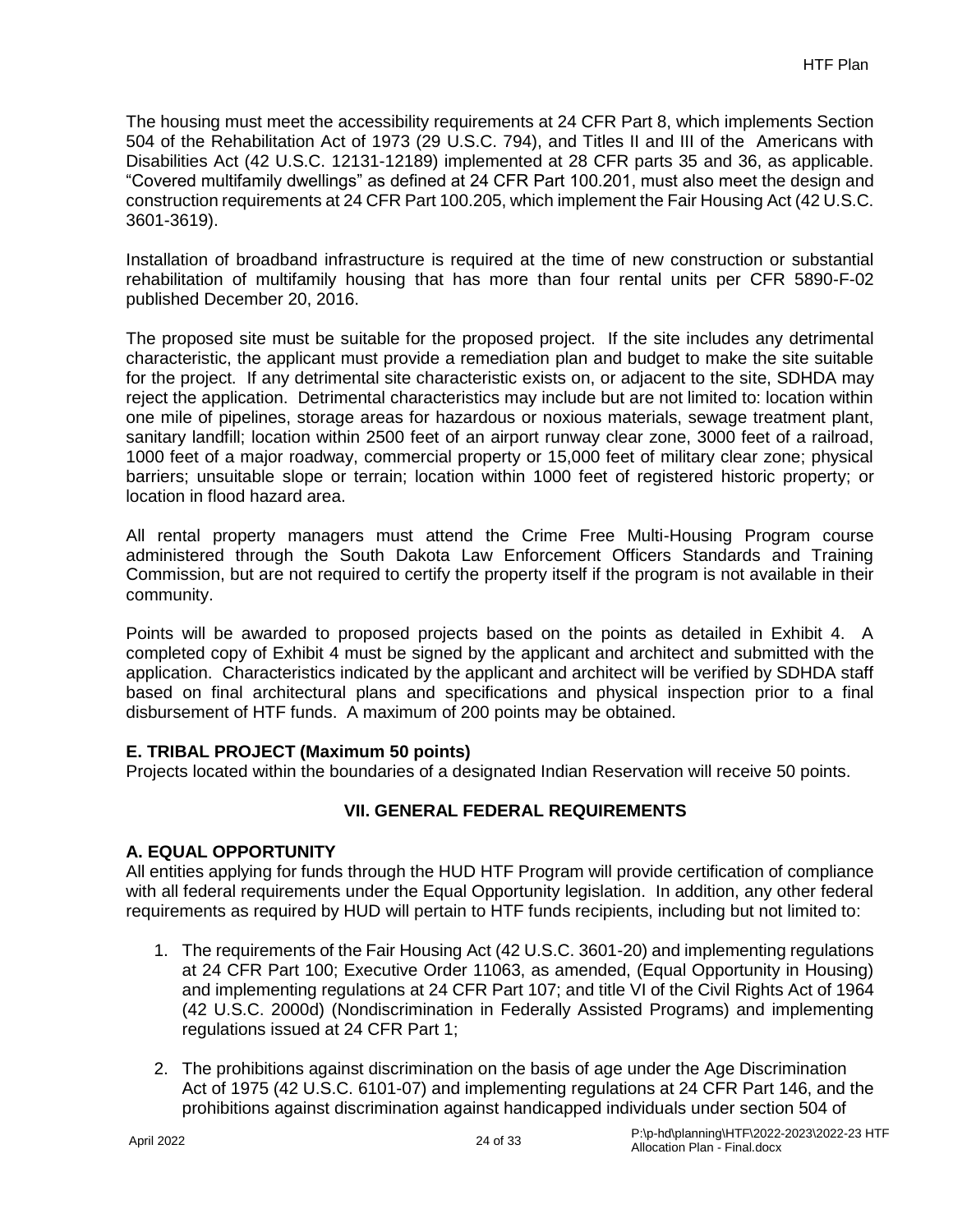the Rehabilitation Act of 1973 (29 U.S.C. 794) and implementing regulations at 24 CFR Part 8;

- 3. Equal Access in Accordance with an Individual's Gender Identity in Community Planning and Development Programs Rule published September 21, 2016.
- 4. Violence Against Women Reauthorization Act of 2013: Implementation in HUD Housing Programs published November 16, 2016.
- 5. The requirements of Executive Order 11246 (Equal Employment Opportunity) and the implementing regulations issued at 41 CFR Chapter 60;
- 6. The requirements of Section 3 of the Housing and Urban Development Act of 1968 (12 U.S.C. 1701u) as most recently updated by the provisions of the Final Rule 24 CFR Part 75. Please refer to the SDHDA Section 3 Plan for more express guidance on meeting Section 3 requirements. The Section 3 Plan can be found on SDHDA's website. Per 24 CFR Part 75, SDHDA and its contractors are responsible for ensuring that:
	- a. To the greatest extent feasible, employment and other economic opportunities are directed to low- and very low-income persons (Section 3 workers and Targeted Section 3 workers) and to eligible businesses (Section 3 Businesses).
	- b. 25% or more of the total number of labor hours worked by all workers on a Section 3 project are Section 3 workers; and
	- c. 5% or more of the total number of labor hours worked by all workers on a Section 3 project are Targeted Section 3 workers, as defined by 24 CFR Part 75.21.
	- d. If the contractor and subcontractors do not meet the 25% and 5% safe harbor requirements, they must provide evidence they have made qualitative efforts to assist low and very low-income persons with employment and training opportunities. Examples of qualitative efforts can be found in the SDHDA Section 3 Plan on SDHDA's website.
	- e. Contractors and subcontractors must keep records of qualified Section 3 and Targeted Section 3 workers by completing an Employer Certification Form or having the employee complete a Self-certification Form, which must be retained by the employer for a minimum of 5 years after certification.
	- f. If a contractor or subcontractor is a Section 3 Business Concern, they must complete the Section 3 Business Concern Certification located on SDHDA's website.

Section 3 applies to recipients of more than \$200,000 of combined Housing and Community Development funds in any one year and to contractors or subcontractors receiving an excess of \$100,000. Examples of Housing and Community Development funds include Community Development Block Grant, HOME, Housing Opportunities for Persons with AIDS, Emergency Solutions Grant, NSP, Housing Trust Funds, and Economic Stimulus Funds. Full requirements for Section 3 may be found at [www.hud.gov/section3](http://www.hud.gov/section3)

7. The requirements of Executive Orders 11625 and 12432 (concerning Minority Business Enterprise) and 12138 (concerning Women's Business Enterprise). Consistent with HUD's responsibilities under these Orders, each applying entity must make efforts to encourage the use of minority and women's business enterprises in connection with HOME funded activities. An applying entity must prescribe procedures acceptable to SDHDA to establish activities to ensure the inclusion, to the maximum extent possible, of minorities and women, and entities owned or managed by minorities and women.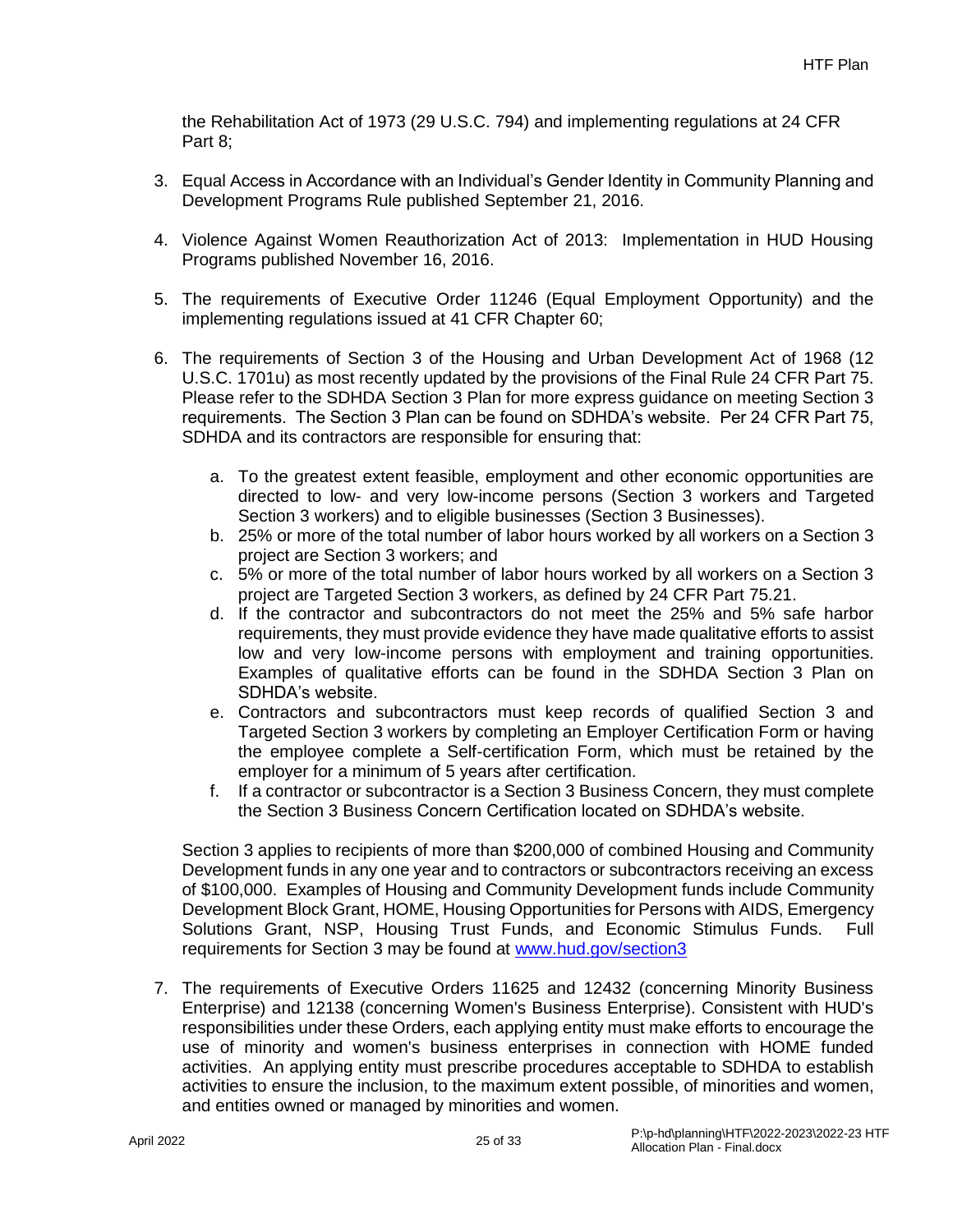To encourage the use of minority and women's business enterprises in bids for the HOME Program, SDHDA will include the latest list of such business from the SDDOT Compliance Office web site address:

In order to maintain statistical data on the use and participation of minority and women's business enterprises as contractor/subcontractors in HOME assisted program contracting activities, the owner will be required to identify jobs which have been bid by minorityowned/operated, women-owned/operated, and/or small or disadvantaged businesses. In addition, SDHDA may inspect the site to confirm the percentage of minority and women laborers working at the site.

## <span id="page-31-0"></span>**B. FAIR HOUSING**

It is SDHDA's policy for Affirmative Marketing that SDHDA informs the public, homebuyers, homeowners, landlords and potential tenants about the Federal Fair Housing laws and the affirmative marketing goals by:

- Making the SDHDA programs available for public review;
- Notifying proposed HTF project owners of Equal Opportunity requirements;
- Including the Equal Housing Opportunity logo or slogan on all advertising and literature used for the HTF Program;
- Maintain for public review, copies of media releases, advertisements, and paid ads where the HTF Program was presented;
- Placement of Public Notices and Ads in local newspapers; and
- Attending and providing information at meetings on a statewide basis with developers, realtors, lenders, and other housing and community officials.

Participants in the SDHDA HTF Programs will be required to use affirmative fair housing marketing practices in soliciting renters, determining eligibility and concluding all transactions. Each participating entity must affirmatively further fair housing according to 24 CFR Part 93.350.

- 1. Advertising with respect to vacant units must include the equal housing opportunity logo or statement. Advertising media may include newspapers, radio, television, brochures, leaflets, or may involve simply a sign in a window.
- 2. SDHDA will require the owner to solicit applications for vacant units from persons in the housing market who are least likely to apply for the affordable housing without benefit of special outreach efforts. In general, persons who are not of the race/ethnicity of the residents of the neighborhood in which the affordable project is located and persons with disabilities will be considered those least likely to apply. In many communities, these persons have been identified as either Native American persons or persons with physical, mental, or developmental disabilities. In addition to advertising in local newspapers, the owner will be required to notify community organizations, places of worship, employment centers, fair housing groups, housing counseling agencies, social service centers or medical service centers to reach applicants who are least likely to apply for units.
- 3. The owner must maintain a file available for inspection by SDHDA containing all marketing efforts (i.e., copies of newspaper ads, memos of phone calls, copies of letters, etc.) and the records necessary to assess the results of such efforts.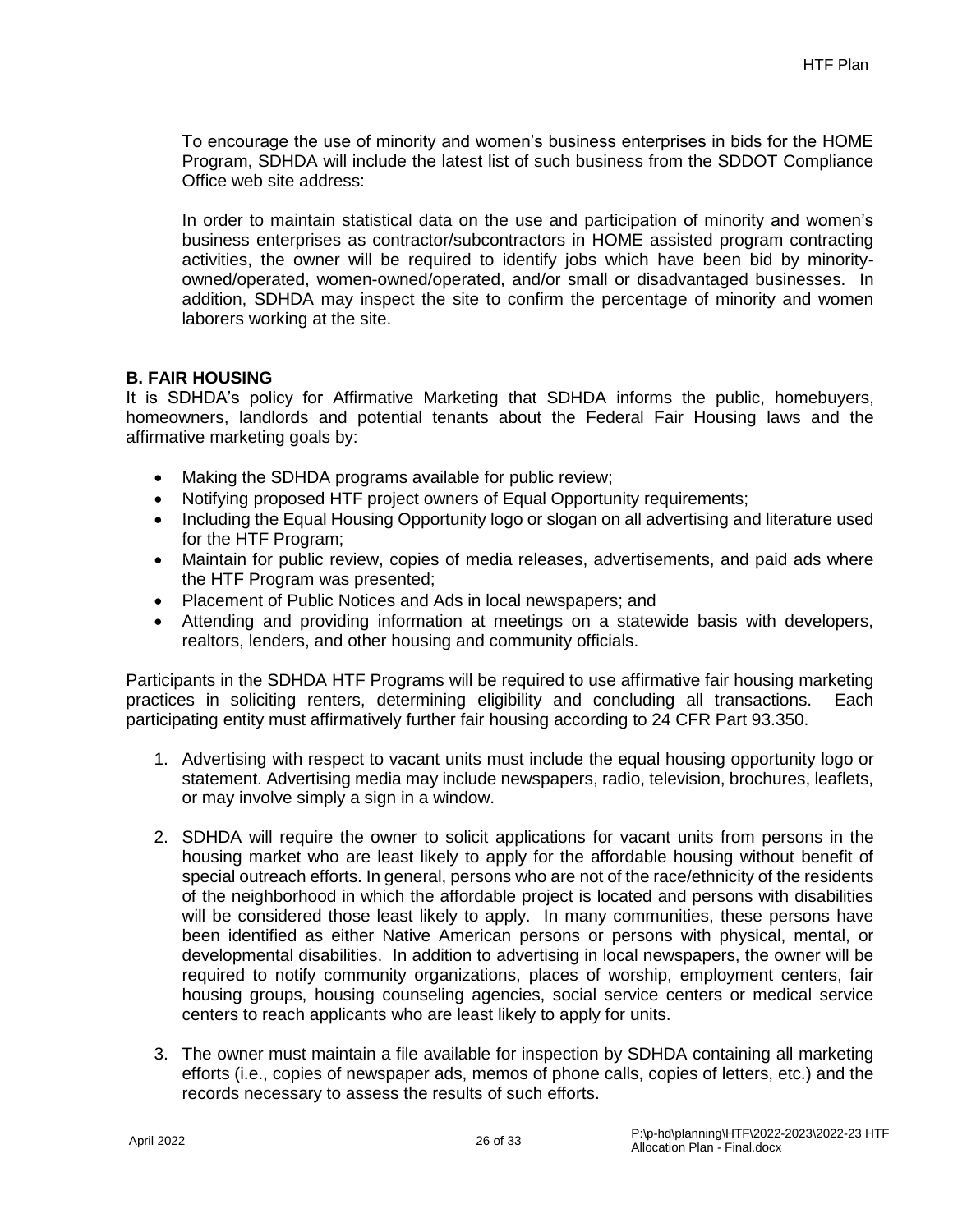4. The owner must maintain a listing of all tenants residing in each unit at the time of application submittal through the end of the compliance period.

SDHDA will assess the affirmative marketing efforts of the owner by comparing predetermined occupancy goals (based on the area from which potential tenants will come) to actual occupancy data that the owner is required to maintain. Outreach efforts on the part of the owner will also be evaluated by reviewing marketing efforts.

SDHDA will assess the affirmative marketing efforts of the owners during the rent-up and marketing of the units, by use of a compliance certification or personal monitoring visit to the project.

If an owner fails to follow the affirmative marketing requirements, corrective actions will include extensive outreach efforts to appropriate contacts to achieve the occupancy goals as well as other sanctions SDHDA may deem necessary.

An applicant requesting HTF funds for projects containing five or more units must include with its application details of proposed marketing efforts designed to inform and attract, to the available housing, eligible persons from all racial, ethnic and gender groups in the housing market area (does not apply to families with tenant based rental assistance).

The owner must provide SDHDA with an annual assessment of the affirmative marketing program of the project and the assessment must include:

- 1. Method used to inform the public and potential tenants about federal fair housing laws and affirmative marketing policy (e.g., the use of the Equal Housing Opportunity logo or slogan in print advertising);
- 2. Method used to inform and solicit applications from persons in the housing market area who are not likely to apply without special outreach (e.g., use of community organizations, places of worship, employment centers, etc.); and
- 3. Records describing actions taken by the owner to affirmatively market units and records to assess the results of these actions.

#### <span id="page-32-0"></span>**C. ENVIRONMENTAL REVIEW**

The environmental effects of each activity carried out with HTF funds must be assessed in accordance with the provisions of the National Environmental Policy Act of 1969 (NEPA) and HUD's 24 CFR Part 93.301(f). All proposed multifamily (more than four housing units) HTF projects require a Phase I Environmental Site Assessment (ESA-ASTM). If the Phase 1 ESA identifies recognized environmental concerns (RECs), a Phase II (ESA-ASTM) will be required. ASTM reports shall be prepared in accordance with the most current ASTM standard.

#### <span id="page-32-1"></span>**D. LEAD-BASED PAINT**

Housing assisted with HTF funds constitutes HUD assisted housing for the purpose of the Lead-Based Paint Poisoning Prevention Act and is therefore subject to 24 CFR Part 35 subparts A, B, J, K, and R, as summarized in Exhibit 9. Refer to Exhibit 10 for notification disclosure information.

## <span id="page-32-2"></span>**E. CONFLICTS OF INTEREST**

No person who (a) is an employee, agent, consultant, officer, or elected or appointed official of SDHDA or of any designated public agency that received HTF funds and who exercises or has exercised any functions or responsibilities with respect to assisted HTF Program activities or (b) is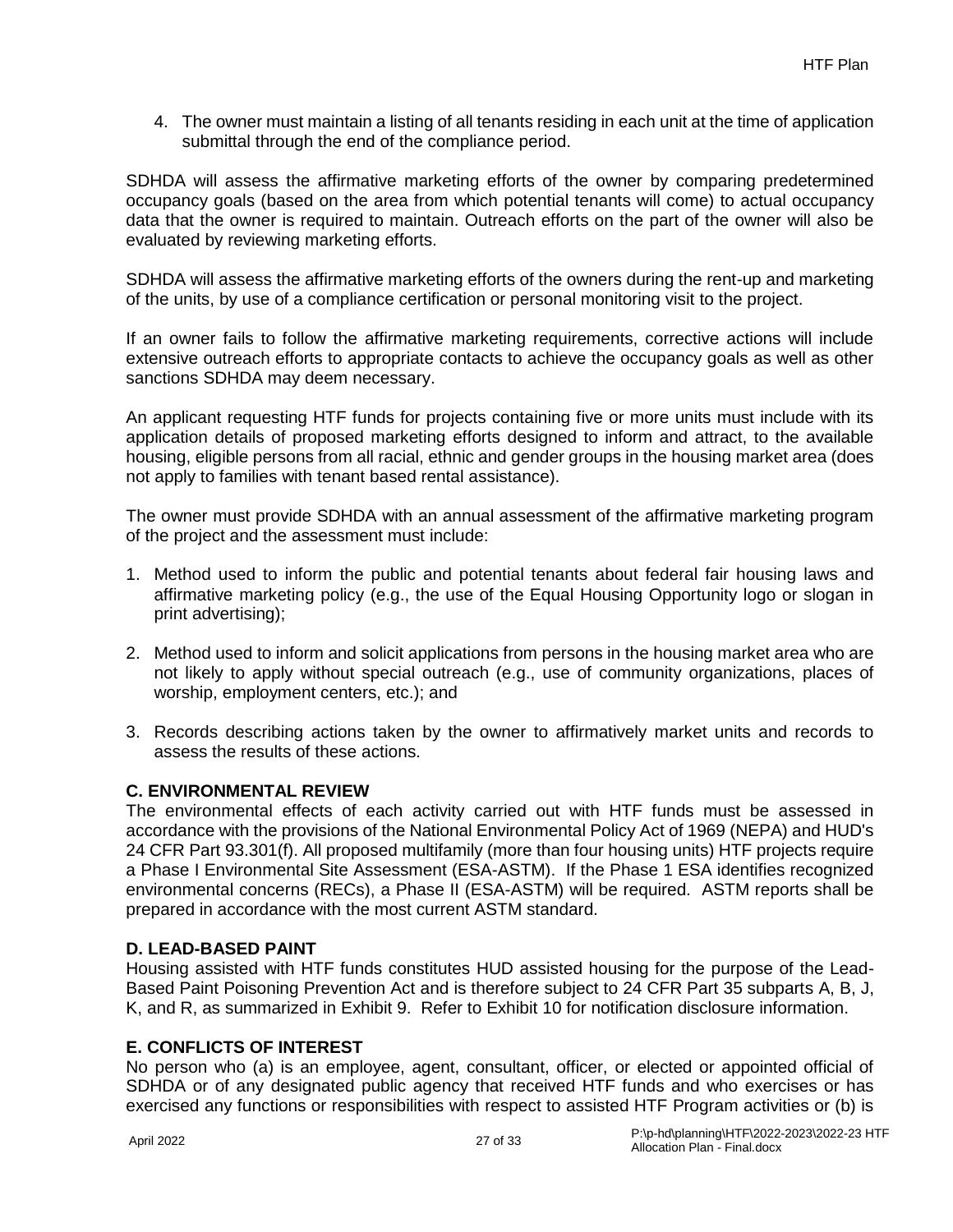in a position to participate in a decision making process or gain inside information with regard to such activities may obtain a personal or financial interest or benefit from his or her activity, or have an interest in any contract, subcontract, or agreement with respect thereto, or the proceeds hereunder, either for such individual or for those with whom such individual has family or business ties, during the individual's tenure or for one year thereafter. HUD may grant exceptions to this rule under circumstances as outlined in 24 CFR Part 93.353(d).

## <span id="page-33-0"></span>**F. DUNS REGISTRATION, DEBARMENT AND SUSPENSION**

All contractors and subcontractors engaging in a contract for an HTF project will be required to obtain a Dun & Bradstreet D-U-N-S number via [www.dnb.com.](http://www.dnb.com/) Owners and contractors are prohibited from employing, awarding contracts, or funding any contractors or subcontractors that have been debarred, suspended, proposed for debarment or placed on ineligibility status by HUD. In addition, any owners who are debarred, suspended, proposed for debarment or ineligible will be prohibited from participating in the HTF Program. It is the responsibility of the developer to ensure all entities engaged in a contract for the project meet the above requirements prior to closing of the HTF loan.

#### <span id="page-33-1"></span>**G. HISTORIC PROPERTIES**

An application proposing rehabilitation in a structure which is over 50 years old must provide documentation from the State Historical Preservation Office that notification of the rehabilitation has been received and that the proposed rehabilitation will have no effect on the historical significance of the structure or that cooperation and adherence to the National Historic Preservation Act (16 U.S.C. 470) is being met through continued correspondence and mutual agreement on the proposed rehabilitation.

#### <span id="page-33-2"></span>**H. FLOOD INSURANCE**

HTF funds may NOT be used in connection with acquisition, conversion, new construction, or rehabilitation of a project located in an area identified by the Federal Emergency Management Agency (FEMA) as having special flood hazards, unless the locality in which the site is located is participating in the National Flood Insurance Program or less than a year has passed since FEMA notification regarding such hazards, and flood insurance is obtained as a condition of approval of the commitment. A flood certification will be obtained by SDHDA.

## <span id="page-33-3"></span>**I. FUNDING ACCOUNTIBILITY AND TRANSPARENCY ACT**

All assistance provided to recipients shall be considered a Federal award for purposes of the Federal Funding Accountability and Transparency Act of 2006 (31 U.S.C. 6101 note).

#### <span id="page-33-4"></span>**J. EMINENT DOMAIN**

No HTF funds may be used in conjunction with property taken by eminent domain, unless eminent domain is employed only for a public use, except that, public use shall not be construed to include economic development that primarily benefits any private entity.

#### <span id="page-33-5"></span>**K. PROCUREMENT**

All Housing Tax Credit, HOME, and Housing Trust Fund projects will follow federal procurement methods. Developers are not required to use the procurement process to obtain their general contractors. However, general contractors and subcontractors will need to be able to document a procurement process for the following:

1. Purchases of property or services over \$10,000 but less than \$250,000 will require price or rate quotations obtained from three qualified sources, prior to the purchase being made.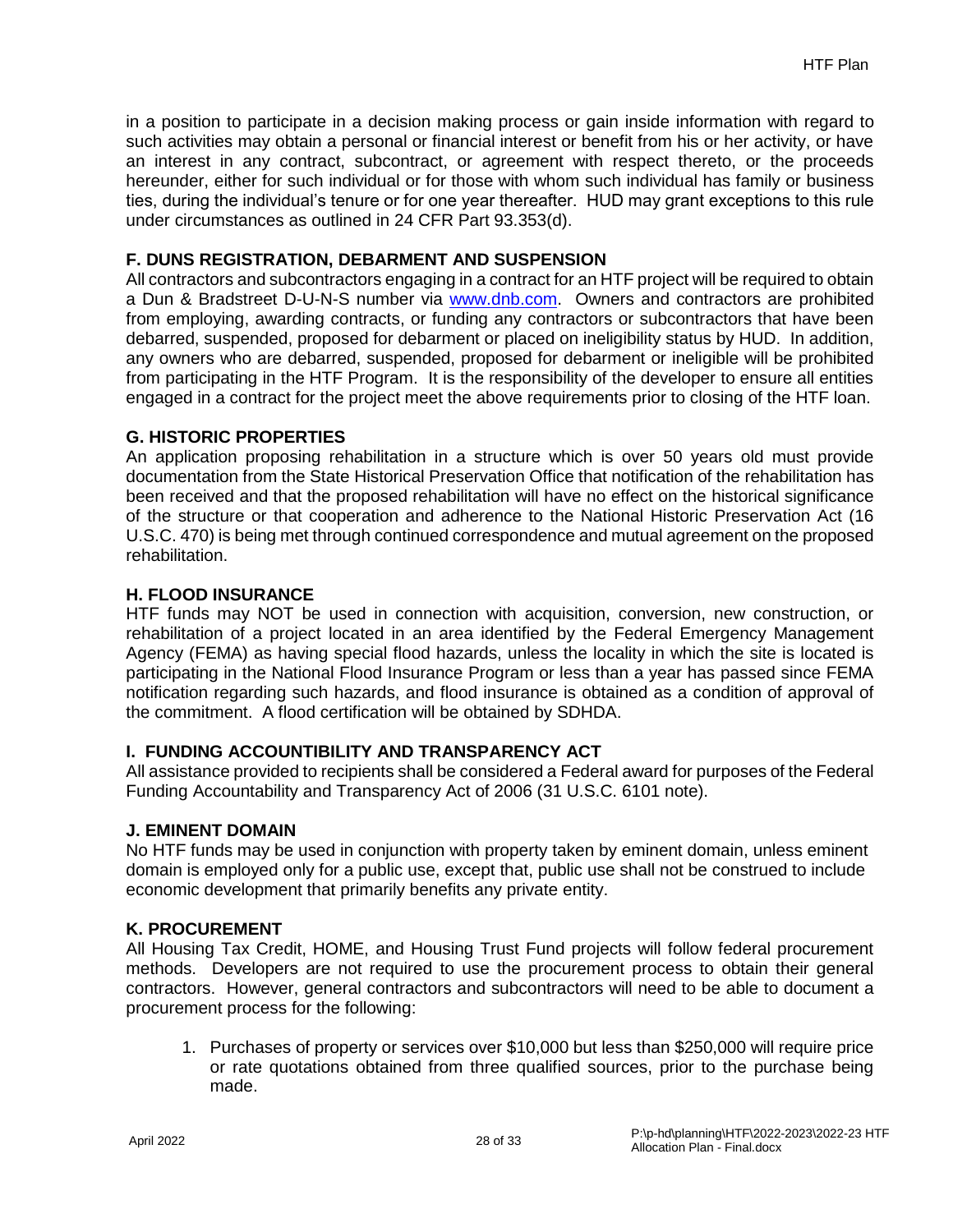- 2. Purchase of property or services in excess of \$250,000 will utilize the proposal method utilizing the following standards:
	- a. Requests for proposals will be publicized and an email or letter will be forwarded to interested parties.
	- b. Review of proposals will be conducted in a consistent and documented manner.
	- c. Contracts will be offered to the entity whose proposal is most advantageous with price and other factors considered.

If awarded HOME or HTF funds, SDHDA will require general contractors to solicit bids from minorityowned (MBE) and female-owned (WBE) business to the extent practicable. Documentation and data on the steps taken to reach out to MBE/WBE businesses must be submitted to SDHDA.

SDHDA may require the use of the procurement process for Developers and or all contractors when Developers are applying for additional project funding, proposed development costs exceed the Project Finance Limits, or when certain individual costs are not justified.

## **VIII. MONITORING FOR COMPLIANCE**

<span id="page-34-0"></span>SDHDA will monitor housing projects for compliance with HTF Program requirements. Program compliance will be assessed through annual certification of compliance and on-site reviews conducted by SDHDA staff. SDHDA's HTF Program Rental Compliance Manual details the required responsibilities for continuing program compliance.

SDHDA will require the owner or management company to attend HTF compliance training and Fair Housing training at a minimum of once every three years from the date of final disbursement of funds. All extended or reduced rent elections made by the applicant and any other special use restriction elections made by the applicant will be made part of the Declaration of Land Use Restrictive Covenants, whether or not such election resulted in points under the Primary Selection Criteria section of the Plan.

## **IX. FEES**

#### <span id="page-34-2"></span><span id="page-34-1"></span>**A. APPLICATION/UNDERWRITING FEE**

A non-refundable application/underwriting fee of \$500 is due with a Housing Trust Fund only application.

#### <span id="page-34-3"></span>**B. MONITORING FEE**

Projects using HTF funds as their sole federal funding source will be assessed monitoring fees. Annual fees of \$50 per project and \$30 per HTF assisted unit are payable each year throughout the entire affordability period. Annual Fees will be imposed after the first full year in service, which is measured from the month the last building in the project is placed in service.

#### **X. DEFINITIONS**

<span id="page-34-4"></span>**Adjusted Income:** For rental housing, SDHDA uses the adjusted income definition as defined in 24 CFR Part 5.611.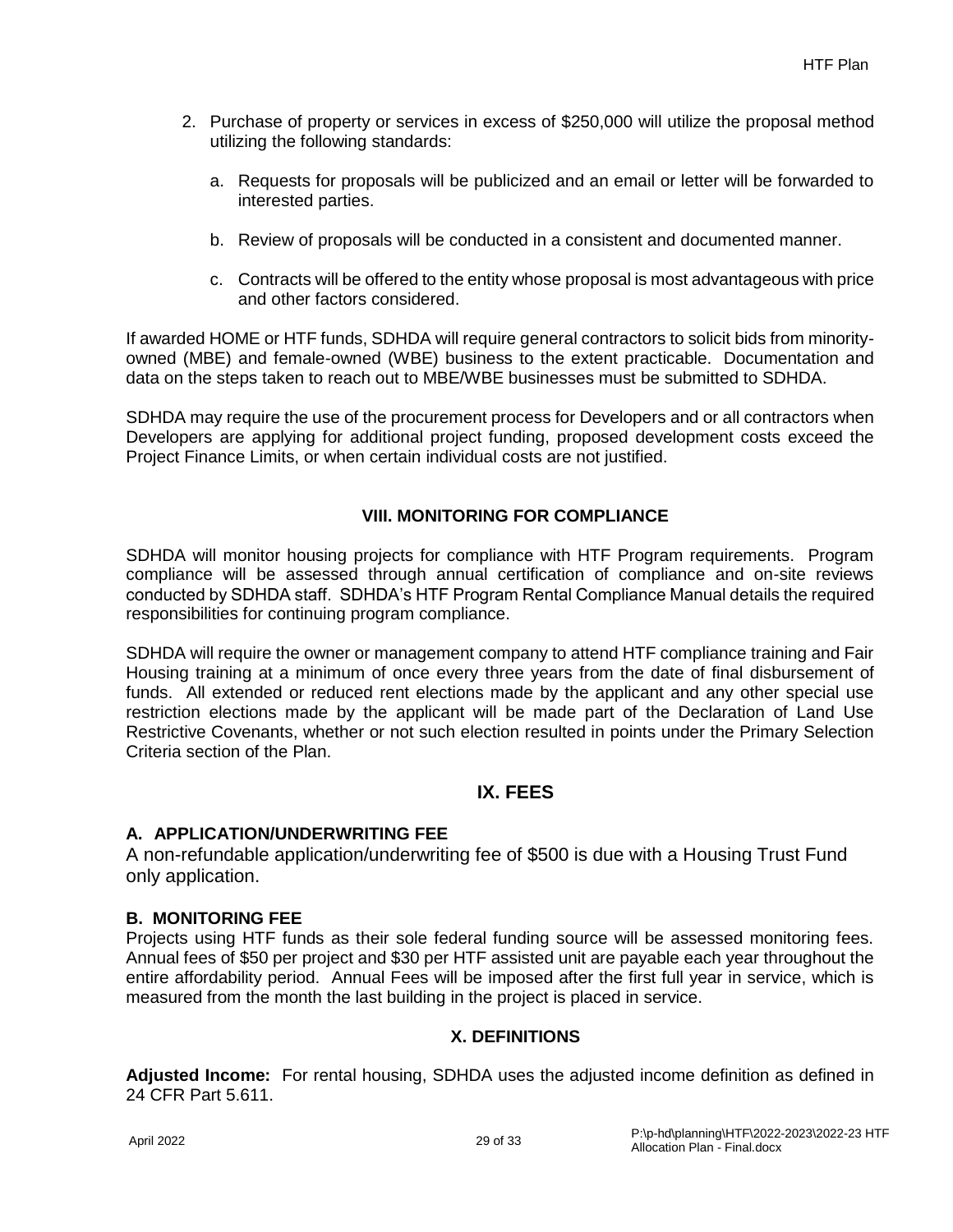**Affirmative Marketing:** Consists of actions to provide information and attract eligible persons from all racial, ethnic, and gender groups in the housing market area, to the available housing.

**Affordability:** Affordability refers to the requirements of the HTF Program that relate to the cost of rental housing both at initial occupancy and over established timeframes, as prescribed in the HTF Final Rule. In all cases, affordability requirements for rental housing assisted with HTF funds are 30 years. (extended use may apply)

**Annual Income:** For rental housing, SDHDA uses the annual income definition as defined in 24 CFR Part 5.609 (Part 5 Annual Income).

**Applicant:** Applicant refers to the owners, developers, and/or sponsors involved with the project.

**Area Median Income (AMI):** The income determined by HUD on which program income and rent limits are based.

**Assisted Living Facility:** Living arrangement that offers tenants assistance with activities of daily living, including eating, bathing, dressing, and personal hygiene; three meals per day every day of the week; supervision of self-administration of medication; laundry services; housekeeping; 24 hour staffing and activities. Transportation to and from doctor's appointments and personal errands, counseling services, and companion services are optional. Note: Projects in which continual or frequent nursing, medical, or psychiatric services are provided do not qualify as residential rental property.

**Builder's Profit:** Compensation to the builder for completing the construction contract.

**Builder's Overhead:** Builder's business expenses (e.g., rent, insurance, heating, etc.) not chargeable to a particular part of the work or product to build the project.

**Commitment:** The written, legally binding agreement between SDHDA and the project owner providing HTF funds to a project.

**Community Development Block Grant (CDBG**)**:** Federal funding that allows communities to create flexible, locally designed comprehensive community development strategies to enable them to develop viable urban communities (Title I, Housing and Community Development Act of 1974).

**Concerted Community Revitalization Plan**: Locally approved revitalization plan targeting specified areas or neighborhoods within the community for housing and economic development through the rehabilitation of existing and construction of new housing. To qualify, the plan must be officially adopted by the local governing body, identify a specific time period, target a specific area within the community, identify plans for improved economic development and/or infrastructure, and call for new construction or rehabilitation of affordable housing within the boundaries identified in the plan. Local housing need surveys, consolidated housing and/or economic development plans, plans created to apply for specific economic development or housing loans and grants, short term work plans, municipal zoning or land use plans do not qualify as Concerted Community Revitalization Plans.

**Congregate Care Facility:** Housing units which provide a semi-independent living environment which offers residential accommodations, central dining facilities (where at least one meal a day is provided seven days a week), related facilities, and supporting staff and services to persons of at least 62 years of age or with disabilities. The cost of the meals and other services must be covered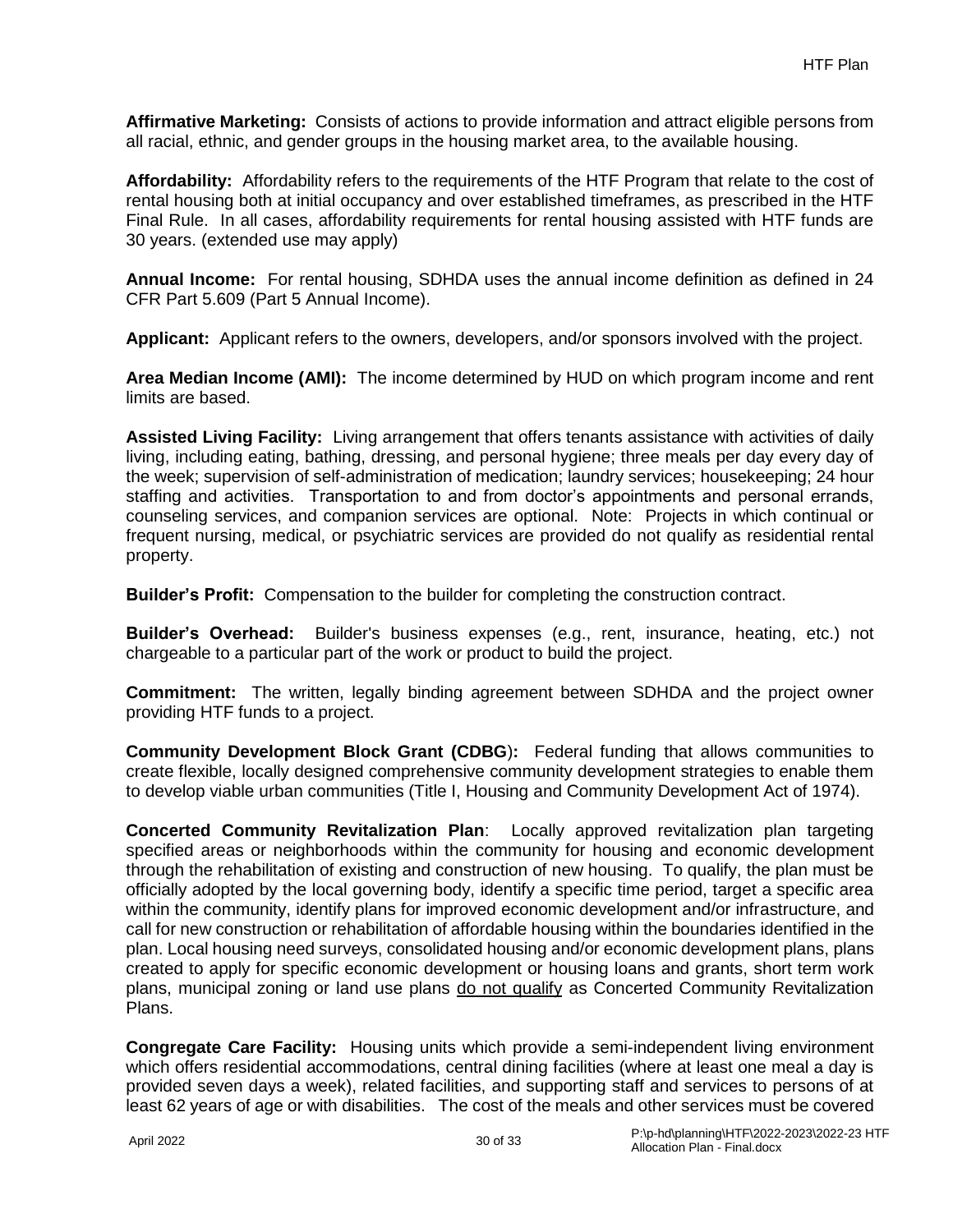in an agreement separate from the lease. A practical alternative must exist for tenants to obtain meals other than from the dining facility.

**Consolidated Plan:** A five year housing and community development planning document for the State of South Dakota. The Community Development Block Grant (CDBG), Emergency Solutions Grant (ESG), HOME Investment Partnerships Program (HOME), and Housing Trust Fund (HTF) are covered under this Plan.

**Developer's Fee:** Compensation to the developer for time and risk involved to develop the project.

**Disinvestment:** Withdrawal of capital that otherwise could have been utilized to sustain the viability of a project.

**Extremely Low-Income Family:** Family whose annual income does not exceed 30 percent of the area median income for that area (adjusted for family size). HUD may establish, on an exception basis, income ceilings higher or lower than 30 percent of median income for an area.

**Fair Market Rents (FMRs):** Rents for existing housing for comparable units in the area established by HUD under 24 CFR Part 888.111.

**General Pool:** The remaining pool of HUD HTF Formula and/or available SDHDA program income funds after taking into consideration the Plan set-asides.

**General Requirements:** An allowance for the contractor's project-related expenses, such as building permits, fencing around the site, temporary storage for materials, and the cost of a performance and payment bond, etc.

**Group Home:** A congregate residential facility, other than a supervised apartment, for individuals with developmental disabilities which is certified by the State Department of Human Services according to ARSD 46:11 to provide residential services, training in skills needed for independent living, recreational activities, and basic supervision for individuals with developmental disabilities.

**HTF Assisted Units:** Units within a HTF project where HTF funds are used and rent, occupancy, or resale restrictions apply.

**Housing for Older Persons:** Housing intended and operated for, and solely occupied by, persons 62 years of age or older as per 24 CFR Part 100.303 OR housing intended and operated for persons 55 years of age or older as per 24 CFR Part 100.304.

**HUD:** U.S. Department of Housing and Urban Development.

**Identity of Interest:** An identity of interest means any relationship, including any financial, business, or family relationship, that the applicant or any member of the development team has with others involved in the project.

**Low-Income Family:** Family whose annual income does not exceed 80 percent of the area median income for that area (adjusted for family size). HUD may establish, on an exception basis, income ceilings higher or lower than 80 percent of median income for an area.

**New Construction**: Any project involving adding units outside the existing walls of the structure, the construction of new residential units, the acquisition of land or the demolition of an existing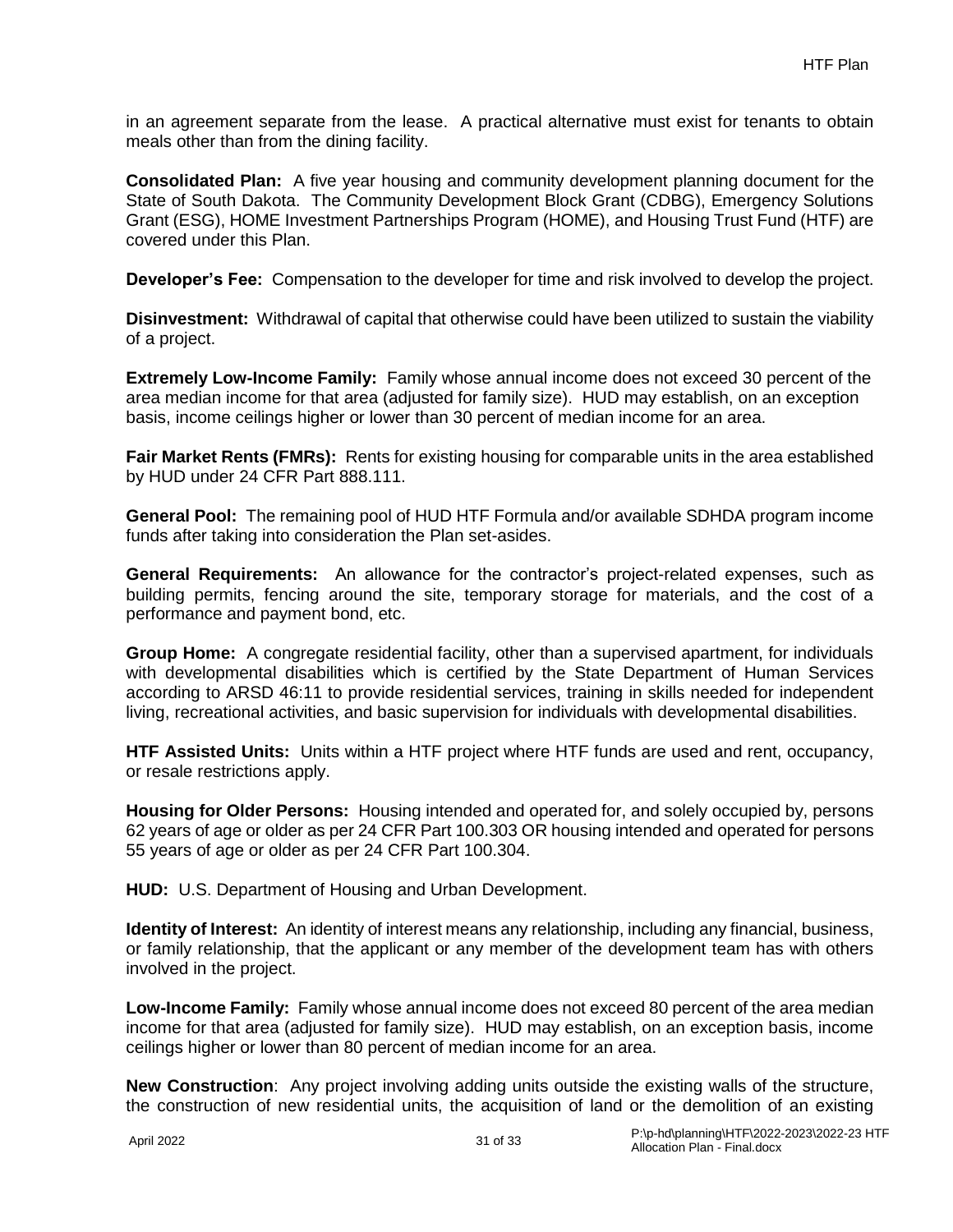structure for the purpose of constructing a new structure, and acquisition of a structure that has received an initial certificate of occupancy within a one year period prior to acquisition.

**Other Federal Funds:** Other Federal Funds include, but are not limited to, USDA Rural Development sources, CDBG funding, Federal Housing Administration sources and Housing and Urban Development sources.

**Project Completion**. A project is considered complete when construction of all buildings within the project have been completed and all units are ready for occupancy as verified by the certificate(s) of occupancy.

**Reconstruction Project:** A project that replaces an existing building's floor plan with an overall new floor plan for residential living units or that replaces an existing building's residential unit plans with new residential unit living plans.

**Service Enriched Housing:** Projects providing affordable rental housing (permanent only) that include services and assistance that are available to residents upon request. The services must be unique to the property, verifiable, on-site, long-term, and provided on a daily or continuous basis. The services may be provided by the owner, the management company, or a third-party organization but must be tailored to individual residents and managed by the property. There must be a definable increase in project development costs and or operating cost to the owner to be able to provide the services. The application must include a letter of intent from the service provider detailing the services to be provided, the tenants that will receive the services, the method of delivering the services, and the staffing for the services which may include but is not limited to the following:

- i. Homeless
- ii. Persons with physical disabilities
- iii. Persons with mental disabilities
- iv. Persons with developmental disabilities
- v. Housing for Older Persons 62 or older (Assisted Living or Congregate Care Facilities as defined under Definitions)
- vi. Assisted Living or Congregate Care Facilities as defined under Definitions vii. Other
- 

Services and assistance are not a requirement for tenancy but there must be a mechanism for immediate support and assistance when requested by any resident.

**Single Room Occupancy (SRO):** Housing (consisting of single room dwelling units) that is the primary residence of its occupant or occupants. The unit must contain either food preparation or sanitary facilities (and may contain both) if the project consists of new construction, conversion of non-residential space, or Reconstruction. For acquisition or rehabilitation of an existing residential structure or hotel, neither food preparation nor sanitary facilities are required to be in the unit. If the units do not contain sanitary facilities, the building must contain sanitary facilities that are shared by tenants.

**Subrecipient:** A public agency or nonprofit organization that is selected by SDHDA to administer a portion of the HTF Program

**Townhouse Project:** A multifamily housing project where each unit has no more than two common walls.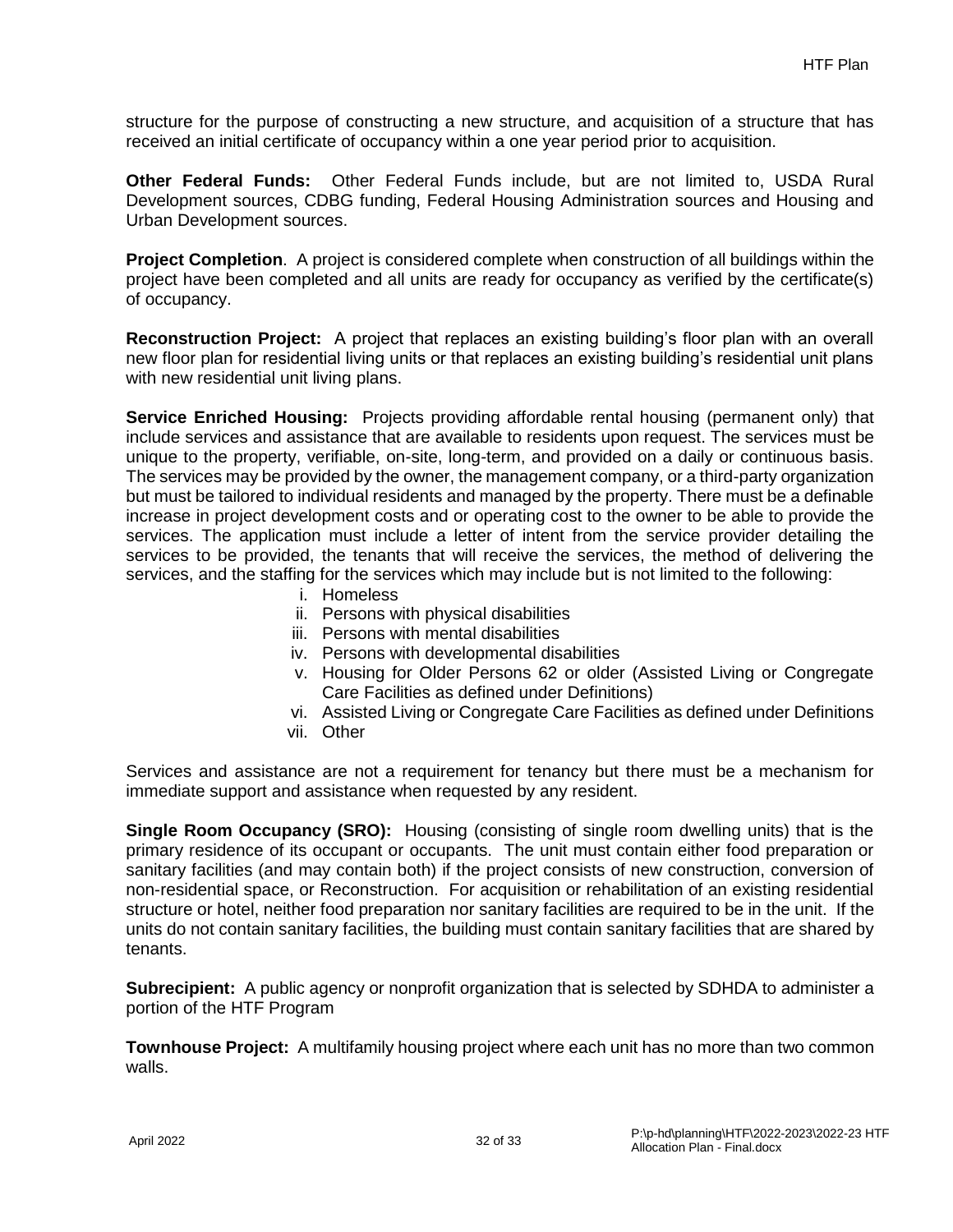**Very Low-Income Family:** Family whose annual income does not exceed 50 percent of the area median income for that area (adjusted for family size). HUD may establish, on an exception basis, income ceilings higher or lower than 50 percent of median income for an area.

**Wage Determination:** The wages prevailing in the locality, as predetermined by the Secretary of Labor pursuant to the Davis-Bacon Act.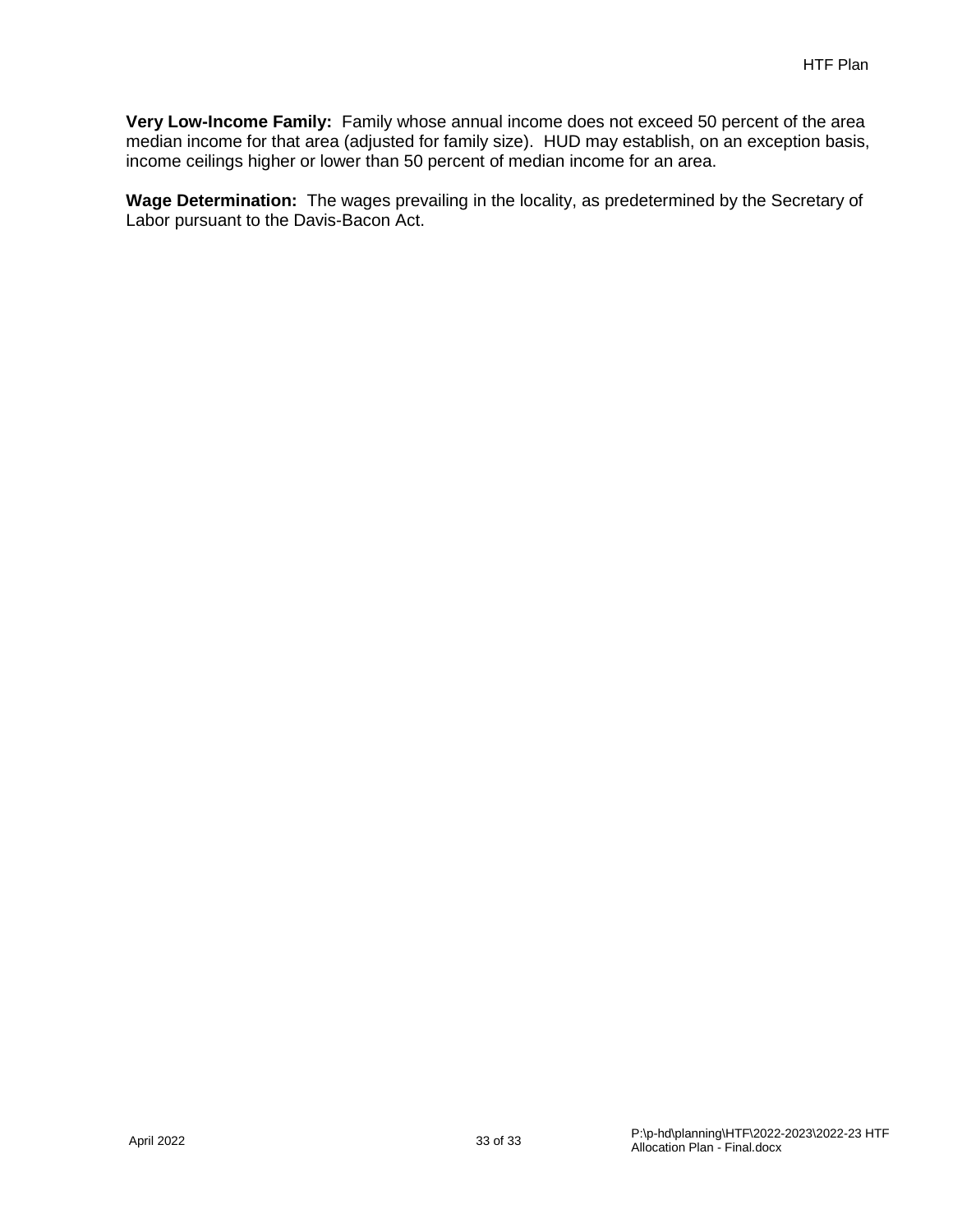#### **EXHIBIT 1 REQUIRED SUBMISSIONS FOR HTF PROGRAM**

- A. Application Requirements. Applications must be submitted on the SDHDA HOME/Housing Tax Credit/HTF Application Form. If you are submitting applications via mail and applying for funding under the HOME, HTF and Housing Tax Credit programs, the original and a copy of the complete application must be submitted. SDHDA may reject applications with incomplete or incorrect application information. The application must be signed by at least one general partner.
	- 1. Local housing needs assessment and complete market analysis. The assessment and analysis must have been completed within six (6) months of submission. Refer to Exhibit 2 for additional information.

A modified market analysis may be submitted at SDHDA's discretion for projects involving rehabilitation or acquisition and rehabilitation of an existing affordable multifamily housing project.

- 2. Applicants must submit a project narrative outlining the project characteristics (tenants being served, amenities provided, financing in place, etc.). The narrative is intended as a summary of the proposed project to assist SDHDA in reviewing the information in the application and exhibits.
- 3. Copy of letter sent to the chief executive officer of the local governing body, in the format prescribed in Exhibit 3 – The letter must identify the number of units proposed, the type of units proposed and the exact location of the proposed project.
- 4. Copy of utility allowance calculation and supporting documentation.
- 5. Pro Forma / Debt Service Coverage Ratio: Pro formas submitted must reflect a debt service coverage ratio of not less than 1.20 for the entire affordability period and for the term of the HTF loan. Compensating factors such as developer's experience, types of financing utilized and financial strength of the applicant/owner may vary this requirement. The debt coverage ratio is the net operating income to the total annual debt service. Furthermore, the application will reflect that rental income, any subsidies and reserve funds are sufficient to cover the property's debt and operating expenses over the affordability period. Annually, income must be trended at two percent, expenses and replacement reserves must be trended at three percent, and vacancy must be projected at seven percent. A higher vacancy rate may be used for an acquisition/rehabilitation project if the project is currently sustaining higher vacancies and it is not reasonable to expect the project to achieve a seven percent vacancy rate within the first year.
- 6. Three years of annual financial statements from the owner, developer, and general partner.
- 7. Calculation and supporting documentation of all annual operating expenses evidencing how the applicant arrived at the submitted amounts (e.g., calculation of real estate taxes from county assessor). If the proposed project involves rental acquisition and/or rehabilitation, this requirement may be met with the submission of historical financial information.
- 8. The submittal of an attorney's opinion stating that to the best of his or her knowledge, the applicant and all members of the development team (See Exhibit A of the HOME/HTF/Housing Tax Credit Application Form) are in good standing as described in Section VI. B. 6. The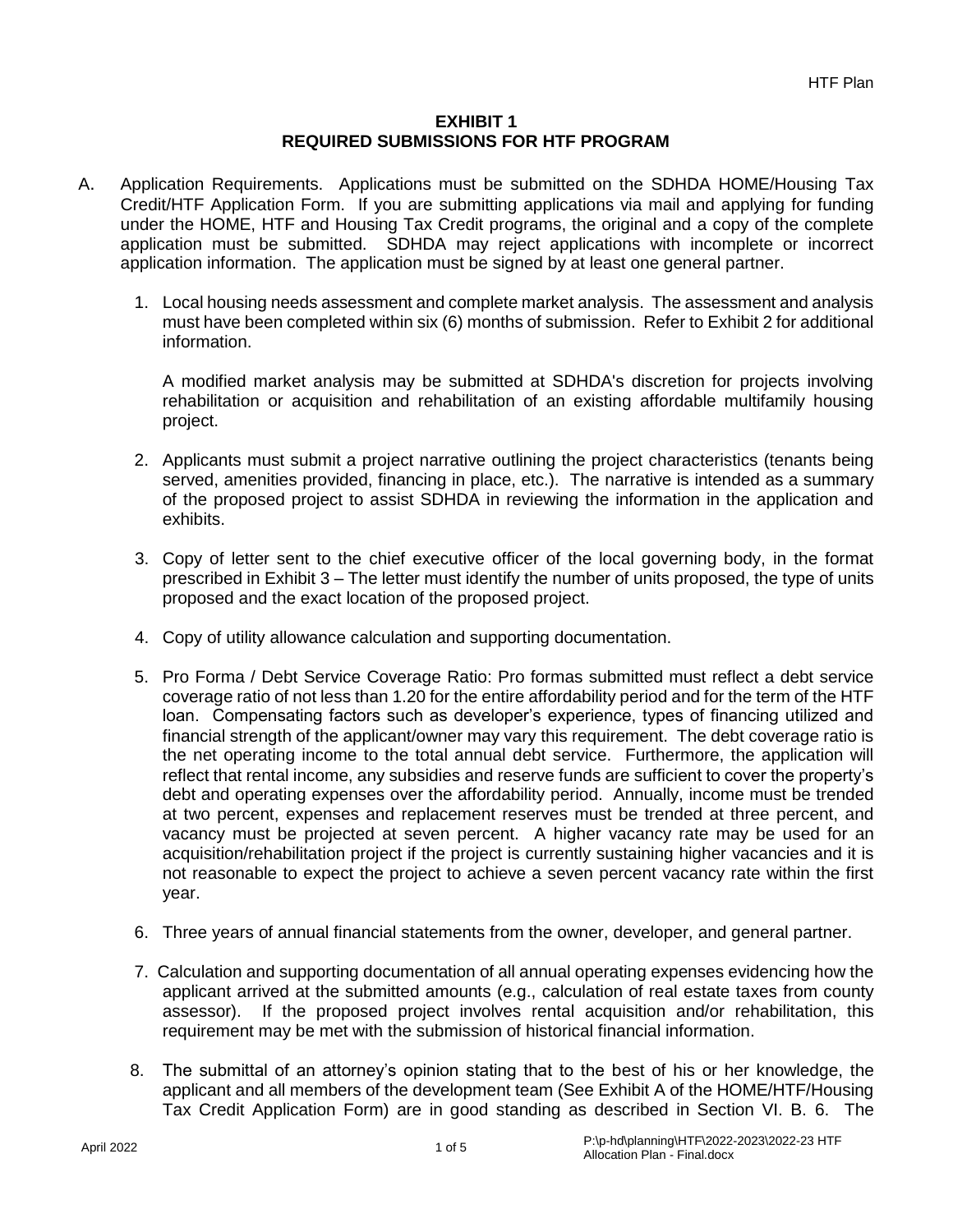submittal of applicant information, including but not limited to, the applicants past experience with housing concerns and documentation of capacity to perform, based on other federal, State, and local programs and the ability to carry out the activities and requirements associated with this application.

- 9. Site control; during the application process, the following is acceptable:
	- a. purchase agreement or option to purchase, signed by both the buyer and seller;
	- b. warranty deed or title (must include purchase agreement);
	- c. long term lease equal to or greater than the term of affordability; or
	- d. contract for deed.

To obtain points under Section VI.C.2. (Readiness to Proceed Criteria) Documentation must be submitted evidencing that the applicant and/or owner has a recorded warranty deed, a recorded long term lease, or approval of Transfer of Physical Assets (TPA) from the appropriate HUD, Rural Development, or SDHDA office for existing projects in the name of the applicant.

Applicants should be cautioned that a reservation of HTF funds is site specific, therefore any changes to the site will require a full review of the application and reconsideration by the SDHDA Board.

- 10. Drawing of proposed project site plan showing the general build-up of the site including the location of all proposed building, streets, parking areas, service areas, playgrounds, and any other significant details of the site.
- 11. Typical floor plan, dimensional plan for each typical living unit. To obtain points under Section VI.C1. (Readiness to Proceed Criteria). Architectural plans/working drawings must be at least 50 percent complete.
- 12. Documentation that the project site is properly zoned at the time of application and documentation that reflects the current status of a project's plat. To obtain points under Section VI.C. (Readiness to Proceed Criteria) 5 and 6, documentation must be submitted evidencing that the project site is properly zoned for its proposed use and project site has had a final plat recorded (includes referencing plat book and number). These items may not be necessary for acquisition and/or rehabilitation applications.
- 13. Letters of notification to all applicable local housing agencies, e.g., local PHA's. The notification must identify the number and type of units and the exact location of the proposed project.
- 14. If the applicant is a nonprofit, a description of the organization and its activities.
- 15. To obtain points under Section VI. B. 10. (Project Location), proposals must include a local area map indicating other assisted housing, proximity to services (hospitals, schools, grocery stores, special services offices), etc.
- 16. To obtain points under Section VI. D. (Project Characteristics), a completed Exhibit 4 signed by the Applicant and Architect indicating the features included in the project must be submitted.
- 17. To obtain points under Section VI. B. 5. (Financial Support from Local Source), documentation of such support must be provided.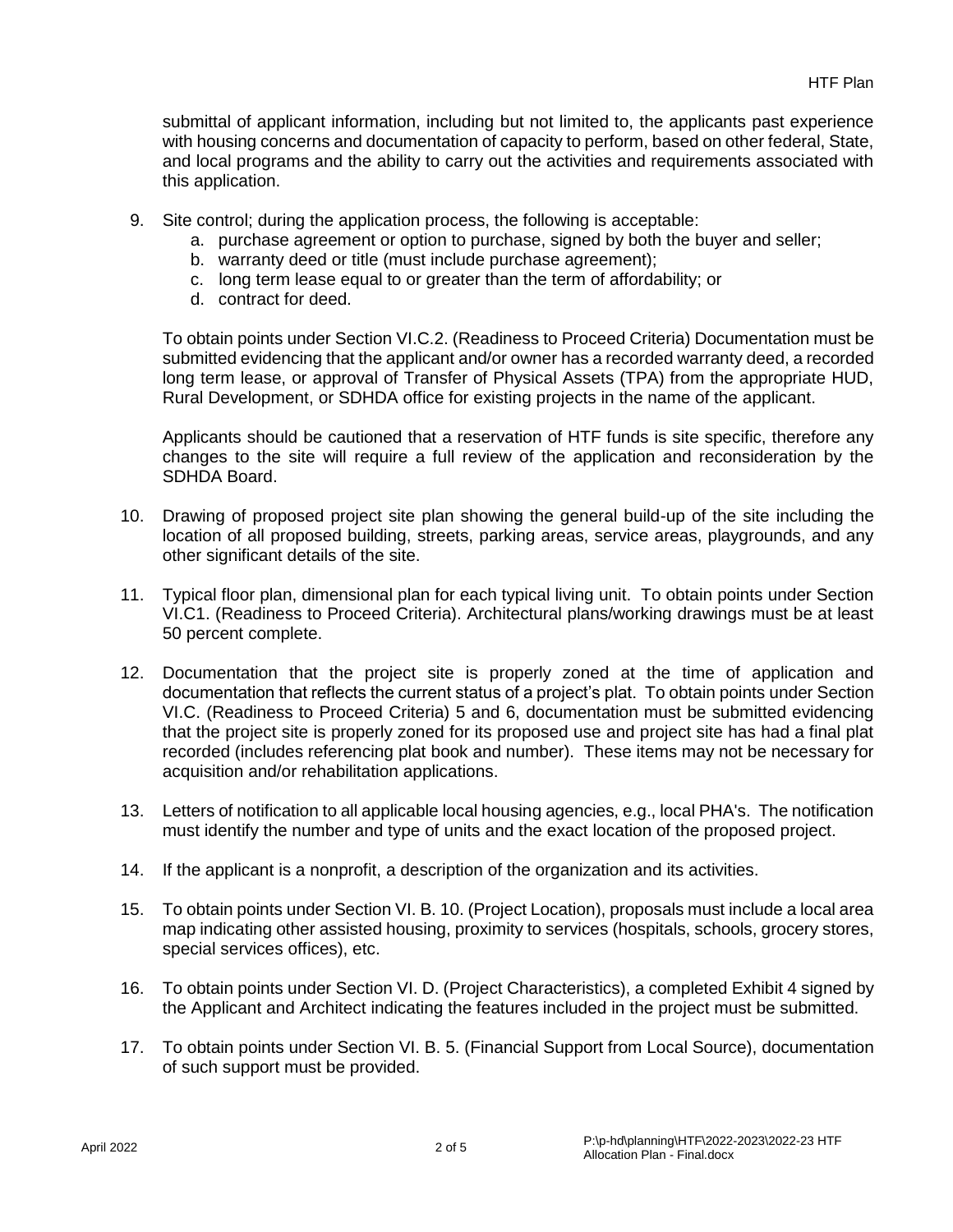- 18. To obtain points under Section VI. B. 6. (Applicant Characteristics), documentation of such applicant characteristics must be provided.
- 19. To obtain points under Section VI. B. 7. (Service Enriched Housing), a letter of intent from the service provider detailing what will be available must be provided.
- 20. Letter of intent evidencing the preliminary arrangements for construction, interim, and permanent financing. The amount of the loan, the rate and the term must be included in the letter. For equity investment the price value of syndicated credits must be included. To obtain points under Section VI.C. (Readiness To Proceed Criteria) 3... a. b. and c., the required documentation (executed by Applicant and Lender or Investor) must be submitted.

NOTE: Interim financing (bridge loan) fees will not be allowable project costs if financing is provided by an entity having an identity of interest with the developer, builder, syndicator, or applicant. Only interest costs at or below market rate will be allowed.

- 21. Projects involving acquisition and/or rehabilitation of housing built before 1978, a Lead-Based Paint Disclosure of Information must be signed by each lessor and lessee (Exhibit 10) and the applicant as part of the notification requirements of the Lead-Based Paint Poisoning Prevention Act.
- 22. Projects involving rental acquisition and/or rehabilitation, the applicant must provide a relocation plan and budget; along with list of tenants for each of the four months previous to application submission. Each tenant presently occupying the project complete a Tenant Questionnaire (Exhibit 5). However, if the project has federal project based rental assistance, the applicant may submit source tenant documentation in lieu of a Tenant Questionnaire. SDHDA is required to send a General Information Notice to each tenant. If a unit is vacant, please note on the Tenant Questionnaire and submit with the owner's signature.
- 23. Projects involving rental acquisition and/or rehabilitation, three years historical financial information must be submitted with the application. If the proposed transaction is an arm'slength transaction, the applicant must at a minimum submit the last three years' operating statements. If the proposed transaction is not an arm's-length transaction, the applicant must submit three years' audited financial statements. SDHDA reserves the right to request financial information for additional years. In addition, if applicable, the submittal of the latest approved project based rental assistance contract.
- 24. Projects involving rental rehabilitation, a detailed description of the activities to be completed for the exterior and by apartment unit for the interior and the corresponding cost. The failure to include a detailed description may result in the application not being selected for a reservation of HTF funds. To obtain points under Section VI.C1. (Readiness to Proceed Criteria), applicant must submit a physical needs assessment.

In addition, if there are large variances between the original application and the appraisal and physical needs assessment submitted for commitment of HTF funds, the reservation of HTF funds may be withdrawn.

25. If applicable, applicant must provide a copy of the Concerted Community Revitalization Plan and evidence that the housing is or will be located within the associated qualified census tract.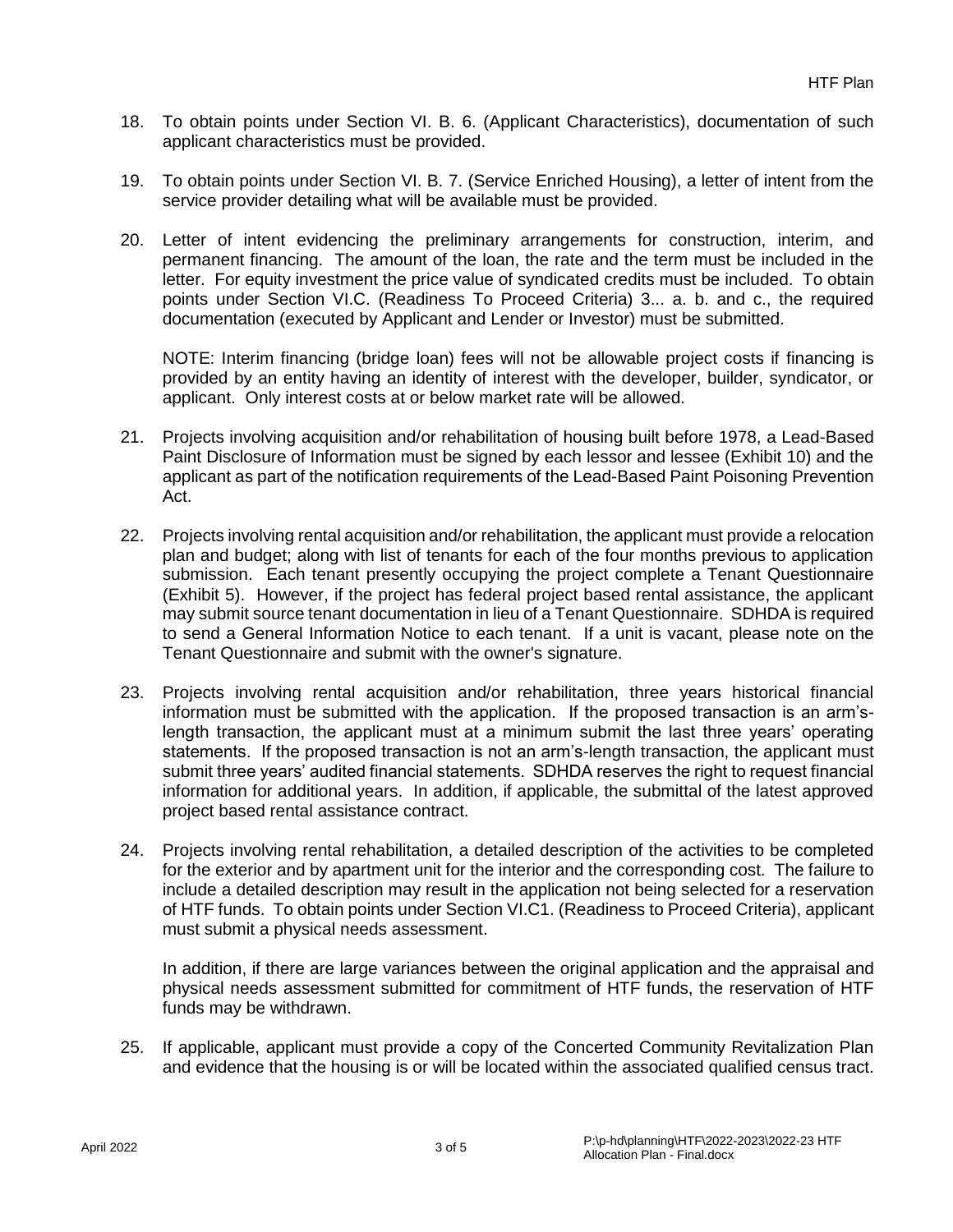- 26. Projects that will be serving tenant populations of individuals with children must provide written documentation.
- 27. Documentation of utility availability (i.e. water, sewer, electric, natural gas). If utilities are not available, an explanation, including dates, as to when all utilities will be available must be submitted. To obtain points under Section V1. C. 4. (Readiness to Proceed Criteria) must submit documentation from the utility providers stating utilities are currently at the project site and have the capacity to support the proposed project.
- 28. Copy of Consultant Agreement.
- 29. Cost Allocation Tool to identify the minimum number of HTF units required for the project
- 30. Any other information requested by SDHDA.

## **B. Reservation Stage**

All requirements in this section must be provided, within 120 days, before an actual commitment of HTF funds will be made.

- 1. Signed funding commitment documentation from all sources associated with the project including the amount, rate and term of the financing.
- 2. A description of any other governmental assistance and/or rental assistance associated with the project. This includes copies of any contracts/agreements executed or any applications made for rental assistance grants for the project.
- 3. Information on the ownership entity, including an executed copy of the partnership agreement or articles of incorporation, a copy of the certificate of registration from the Secretary of State in the State of South Dakota, and a copy of federal tax payer identification number.
- 4. An affidavit executed by the owner, general partner, an officer, a director or corporate officer stating that under penalties of perjury all facts and statements contained in all documents and exhibits submitted in conjunction with the application for HTF funds are true and accurate to the best of his or her knowledge.
- 5. Site ownership documented by a recorded contract for deed, warranty deed, or long term lease (lease must be for longer than the minimum affordability requirement or through the extended use period). All ownership by contract for deed must include an amendment to the contract which states the deed holder is knowledgeable of and agrees to comply with all requirements of SDHDA and HUD HTF Program regulations for the affordability period and/or any extended use pledged in the application.
- 6. Final itemization of the costs related to the completion of the project, including both hard cost and soft costs.
- 7. Final plans and specifications stamped by the project Architect and Engineer.
- 8. Copy of the proposed HUD Affirmative Fair Housing Marketing Plan, management plan, management agreement, tenant selection policy (See Exhibit 8), Section 504 reasonable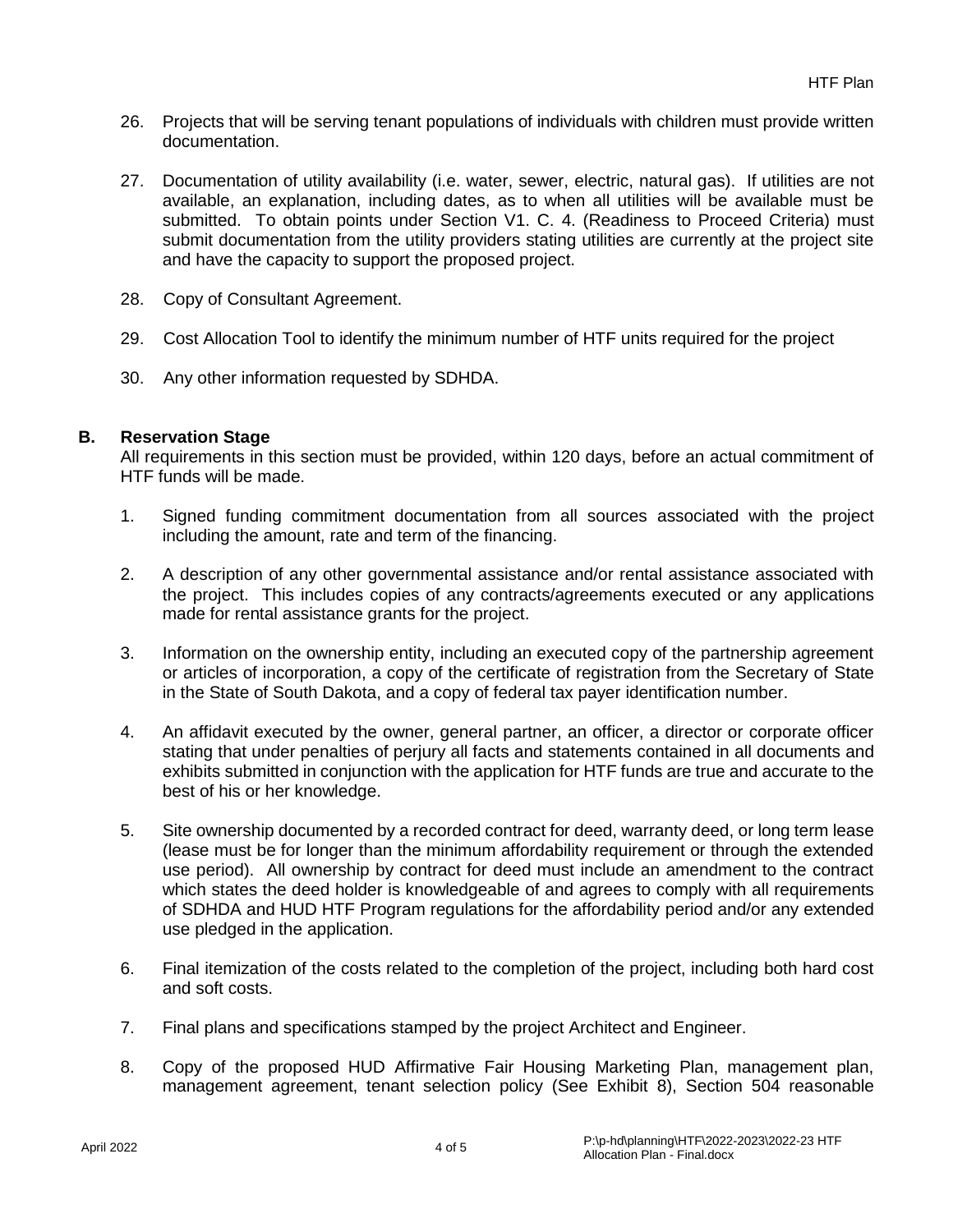accommodation policy, and the intended lease to be utilized for the project, which may not include any prohibited lease terms as detailed in Exhibit 9.

- 9. All other agreements and certifications required by SDHDA to comply with the federal regulations governing the use of HTF funds.
- 10. Projects involving acquisition of an existing property must submit a "Market Value As Is" appraisal meeting the USPAP and completed by an independent, State Department of Revenue and Regulation certified appraiser [\(www.state.sd.us/drr2/reg/appraisers/complain-rosters.htm\)](http://www.state.sd.us/drr2/reg/appraisers/complain-rosters.htm). SDHDA will approve the appraiser and the applicant will pay for all costs for this service, which can be included in the total project costs.
- 11. Projects involving rehabilitation or new construction must submit a "Market Value As If Completed" appraisal meeting USPAP and completed by an independent, State Department of Revenue and Regulation certified appraiser [\(www.state.sd.us/drr2/reg/appraisers/complain](http://www.state.sd.us/drr2/reg/appraisers/complain-rosters.htm)[rosters.htm\)](http://www.state.sd.us/drr2/reg/appraisers/complain-rosters.htm). In addition, projects involving acquisition and/or rehabilitation of an existing property must submit a physical needs assessment completed by an independent inspector. SDHDA must approve the appraiser and inspector and the applicant will pay for all costs for these services, which can be included in the total project costs.
- 12. Projects involving acquisition and/or rehabilitation of a pre-1978 property must comply with lead-based requirements as summarized in Exhibit 9. The applicant will pay for all costs for these services, which can be included in the total project costs.
- 13. Projects will be required to obtain a Dun & Bradstreet D-U-N-S number via [www.dnb.com.](http://www.dnb.com/) (For U.S. Government Federal Contractors, Vendors and Grantees) and D-U-N-S Number assignment is FREE for all businesses required to register with the US Federal government for contracts or grants.
- 14. Phase I Environmental Assessment, and, as applicable, a Phase II Environmental Assessment or any other environmental assessment reports relating to the Project.
- 15. Any other information deemed necessary by SDHDA.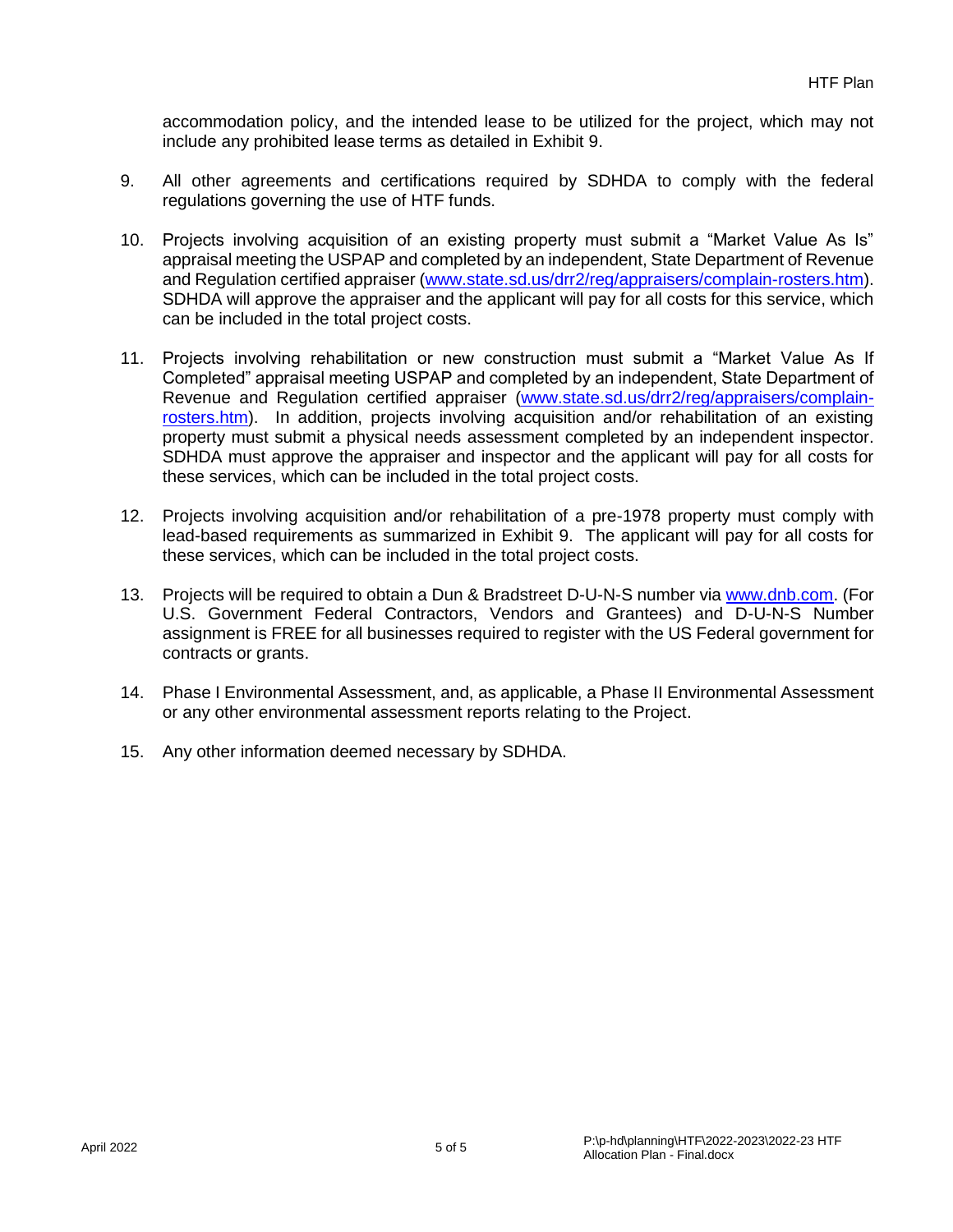#### **EXHIBIT 2 MARKET STUDY REQUIREMENTS FOR THE HTF PROGRAM**

In order to be accepted with an application, a complete market study must be less than six months old at the time of submission. For acquisition/rehabilitation and small projects this market study can be completed by the applicant and should include a short narrative addressing recent sales in the area, demand for housing, lack of supply, and documentation of interest in the project activity, i.e. waiting lists. Small projects will be defined as five units or less.

All other application market studies must be completed by a market analyst who is unaffiliated with the developer and who has experience with multifamily rental housing. A South Dakota licensed appraiser who is MAI certified and meeting the criteria listed may also complete the market study. The study must address in depth the following:

- 1. Review of proposed site including color photos of the site and adjoining property; definition of the primary and secondary market areas including a map that clearly marks the areas and an explanation of the basis for the boundaries; description of site characteristics including the size, shape and general topography; and evaluation of the accessibility and visibility of the site;
- 2. Review of the proposed project including the number of units by number of bedrooms and bathrooms, income levels to be served, rent to be charged, calculating utility allowances and amenities to be provided;
- 3. Review of existing community services and their proximity to the proposed project including a site map identifying such services;
- 4. Review and listing of existing multifamily projects in the market area for both affordable housing (Section 8, HOME and Rural Development) units and market-rate units listing the type of housing, location, number of bedrooms, number of bathrooms, size of units, condition of buildings, vacancy rates, waiting lists, amenities, utility allowances (whether included in rent or not), and rental rates;
- 5. Review of the total number of income eligible households\* in the market area, (include a breakdown of households (both renters and owners) at 30 percent, 50 percent, and 60 percent level of area median income and projections of the same, for the next five year period);
- 6. Review of projected new multifamily projects (BOTH affordable and market rate) including number and type of building permits issued in the past three years;
- 7. Review of current population characteristics, such as total population, income levels, age breakdown, migration trends, and five year projection of future changes to the population and its characteristics;
- 8. Review of the type of employment opportunities and entry-level wages including economic changes proposed that could potentially affect the number of jobs or wages
- 9. Review of existing and projected renter and owner occupied households indicating the total number of households, average number of persons per household, and number of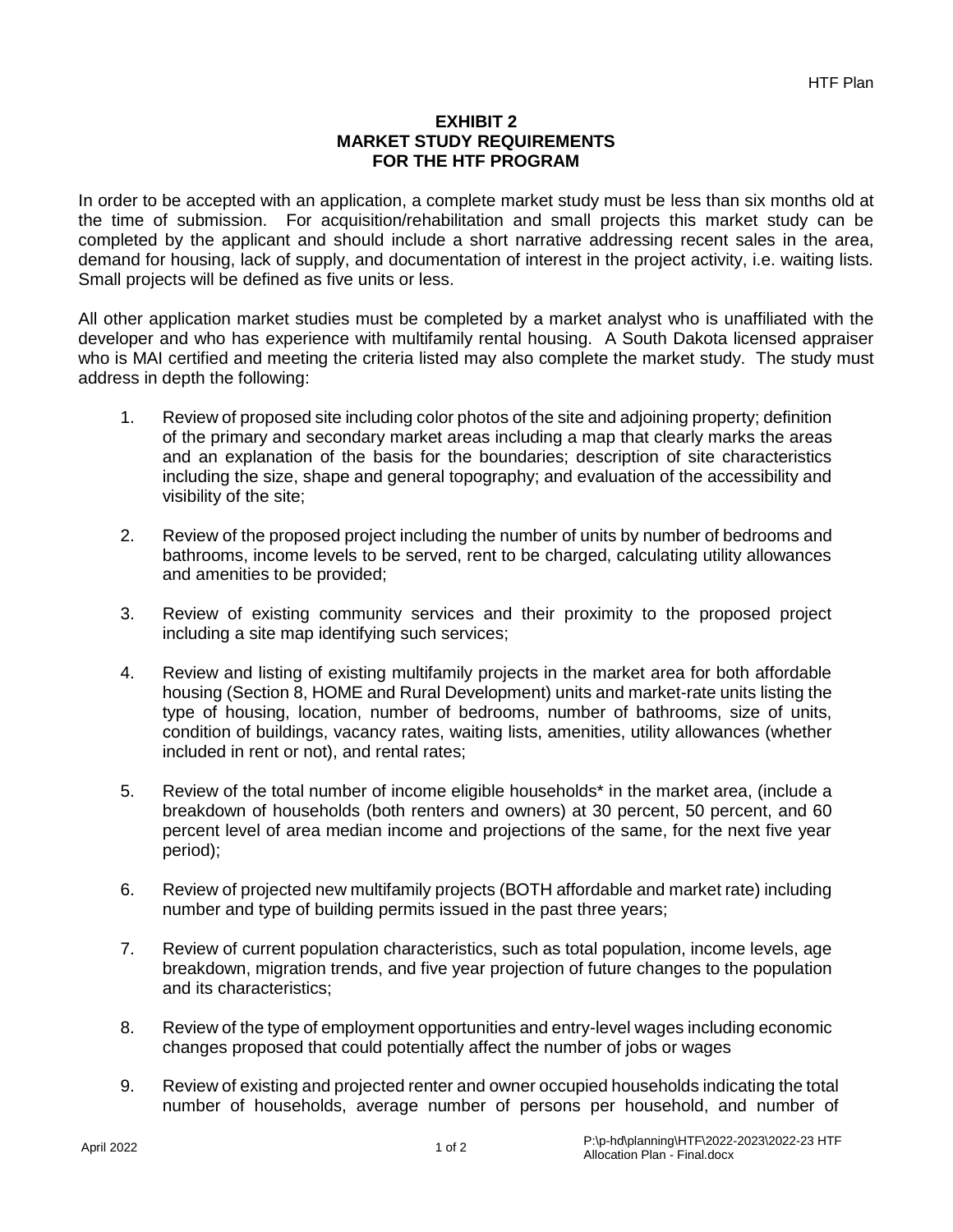households that are rent burdened (tenants paying more than 30 percent of their income for housing);

- 10. Review of existing housing conditions and projected rental housing demands, including the breakdown of the number, size and rent level of units necessary to fill the demands of the community;
- 11. Review of meeting/correspondence with the local Public Housing Authority highlighting the utilization of Section 8 vouchers and the affordable rental housing in the corresponding effective market area;
- 12. Review of meeting/correspondence with local planners, housing and community development officials, and market participants to evaluate the local perception of the need for additional housing; and
- 13. Executive Summary with a precise statement of the conclusions reached by the analyst. The statement must include the analyst's opinion of (i) market feasibility, (ii) the prospect of long-term performance of the property given housing and demographic trends and economic factors, (iii) recommended modifications to the proposed project, (iv) market related strengths and weaknesses, (v) positive and negative attributes and issues that will affect the property's lease-up and performance, and (vi) the impact the subject property will have on the existing multifamily projects.

Income eligible households are defined as those whose incomes are at or below the percent of area median income option chosen by the applicant.

The following issues must be considered for each potential market before the development of additional units is pursued:

- 1. Whether the community experienced growth in recent years and is projected to continue to grow.
- 2. Whether there has been any significant changes in the economic arena for the area, such as major employers leaving or moving into the area or are expected to leave or move in. Note that the definition of "major" will vary by community.
- 3. A determination as to whether vacancies that may have existed prior to the population growth have been absorbed, or whether there are vacancies in the market area now. If there are the vacant units, they need to be evaluated to determine if they are obsolete, have deferred maintenance, have deep rental subsidies, or qualify for Section 8 Vouchers (if available).
- 4. Determine if the need is for housing for families, young professionals, retirees, or the elderly, and what the most suitable housing would be for the identified population; such as whether there is a need for single family homes, townhouse or condominium type housing units with lower maintenance requirements, independent apartments, congregate housing, or assisted living units. Also, determine if there are existing vacant units or structures in the community or region that could be rehabilitated or moved in to address the demand for housing in a more affordable manner than new construction.
- 5. A determination must be made as to whether there is a need for market rate housing or housing targeted to lower income households.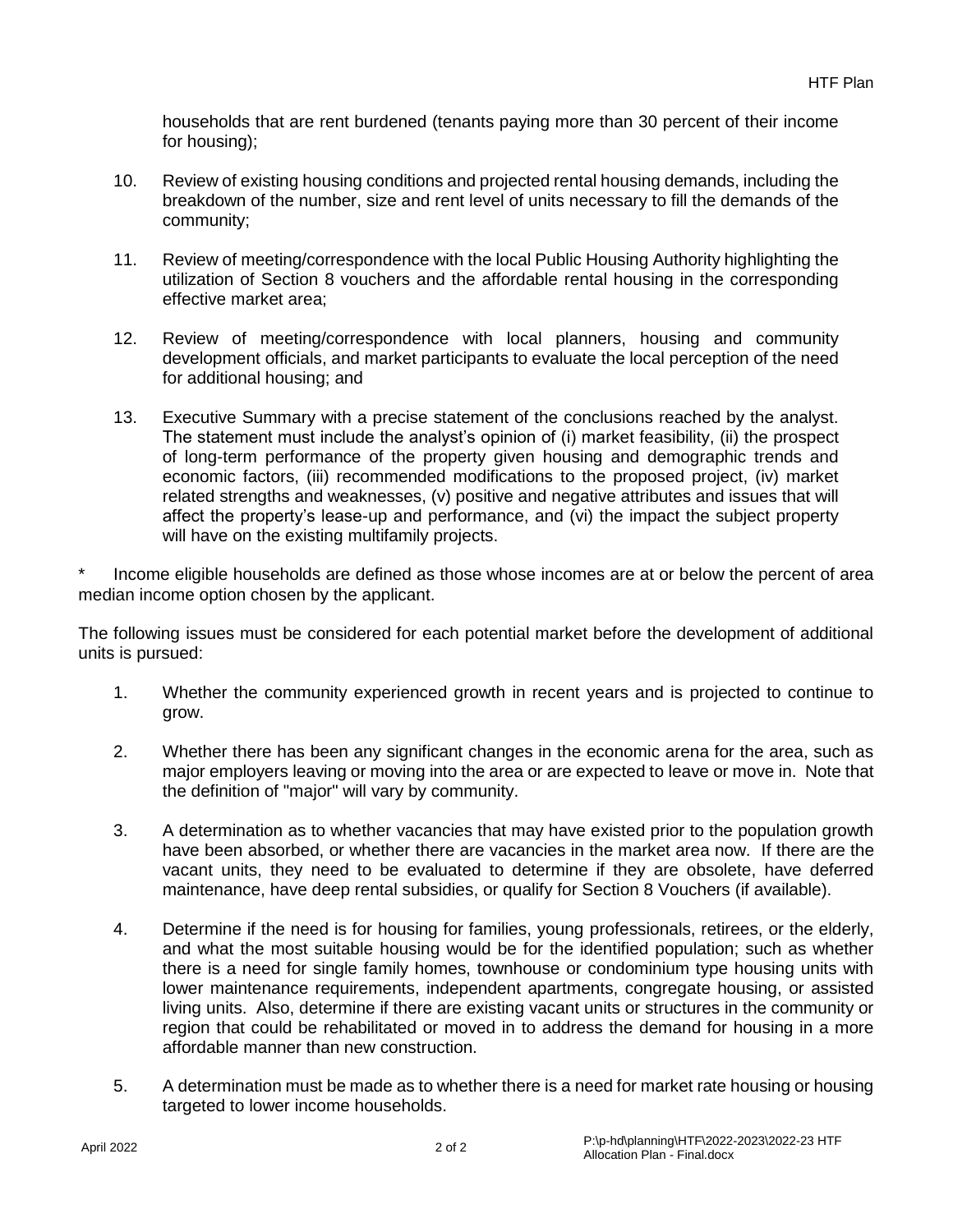#### **EXHIBIT 3 LOCAL GOVERNING BODY NOTICE**

Format of letter to be submitted evidencing local notice - Must be submitted to chief executive officer of local governing body

I, 1. Am writing on behalf of the set of the set of the set of the set of the set of the set of the set of the set of the set of the set of the set of the set of the set of the set of the set of the set of the set of the s [Insert name of applicant] to notify you of the following proposed project:

(Project Name)

(Street Address)

(Number of Units)

The project will be [Insert newly constructed or existing] units targeted to [Insert family or elderly].

The market study provided by the applicant which was undertaken by , completed on **completed** on **and is available for your review**.

(Applicant) will be applying to South Dakota Housing Development Authority for funding to assist in financing the development of the project described above.

If you wish to provide comments on this project, please provide them, in writing, by September 30<sup>th</sup> to:

South Dakota Housing Development Authority Attn: Lorraine Polak, Executive Director P.O. Box 1237 Pierre, SD 57501

Name Title

Signature Date **Date**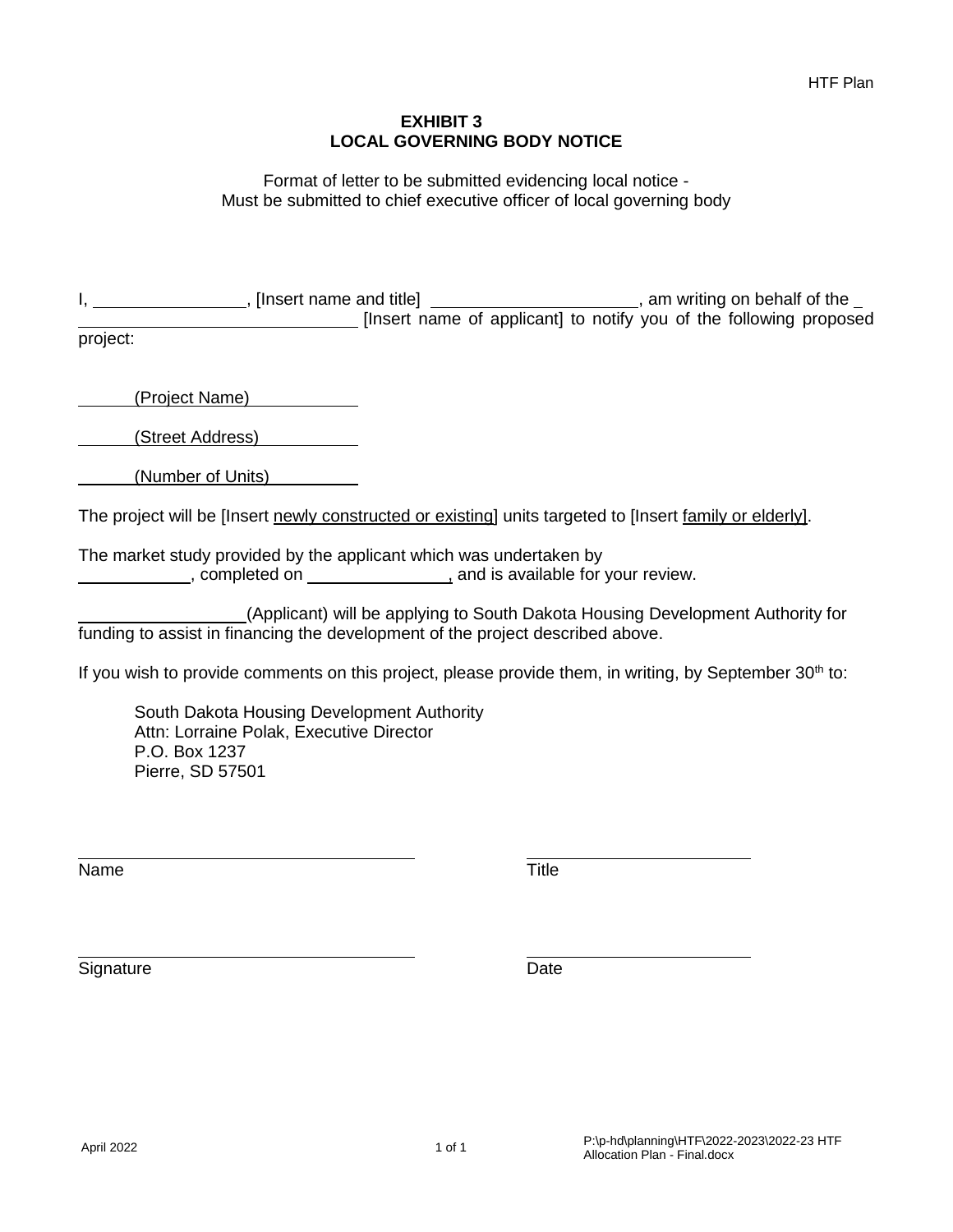#### **EXHIBIT 4 MULTI-FAMILY PROJECT CHARACTERISTICS**

Applicant only eligible to receive up to 200 points.

Indicate if the project will include each characteristic by placing an X in the box to the left of each applicable line item. NOTE: No points are allowed for characteristics associated with previous phases.

Minimum standards apply to all new construction projects; however, rehabilitation or Reconstruction projects should also strive to meet these minimum standards.

| <b>Site Exterior</b> |                                    |                                                                                                                                                                                                                                                                                                                                                                                                                                                                                                                                                                                             |
|----------------------|------------------------------------|---------------------------------------------------------------------------------------------------------------------------------------------------------------------------------------------------------------------------------------------------------------------------------------------------------------------------------------------------------------------------------------------------------------------------------------------------------------------------------------------------------------------------------------------------------------------------------------------|
| Parking:             |                                    |                                                                                                                                                                                                                                                                                                                                                                                                                                                                                                                                                                                             |
|                      | <b>Minimum</b><br><b>Standards</b> | At a minimum, the parking lot will be engineered asphalt, having<br>curb<br>and<br>gutter where<br>required. For multifamily<br>concrete<br>developments, each efficiency, 1 and 2 bedroom units must have 1-1/2<br>parking spaces and each 3 and 4 bedroom units must have 2 parking<br>spaces. The number of handicap designated spaces must equal the<br>amount of handicap units. In the event that local jurisdiction codes<br>exceed this total then the local code supersedes these requirements.<br>Garage counts as parking space(s).                                              |
|                      | 10 points                          | Multi-family projects that includes carports capable of parking at least<br>1 vehicle per unit or a garage for at least 50% of the units. At a<br>minimum the carports are to be constructed of weather resistant steel,<br>attached to footings or a thickened concrete slab, contain a concrete<br>slab and meet minimum code design requirements.                                                                                                                                                                                                                                        |
|                      | 15 points                          | Multi-family projects with off-street concrete parking lot that meets<br>above requirements.                                                                                                                                                                                                                                                                                                                                                                                                                                                                                                |
|                      | 25 points                          | Multi-family projects that includes a garage capable of parking at least<br>1 vehicle for all units.                                                                                                                                                                                                                                                                                                                                                                                                                                                                                        |
|                      | Sidewalks:                         |                                                                                                                                                                                                                                                                                                                                                                                                                                                                                                                                                                                             |
|                      | <b>Minimum</b>                     | A concrete sidewalk will be provided from the primary entrance door                                                                                                                                                                                                                                                                                                                                                                                                                                                                                                                         |
|                      | <b>Standards</b>                   | and any accessible entry door to a public right of way.                                                                                                                                                                                                                                                                                                                                                                                                                                                                                                                                     |
|                      | <b>Exterior Landscaping:</b>       |                                                                                                                                                                                                                                                                                                                                                                                                                                                                                                                                                                                             |
|                      | <b>Minimum</b><br><b>Standards</b> | New Construction should have a minimum of a live landscaped area of<br>no less than 5% of the hard surfaced area of the project site. Hard<br>surface includes building pad as well as all sidewalks, parking lots and<br>other hard finish areas.                                                                                                                                                                                                                                                                                                                                          |
|                      | <b>Minimum</b><br><b>Standards</b> | Multifamily rental project of 16-47 units must have at least one<br>Section 504 compliant playground area. Projects of 48 or more units,<br>must have at least two Section 504 compliant playground areas. A<br>basketball court, skate park or other like area approved by SDHDA<br>would also qualify as a second playground. Three play components<br>are required per playground area with a minimum of one ground level<br>play component on an accessible route. If additional types of ground<br>level play components are incorporated each type must be on an<br>accessible route. |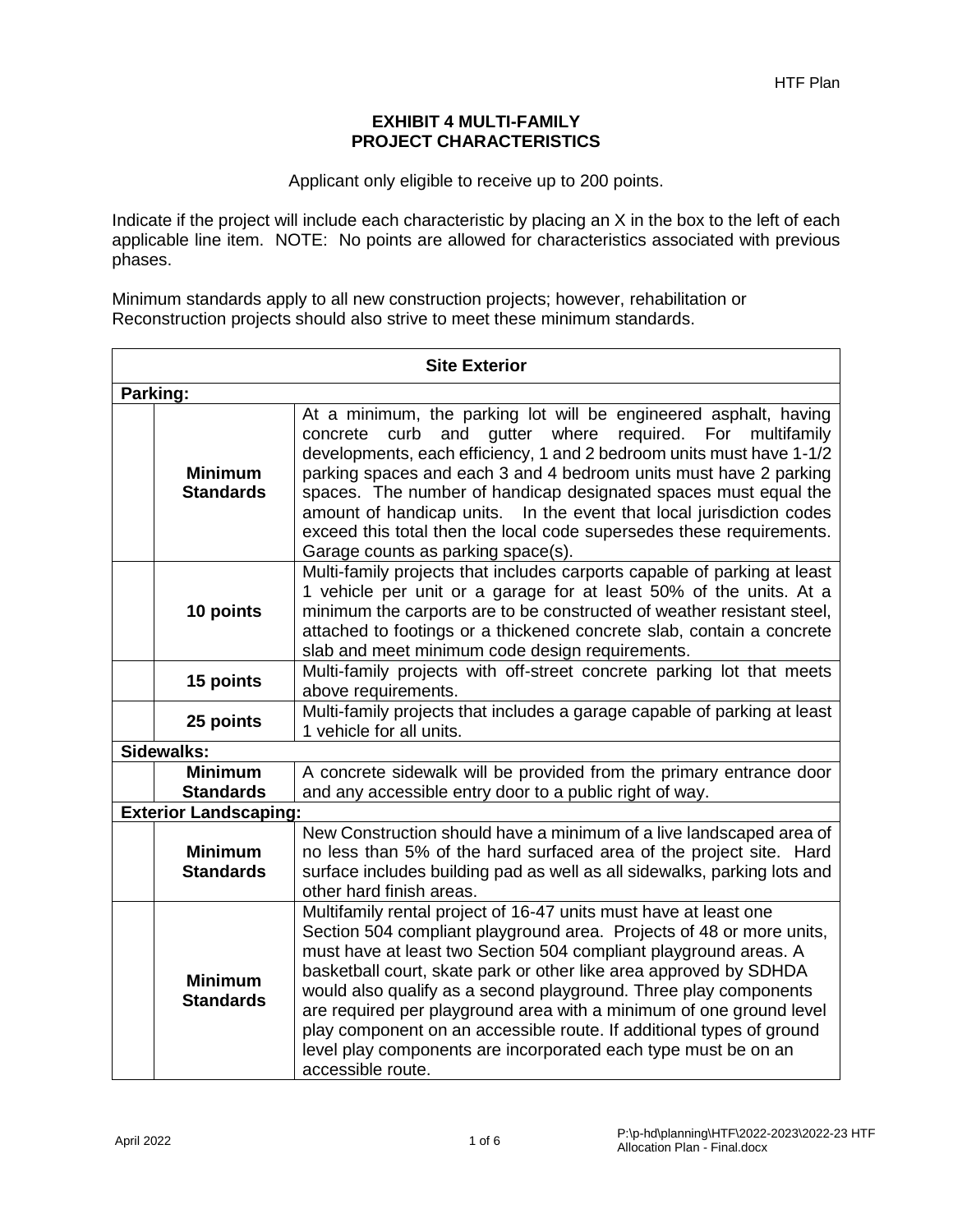| <b>Minimum</b>                     | A minimum of a 4 foot downspout extension or 3 foot concrete splash<br>block that positively discharges water away from the foundation at all                                                                                                                                                                                                                                                                                      |
|------------------------------------|------------------------------------------------------------------------------------------------------------------------------------------------------------------------------------------------------------------------------------------------------------------------------------------------------------------------------------------------------------------------------------------------------------------------------------|
| <b>Standards</b>                   | downspout locations.                                                                                                                                                                                                                                                                                                                                                                                                               |
| 5 points                           | Use of drought resistant live plants or Xeriscaping design principals<br>or use of rain sensor irrigation for landscaped areas.                                                                                                                                                                                                                                                                                                    |
| 10 points                          | Downspouts that are attached to a storm sewer system.                                                                                                                                                                                                                                                                                                                                                                              |
| Signage:                           |                                                                                                                                                                                                                                                                                                                                                                                                                                    |
| <b>Minimum</b>                     | The project must have permanent signage installed with Equal Housing                                                                                                                                                                                                                                                                                                                                                               |
| <b>Standards</b>                   | Opportunity and ADA logos and the identification of the developer and<br>South Dakota Housing Development Authority.                                                                                                                                                                                                                                                                                                               |
|                                    | <b>Building(s) Exterior</b>                                                                                                                                                                                                                                                                                                                                                                                                        |
| <b>Exterior Siding/Finish:</b>     |                                                                                                                                                                                                                                                                                                                                                                                                                                    |
| <b>Minimum</b><br><b>Standards</b> | Minimum of 15-year pre-finish warranty 30-year substrate warranty<br>solid cementitious or composite prefinished siding. If vinyl siding is<br>used, it must be a minimum of 0.44 mil thick and have a lifetime<br>Prefinished soffits, fascia, gutters and downspouts are<br>warranty.<br>required.                                                                                                                               |
| 10 points                          | At least 25% of building exterior finished in brick, stone, EIFS or stucco.                                                                                                                                                                                                                                                                                                                                                        |
| 25 points                          | At least 80% of building exterior finished in brick, stone, EFIS or stucco.                                                                                                                                                                                                                                                                                                                                                        |
| <b>Roofing:</b>                    |                                                                                                                                                                                                                                                                                                                                                                                                                                    |
| <b>Minimum</b><br><b>Standards</b> | Minimum of 30-year warranty asphalt or composite shingle, 29ga metal<br>roofing with a 40-year film and 30-year chalk/fade warranty or a<br>rubberized roof system with a 30-year warranty for flat roofs.                                                                                                                                                                                                                         |
| 15 points                          | Use of UL 2218 Class 4 impact resistant shingles or 26ga UL 2218<br>Class 4 impact resistant metal roofing.                                                                                                                                                                                                                                                                                                                        |
| Windows/Doors:                     |                                                                                                                                                                                                                                                                                                                                                                                                                                    |
| <b>Minimum</b><br><b>Standards</b> | Energy Star certified exterior prefinished windows constructed of vinyl,<br>wood, composite or fiberglass. Windows must be Energy Star certified<br>for the Northern climate zone.                                                                                                                                                                                                                                                 |
| 10 points                          | Windows scored with a .27 U-Factor or better (lower is better) by the<br><b>National Fenestration Rating Council.</b>                                                                                                                                                                                                                                                                                                              |
| <b>Minimum</b><br><b>Standards</b> | Exterior doors shall be insulated steel or composite in a metal clad or<br>composite frame/brickmould. Unit entry doors without windows shall<br>have a peephole installed with 180-degree view. Two peepholes are<br>required on accessible units, one at 43" and one at standard height.<br>All unit entry doors must be equipped with a deadbolt with 1" inch throw<br>and strike plate installed with 2-1/2" or longer screws. |
| <b>Minimum</b>                     | Main entrances for projects containing interior accessed units must be                                                                                                                                                                                                                                                                                                                                                             |
| <b>Standards</b>                   | equipped with an ADA/ABA compliant automatic door opener.                                                                                                                                                                                                                                                                                                                                                                          |
| 20 points                          | Main entrances for projects containing interior accessed units<br>designed with a foyer and equipped with a security access system.                                                                                                                                                                                                                                                                                                |
| 20 points                          | Townhome that have exterior entrances at ground level for all units.                                                                                                                                                                                                                                                                                                                                                               |
|                                    | <b>Construction and Energy Efficient Design Features</b>                                                                                                                                                                                                                                                                                                                                                                           |
| <b>Wall/Roof Assembly:</b>         |                                                                                                                                                                                                                                                                                                                                                                                                                                    |
| <b>Minimum</b><br><b>Standards</b> | Slab on grade construction to have a minimum R-10 vertical foundation<br>and horizontal perimeter under slab insulation per 2012 IECC.<br>A<br>minimum 6 mil or greater vapor barrier to be required under slab.                                                                                                                                                                                                                   |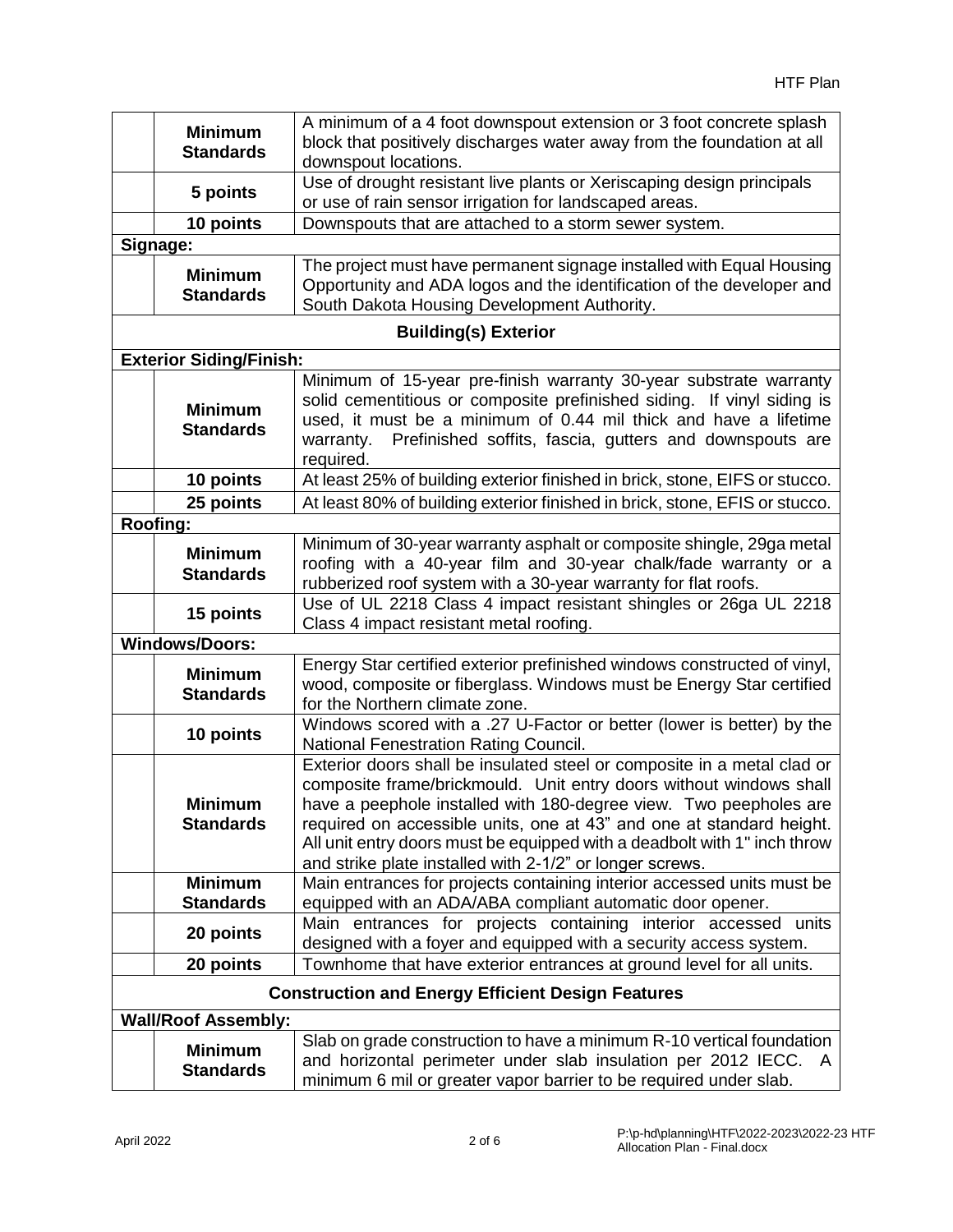|                  | 2x6 exterior wall assemblies insulated to a minimum of R-19. Roof                                                                            |
|------------------|----------------------------------------------------------------------------------------------------------------------------------------------|
|                  | assembly to have minimum 12" energy heel trusses and insulated to a                                                                          |
| <b>Minimum</b>   | minimum of R-49. Rim/band joists to be insulated to the same R-value                                                                         |
| <b>Standards</b> | as the exterior walls. All assemblies must be constructed to the higher                                                                      |
|                  | of the SDHDA minimum, local adopted code or the current state                                                                                |
|                  | adopted IRC/IBC if no local code exists.                                                                                                     |
| 10 points        | All party walls and common walls containing at least 3.5" of sound                                                                           |
|                  | attenuation insulation.                                                                                                                      |
| 10 points        | Light weight concrete or Gypcrete surfacing on floors.                                                                                       |
|                  | <b>Special and Accessible Design Features:</b><br>All projects containing more than 4 units must be compliant with                           |
|                  | Section 504 under the Rehabilitation Act of 1973. All other housing                                                                          |
|                  | must meet the requirements of the Fair Housing Act. Rehabilitation of                                                                        |
|                  | multifamily housing containing 15 or more units and costing at least                                                                         |
|                  | 75% of replacement cost must also meet Section 504.<br>If the                                                                                |
|                  | rehabilitation involves fewer than 15 units or the cost is less than 75%                                                                     |
|                  | of the replacement cost of the completed facility and the recipient has                                                                      |
|                  | not made 5% of its units in the development accessible to and usable                                                                         |
|                  | by individuals with disabilities, then the requirements of 24 C.F.R.                                                                         |
| <b>Minimum</b>   | 8.23(b) – Other Alterations apply. Under this section, alterations to                                                                        |
| <b>Standards</b> | dwelling units shall, to the maximum extent feasible, be made readily                                                                        |
|                  | accessible to and usable by individuals with disabilities. If alterations to                                                                 |
|                  | single elements or spaces of a dwelling unit, when considered                                                                                |
|                  | together, amount to an alteration of a dwelling unit, the entire unit shall                                                                  |
|                  | be made accessible. Alteration of an entire unit is considered to be<br>when at least all of the following individual elements are replaced: |
|                  | renovation of whole kitchens, or at least replacement of kitchen                                                                             |
|                  | cabinets: and renovation of the bathroom, it at least bathtub or shower                                                                      |
|                  | is replaced or added, or a toilet and flooring is replaced; and                                                                              |
|                  | replacement of entrance door jambs.                                                                                                          |
|                  | Up to 15 points will be awarded for projects that create additional                                                                          |
|                  | accessible units for individuals with mobility and/or sensory                                                                                |
| 5 points         | impairments. Mobility units must be added at a 2:1 ratio to the sensory                                                                      |
|                  | units. A minimum of one additional unit must be added above the                                                                              |
|                  | federal minimum requirements. Accessible units shall to the maximum                                                                          |
|                  | extent feasible and subject to reasonable health and safety<br>requirements, be distributed throughout projects and sites and shall be       |
|                  | available in a sufficient range of sizes and amenities so that a qualified                                                                   |
| 10 points        | individual with handicaps' choice of living arrangements is, as a whole,                                                                     |
|                  | comparable to that of other persons eligible for housing assistance                                                                          |
|                  | under the same program. This shall not be construed to require                                                                               |
|                  | provision of an elevator in any multifamily housing project solely for the                                                                   |
|                  | purpose of permitting location of accessible units above or below the                                                                        |
|                  | accessible grade level.                                                                                                                      |
| 15 points        | <b>Total Percent of Accessible Units</b>                                                                                                     |
|                  | 5 points – Above minimum requirements to 10.00%                                                                                              |
|                  | 10 points - 10.01% to 15.00%<br>15 points - 15.01% to 20.00%                                                                                 |
|                  | Incorporation of the 7 Universal Design Principles in at least 25% of all                                                                    |
| 15 points        | units, not including Section 504 units. Universal design is the design                                                                       |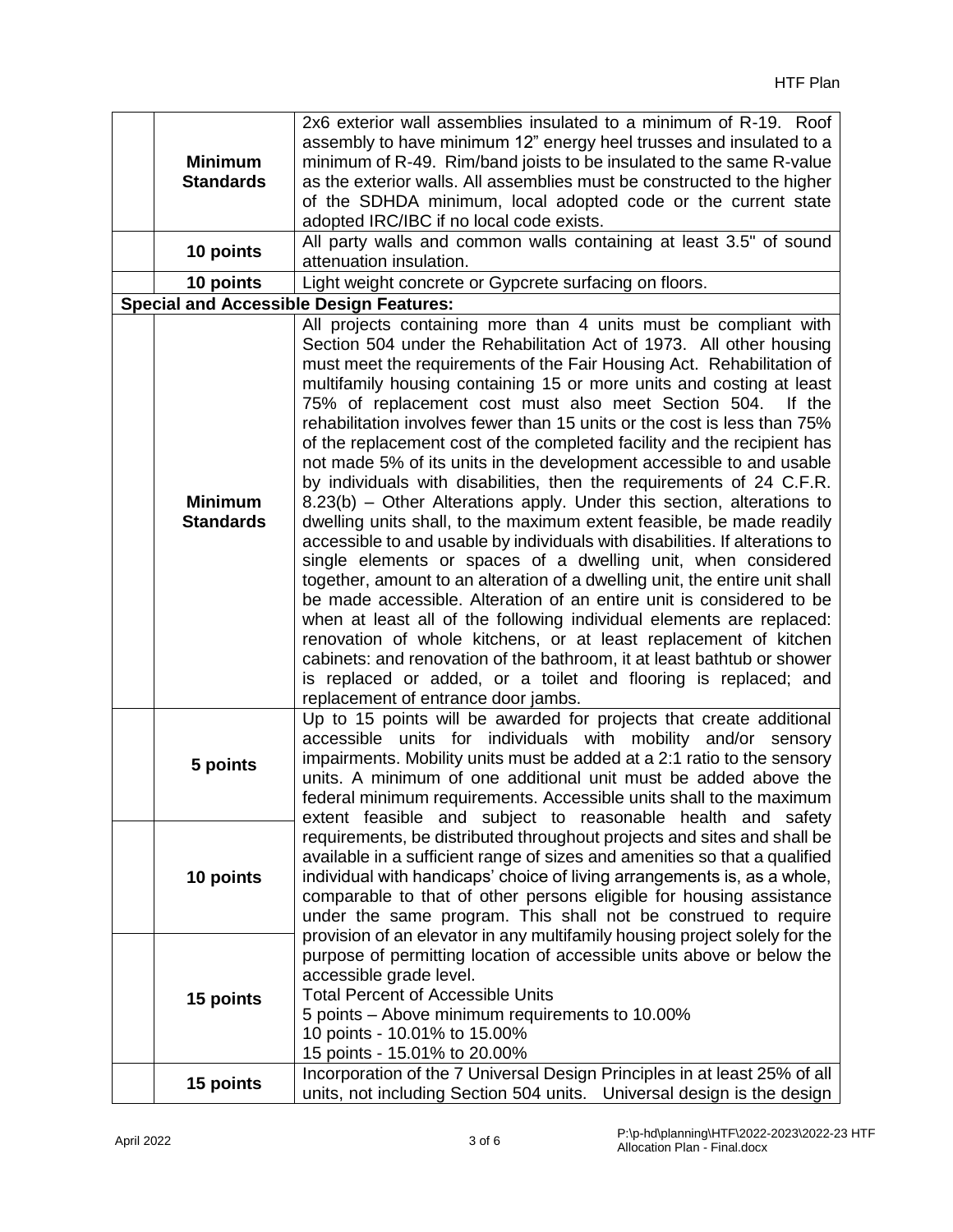| of products and environments to be usable by all people, to the                                                                                       |  |  |
|-------------------------------------------------------------------------------------------------------------------------------------------------------|--|--|
| greatest extent possible, without the need for adaptation or specialized                                                                              |  |  |
| design. Minimum universal design principals can be found on SDHDA                                                                                     |  |  |
| website.                                                                                                                                              |  |  |
| Multi-family projects that have either a stand-alone Community                                                                                        |  |  |
| Building or a Community Room, the room shall be 15 square feet per                                                                                    |  |  |
| occupant, assuming 1-1/2 occupants per unit. The room shall include<br>a fully functioning kitchen and minimum of one unisex ADA compliant            |  |  |
| restroom. For calculation of the square footage of the space, only                                                                                    |  |  |
| areas usable by occupants are to be included. The square footage of<br><b>35 Points</b>                                                               |  |  |
| the kitchen, restroom, hallways, offices or storage cannot be used to                                                                                 |  |  |
| meet minimum square footage requirement. At the discretion of                                                                                         |  |  |
| SDHDA, partial points may be awarded for existing community                                                                                           |  |  |
| buildings which meet the capacity requirements of the existing units                                                                                  |  |  |
| served, plus the new proposed units in the application.                                                                                               |  |  |
| <b>Energy Efficient Design Features:</b>                                                                                                              |  |  |
| HERS: Project scoring a HERS index of 60 or better as verified by a<br>20 points                                                                      |  |  |
| RESnet certified Rater. Lower is better.                                                                                                              |  |  |
| Energy Star: Whole project certification to the latest version of Energy                                                                              |  |  |
| Star for New Homes or Energy Star for Multifamily High Rise as verified<br>35 points                                                                  |  |  |
| by a 3rd party Energy Star certified rater. Project cannot take points                                                                                |  |  |
| for both HERS and Energy Star certifications.                                                                                                         |  |  |
| 10 points<br>Installation of LED lights throughout interior and exterior of project.                                                                  |  |  |
| <b>Building Interior</b>                                                                                                                              |  |  |
| <b>Unit Entry Doors:</b>                                                                                                                              |  |  |
| The unit entry doors must meet the code requirement of the wall                                                                                       |  |  |
| assembly containing it. It must include a peephole with 180-degree<br><b>Minimum</b>                                                                  |  |  |
| viewer or have a window and also a deadbolt with a 1" throw into a<br><b>Standards</b>                                                                |  |  |
| reinforced jamb. Two peepholes are required on accessible units, one                                                                                  |  |  |
| at 43" and one at standard height.                                                                                                                    |  |  |
| <b>Unit Interior Doors:</b>                                                                                                                           |  |  |
| 10 points<br>Installation of solid core interior doors throughout units.<br>Installation of metal jambs for interior doors throughout units. This     |  |  |
| 5 points<br>option is only available if points are taken for solid core doors.                                                                        |  |  |
| <b>Floor Covering:</b>                                                                                                                                |  |  |
| Roll carpet must meet the standards of HUD use of material bulletin                                                                                   |  |  |
| 44D. VCT, Vinyl Plank, LVT, sheet vinyl, carpet squares, and other                                                                                    |  |  |
| floor coverings must meet or exceed the ASTM standards for Resilient                                                                                  |  |  |
| <b>Minimum</b><br>Floor Covering and carry a minimum of a 10-year Manufacturer<br><b>Standards</b>                                                    |  |  |
| Warranty. An aluminum or vinyl "J" trim must be installed at the                                                                                      |  |  |
| tub/shower transition when sheet vinyl flooring is installed and sealed                                                                               |  |  |
| with a silicone sealant.                                                                                                                              |  |  |
| Laundry:                                                                                                                                              |  |  |
|                                                                                                                                                       |  |  |
| A common laundry room must be located in each building of a project                                                                                   |  |  |
| and contain a window within or near the door. Laundry room must also<br><b>Minimum</b>                                                                |  |  |
| include a continuous or humidistat-controlled ventilation system.<br><b>Standards</b><br>Projects with townhomes or apartments without common laundry |  |  |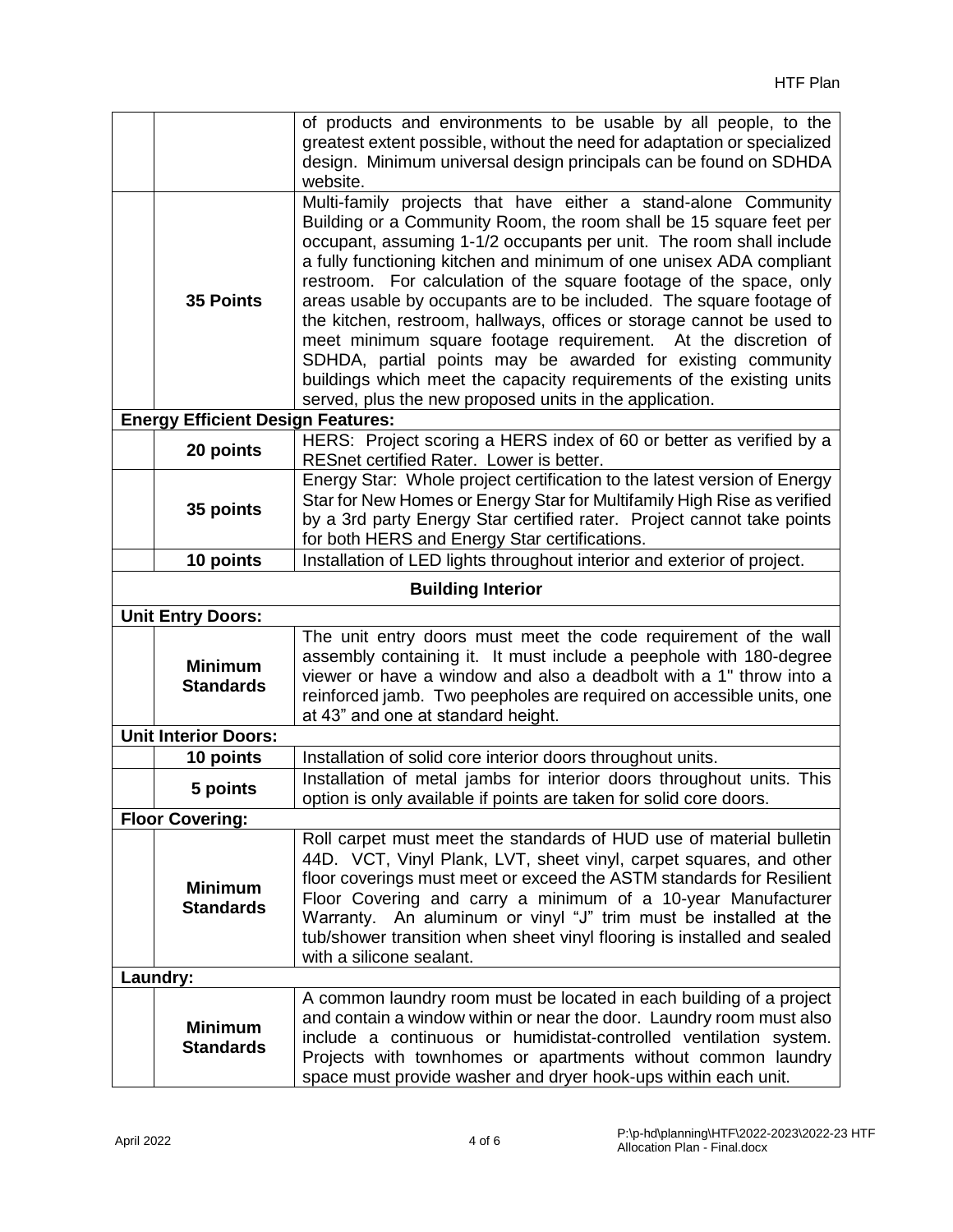|                                                        | 5 points                           | A common laundry room for each building floor and must meet above<br>minimum standards.                                                                                                                                                                                                           |  |
|--------------------------------------------------------|------------------------------------|---------------------------------------------------------------------------------------------------------------------------------------------------------------------------------------------------------------------------------------------------------------------------------------------------|--|
|                                                        | <b>15 Points</b>                   | A washer and dryer provided for each unit. Washer and dryers must<br>meet Energy Star qualifications.                                                                                                                                                                                             |  |
|                                                        | <b>Unit Bathrooms:</b>             |                                                                                                                                                                                                                                                                                                   |  |
|                                                        | <b>Minimum</b>                     | Minimum of one-half bath per floor for multi-story townhomes 2 or more                                                                                                                                                                                                                            |  |
|                                                        | <b>Standards</b>                   | bedrooms.                                                                                                                                                                                                                                                                                         |  |
|                                                        | <b>Minimum</b>                     | Primary bath light and bathroom ventilation fan must be switched                                                                                                                                                                                                                                  |  |
|                                                        | <b>Standards</b>                   | together.                                                                                                                                                                                                                                                                                         |  |
|                                                        | 5 points                           | Installation of Energy Star qualified bathroom ventilation fan equipped<br>with a humidistat. Humidistat must be incorporated within the fan and<br>not at a wall switch.                                                                                                                         |  |
|                                                        | 15 points                          | Installation of HVI certified HRV or ERV.                                                                                                                                                                                                                                                         |  |
|                                                        | <b>Minimum</b><br><b>Standards</b> | For new construction projects that must comply with Section 504 of the<br>Rehabilitation Act of 1973, a UFAS compliant curbless roll-in shower<br>must be provided in at least 50% of the Section 504 mobility impaired<br>accessible units or at least one.                                      |  |
|                                                        | <b>Appliances and Fixtures:</b>    |                                                                                                                                                                                                                                                                                                   |  |
|                                                        | <b>Minimum</b><br><b>Standards</b> | A minimum of a 14 cu. Ft. frost free refrigerator/freezer for all 0 or 1<br>bedroom units. A minimum of 18 cu. Ft. refrigerator/freezer for all 2 or<br>more bedroom units .Dishwashers to be a minimum of 24" in width.                                                                          |  |
|                                                        | <b>Minimum</b><br><b>Standards</b> | Water Sense qualified faucets, toilets/urinals, showerheads. Kitchen<br>faucets are required to meet the same Water Sense GPM standards<br>as bathroom faucets.                                                                                                                                   |  |
|                                                        | 5 points                           | Range hood vented to the exterior of the building.                                                                                                                                                                                                                                                |  |
|                                                        | <b>Window Coverings:</b>           |                                                                                                                                                                                                                                                                                                   |  |
|                                                        | <b>Minimum</b><br><b>Standards</b> | Window coverings or blinds shall be provided and installed.                                                                                                                                                                                                                                       |  |
|                                                        |                                    | <b>Mechanical</b>                                                                                                                                                                                                                                                                                 |  |
|                                                        | <b>Heating and Cooling:</b>        |                                                                                                                                                                                                                                                                                                   |  |
|                                                        | <b>Minimum</b><br><b>Standards</b> | At a minimum high efficiency cove heat. Electric baseboard heat and<br>PTAC's are NOT allowed for new construction. 92% AFUE minimum<br>gas furnace, Heat Pumps rated at HSPF of 8 or greater with a 13.0<br>SEER rating or higher (packaged or split). Programmable thermostats<br>are required. |  |
|                                                        | <b>Minimum</b><br><b>Standards</b> | All units must have Energy Star qualified through the wall air<br>conditioning or central air conditioning rated at 13 SEER or better sized<br>to properly cool the unit.                                                                                                                         |  |
|                                                        | <b>5 Points</b>                    | Energy Star qualified central air conditioning or verified AHRI certificate<br>with matching coil and condenser 16 SEER or better. Split systems<br>must be Energy Star matched.                                                                                                                  |  |
|                                                        | 20 points                          | Forced air furnace 96% or greater AFUE or Energy Star qualified Air-<br>source or Ground Source heat pump capable of providing heat to -15<br>F. Split systems must be Energy Star matched.                                                                                                       |  |
| Note: Proposed heat pump systems used for primary heat |                                    |                                                                                                                                                                                                                                                                                                   |  |
|                                                        | must be submitted for approval.    |                                                                                                                                                                                                                                                                                                   |  |
|                                                        | <b>Water Heating:</b>              |                                                                                                                                                                                                                                                                                                   |  |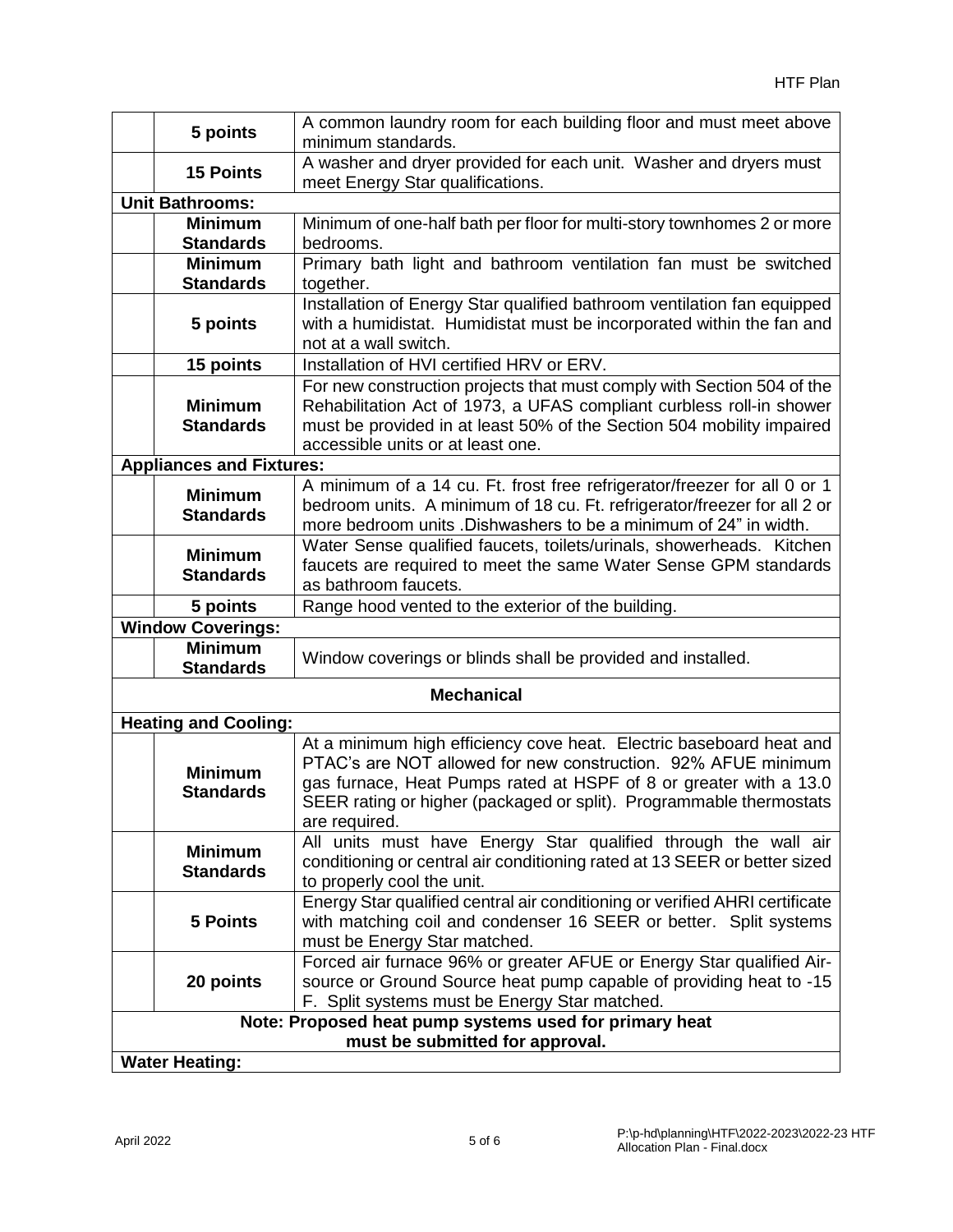|                             | <b>Minimum</b><br><b>Standards</b> | A minimum of a 0.92 UEF electric water heater in each unit.<br>Atmospheric vented gas water heaters will not be allowed. Any<br>central hot water systems must be submitted for approval.                                                                                                                                                                                                                                                                                      |
|-----------------------------|------------------------------------|--------------------------------------------------------------------------------------------------------------------------------------------------------------------------------------------------------------------------------------------------------------------------------------------------------------------------------------------------------------------------------------------------------------------------------------------------------------------------------|
|                             | 10 points                          | A gas condensing (close combustion, two-vent pipe system)<br>or electric heat pump water heater provided for each unit.                                                                                                                                                                                                                                                                                                                                                        |
|                             |                                    | <b>Healthy Homes</b>                                                                                                                                                                                                                                                                                                                                                                                                                                                           |
|                             | <b>Minimum</b><br><b>Standards</b> | Low VOC paints, stains, adhesives and sealants.<br>$\mathbf{1}$ .<br>2. Formaldehyde free insulation.<br>3. Formaldehyde free or sealed particle board products such as<br>shelving, cabinets and countertops.<br>4. Lead detection and abatement. Only applies to rehabilitation<br>projects.<br>5. Install a passive radon system. Test for radon near completion and<br>if 4pCi/L or higher the system must be made active and re-tested<br>until results are below 4pCi/L. |
| <b>Electrical Standards</b> |                                    |                                                                                                                                                                                                                                                                                                                                                                                                                                                                                |
|                             | <b>Minimum</b><br><b>Standards</b> | Hardwired CO sensors required with installation of gas appliances.<br>1 <sub>1</sub><br>The use of incandescent light bulbs is not allowed.<br>2.<br>New construction or substantial rehabilitation of rental housing with<br>3.<br>more than four (4) units must incorporate the installation of<br>broadband infrastructure.                                                                                                                                                 |

I certify that the above indicated characteristics will be incorporated into the final working drawings and that they must be provided prior to occupancy of the project.

I certify that the housing will meet the accessibility requirements of 24 CFR Part 8, which implements Section 504 of the Rehabilitation Act of 1973 (29 U.S.C. 794) and covered multifamily dwellings, as defined at 24 CFR Part 100.201, must also meet the design and construction requirements at 24 CFR Part 100.205, which implement the Fair Housing Act (42 U.S.C. 3601-3619).

Applicant Date **Date** 

Architect Date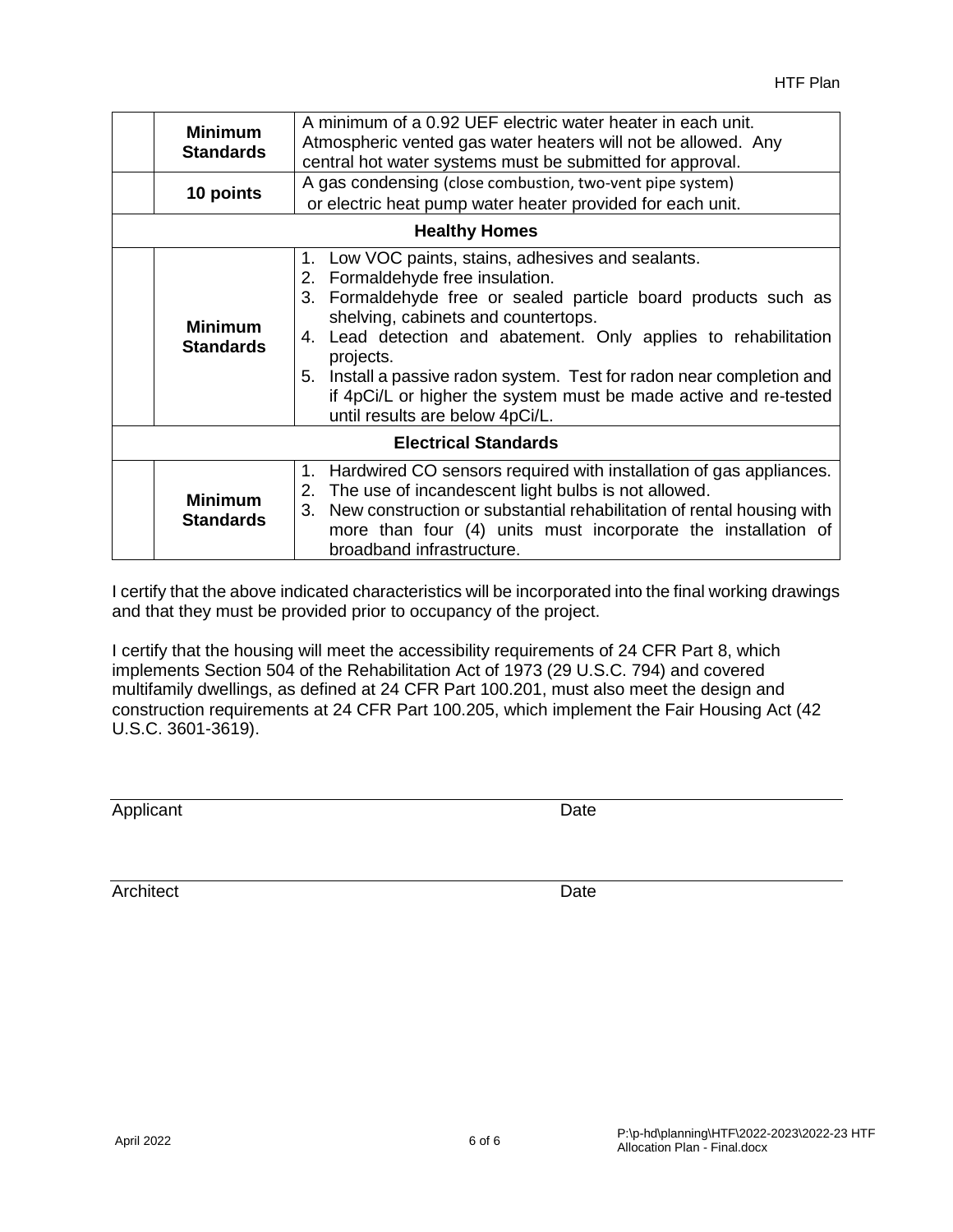### **EXHIBIT 4 SINGLE FAMILY PROJECT CHARACTERISTICS**

Applicant only eligible to receive up to 200 points.

Indicate if the project will include each characteristic by placing an X in the box to the left of each applicable line item. NOTE: No points are allowed for characteristics associated with previous phases.

Minimum standards apply to all new construction projects; however, rehabilitation or reconstruction projects should also strive to meet these minimum standards.

| <b>General Project Scope</b>   |                                                                                |  |
|--------------------------------|--------------------------------------------------------------------------------|--|
| <b>Minimum</b>                 | Single Family Project must include individual exterior storage units           |  |
| <b>Standards</b>               | at a minimum of 8'x12' or a garage.                                            |  |
|                                | Single Family project that includes a carport capable of parking at            |  |
|                                | least 1 vehicle. At a minimum a carport is to be constructed of                |  |
| 10 points                      | weather resistant steel, attached to footings or a thickened                   |  |
|                                | concrete slab, contain a concrete slab and meet minimum code                   |  |
|                                | design requirements. An 8' x 12' shed is still required.                       |  |
|                                | Single Family Project that includes an attached or detached                    |  |
| 25 points                      | garage capable of parking at least 1 vehicle.                                  |  |
|                                | <b>Site Exterior</b>                                                           |  |
| Parking:                       |                                                                                |  |
| <b>Minimum</b>                 | Single family home developments must contain concrete off-street               |  |
| <b>Standards</b>               | parking for two vehicles. Garage counts as parking space(s).                   |  |
| Sidewalks:                     |                                                                                |  |
| <b>Minimum</b>                 | A concrete sidewalk will be provided from the primary entrance                 |  |
| <b>Standards</b>               | door and any accessible entry door to a public right of way.                   |  |
| <b>Exterior Landscaping:</b>   |                                                                                |  |
|                                | New construction should have a minimum of a live landscaped                    |  |
| <b>Minimum</b>                 | area of no less than 5% of the hard-surfaced area of the project               |  |
| <b>Standards</b>               | site. Hard surface includes building pad as well as all sidewalks,             |  |
|                                | parking lots and other hard finish areas.                                      |  |
| <b>Minimum</b>                 | A minimum of a 4-foot downspout extension or a 3-foot concrete                 |  |
| <b>Standards</b>               | splash block that positively discharges water away from the                    |  |
|                                | foundation at all downspout locations.                                         |  |
| 5 points                       | Use of drought resistant live plants or Xeriscaping design                     |  |
|                                | principals or use of rain sensor irrigation for landscaped areas.              |  |
| <b>Building(s) Exterior</b>    |                                                                                |  |
| <b>Exterior Siding/Finish:</b> |                                                                                |  |
|                                | Minimum of 15-year pre-finish warranty 30-year substrate warranty              |  |
| <b>Minimum</b>                 | solid cementitious or composite prefinished siding. If vinyl siding is         |  |
| <b>Standards</b>               | used, it must be a minimum of 0.44 mil thick and have a lifetime               |  |
|                                | warranty. Prefinished soffits, fascia, gutters and downspouts are<br>required. |  |
|                                |                                                                                |  |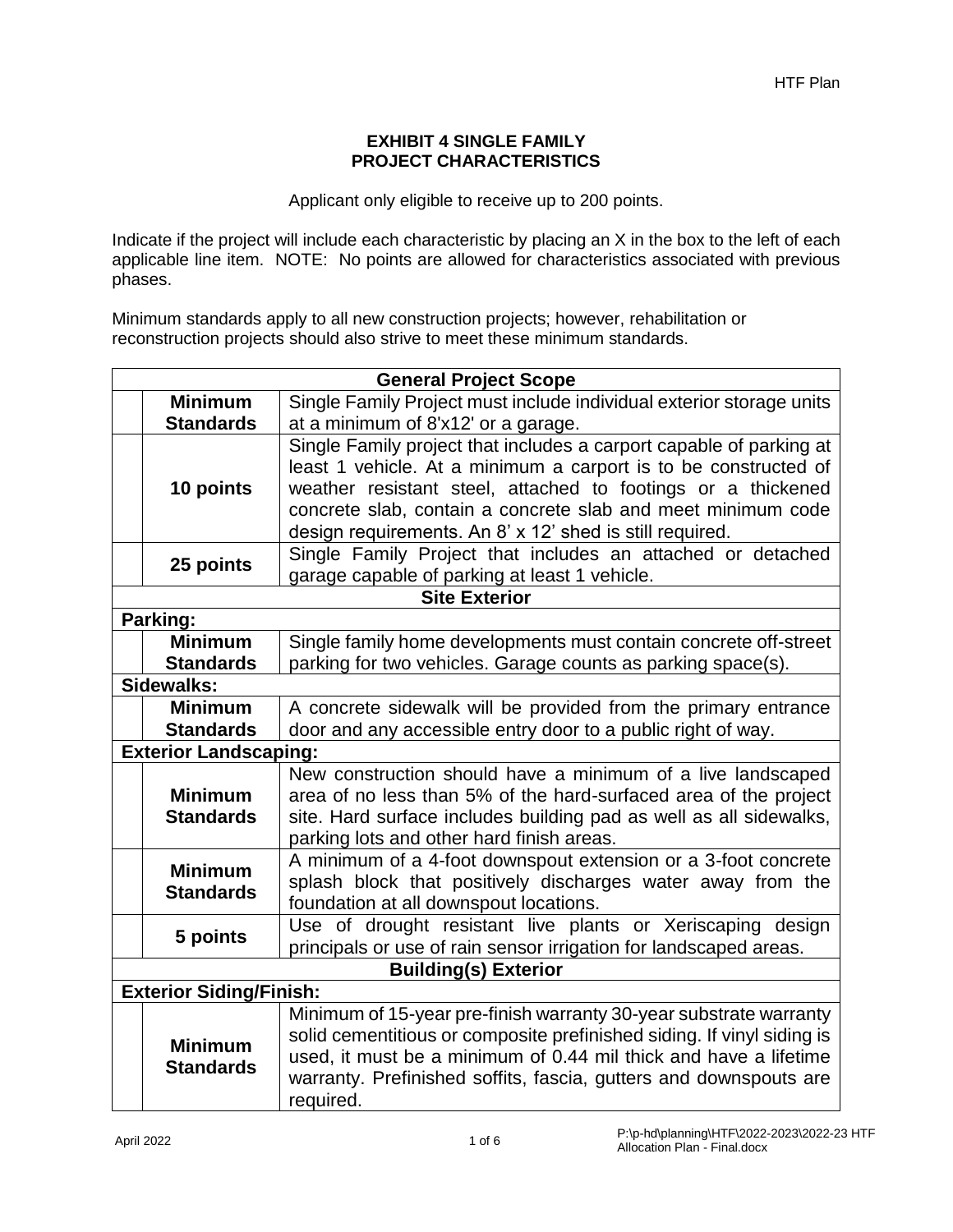| 10 points                  | At least 25% of building exterior finished in brick, stone, EIFS or   |
|----------------------------|-----------------------------------------------------------------------|
|                            | stucco.                                                               |
| 25 points                  | At least 80% of building exterior finished in brick, stone, EFIS or   |
|                            | stucco.                                                               |
| Roofing:                   |                                                                       |
| <b>Minimum</b>             | Minimum of 30-year warranty asphalt or composite shingle, 29ga        |
| <b>Standards</b>           | metal roofing with a 40-year film and 30-year chalk/fade warranty     |
|                            | or a rubberized roof system with a 30-year warranty for flat roofs.   |
| 15 points                  | Use of UL 2218 Class 4 impact resistant shingles or 26ga UL 2218      |
|                            | Class 4 impact resistant metal roofing.                               |
| <b>Windows/Doors:</b>      |                                                                       |
| <b>Minimum</b>             | Energy Star certified exterior prefinished windows constructed of     |
| <b>Standards</b>           | vinyl, wood, composite or fiberglass. Windows must be Energy          |
|                            | Star certified for the Northern climate zone.                         |
| 10 points                  | Windows scored with a .27 U-Factor or better (lower is better) by     |
|                            | the National Fenestration Rating Council.                             |
|                            | Exterior doors shall be insulated steel or composite in a metal clad  |
|                            | or composite frame/brickmould. Unit entry doors without windows       |
| <b>Minimum</b>             | shall have a peephole installed with 180-degree view. Two             |
| <b>Standards</b>           | peepholes are required on accessible units, one at 43" and one at     |
|                            | standard height. All unit entry doors must be equipped with a         |
|                            | deadbolt with 1"-inch throw and strike plate installed with 2-1/2" or |
|                            | longer screws.                                                        |
|                            | Installation of storm doors with a minimum 10-year structural         |
| 5 points                   | warranty at all exterior entry doors. Not required at entry doors     |
|                            | between garage and home with attached garages.                        |
| Entry:                     |                                                                       |
| <b>Minimum</b>             | Exterior entry landings to be a minimum 5'-0" x 5'-0" with stairs and |
| <b>Standards</b>           | railing constructed out of an exterior grade wood.                    |
|                            | Exterior entry landings and stairs with composite decking and         |
| 10 points                  | railing with a minimum 25-year warranty that meets the above size     |
|                            | requirements.                                                         |
|                            | Minimum of an 80 square foot deck with stairs and railing             |
| 15 points                  | constructed out of an exterior grade wood at one exterior entry.      |
|                            | Additional entries to meet the minimum standards in size and          |
|                            | construction.                                                         |
|                            | Minimum of an 80 square foot deck with composite decking and          |
| 20 points                  | railing with a minimum 25-year warranty at one exterior entry.        |
|                            | Additional entries to meet the minimum standards in size above        |
|                            | and have composite decking and railing.                               |
|                            | <b>Construction and Energy Efficient Design Features</b>              |
| <b>Wall/Roof Assembly:</b> |                                                                       |
|                            | Slab on grade construction to have a minimum R-10 vertical            |
| <b>Minimum</b>             | foundation and horizontal perimeter under slab insulation per 2012    |
| <b>Standards</b>           | IECC. Crawl spaces are to be sealed, insulated (min R-10) and         |
|                            | conditioned.                                                          |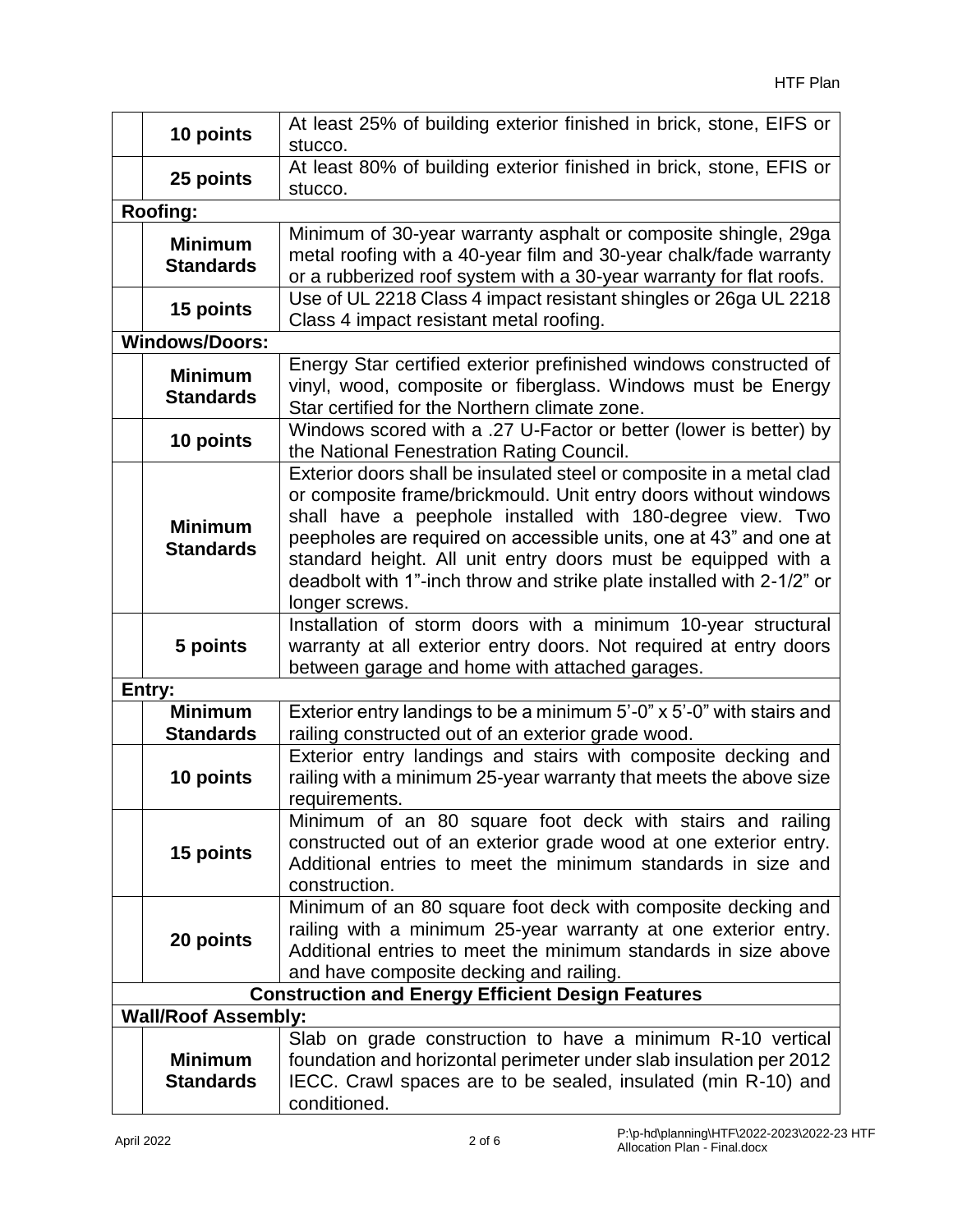|  | <b>Minimum</b>   | A minimum of a 6 mil or greater vapor barrier to be required under                                                                 |
|--|------------------|------------------------------------------------------------------------------------------------------------------------------------|
|  | <b>Standards</b> | slab on grade, basement slab or crawlspace floor.                                                                                  |
|  | <b>Minimum</b>   | Foam plastics when used under any condition listed under Section                                                                   |
|  | <b>Standards</b> | R316 Foam Plastics of the 2015 IRC shall comply with the                                                                           |
|  |                  | pertaining code subsection.                                                                                                        |
|  |                  | 2x6 exterior wall assemblies insulated to a minimum of R-19. Roof                                                                  |
|  |                  | assembly to have minimum 12' energy heel trusses and insulated                                                                     |
|  | <b>Minimum</b>   | to a minimum of R-49. Rim/band joists to be insulated to the same                                                                  |
|  | <b>Standards</b> | R-value as the exterior walls above. All assemblies must be                                                                        |
|  |                  | constructed to the higher of the SDHDA minimum, local adopted                                                                      |
|  |                  | code or the current state adopted IRC/IBC if no local code exists.                                                                 |
|  |                  | 2x6 exterior wall assemblies insulated to a minimum of R-20 cavity                                                                 |
|  | 15 points        | insulation and an R-5 continuous insulation or a 2x4 exterior wall                                                                 |
|  |                  | assembly insulated to a minimum of R-13 cavity insulation and an                                                                   |
|  |                  | R-10 continuous insulation.                                                                                                        |
|  |                  | <b>Special and Accessible Design Features</b>                                                                                      |
|  |                  | All projects containing more than 4 units must be compliant with                                                                   |
|  | <b>Minimum</b>   | Section 504 under the Rehabilitation Act of 1973. All other housing                                                                |
|  | <b>Standards</b> | must meet the requirements of the Fair Housing Act. Rehabilitation                                                                 |
|  |                  | of housing containing more than 15 units and costing at least 75%                                                                  |
|  |                  | of replacement cost or that is vacant must also meet Section 504.                                                                  |
|  |                  | Up to 15 points will be awarded for projects that create additional                                                                |
|  |                  | accessible units for individuals with mobility and/or sensory                                                                      |
|  | 5 points         | impairments. Mobility units must be added at a 2:1 ratio to the                                                                    |
|  |                  | sensory units. A minimum of one additional mobility unit must be                                                                   |
|  |                  | added above the federal minimum requirements. Accessible units                                                                     |
|  |                  | shall to the maximum extent feasible and subject to reasonable                                                                     |
|  | 10 points        | health and safety requirements, be distributed throughout projects                                                                 |
|  |                  | and sites and shall be available in a sufficient range of sizes and                                                                |
|  |                  | amenities so that a qualified individual with handicaps' choice of                                                                 |
|  |                  | living arrangements is, as a whole, comparable to that of other<br>persons eligible for housing assistance under the same program. |
|  |                  | <b>Total Percent of Accessible Units</b>                                                                                           |
|  | 15 points        | 5 points – Above minimum requirements to 10.00%                                                                                    |
|  |                  | 10 points - 10.01% to 15.00%                                                                                                       |
|  |                  | 15 points - 15.01% to 20.00%                                                                                                       |
|  |                  | Incorporation of the 7 Universal Design Principles in at least 25%                                                                 |
|  |                  | of all units or single-family developments with accessible routes                                                                  |
|  |                  | into and through the home including zero step entry, not including                                                                 |
|  |                  | Section 504 units. Universal design is the design of products and                                                                  |
|  | 15 points        | environments to be usable by all people, to the greatest extent                                                                    |
|  |                  | possible, without the need for adaptation or specialized design.                                                                   |
|  |                  | Minimum universal design principals can be found on SDHDA                                                                          |
|  |                  | website.                                                                                                                           |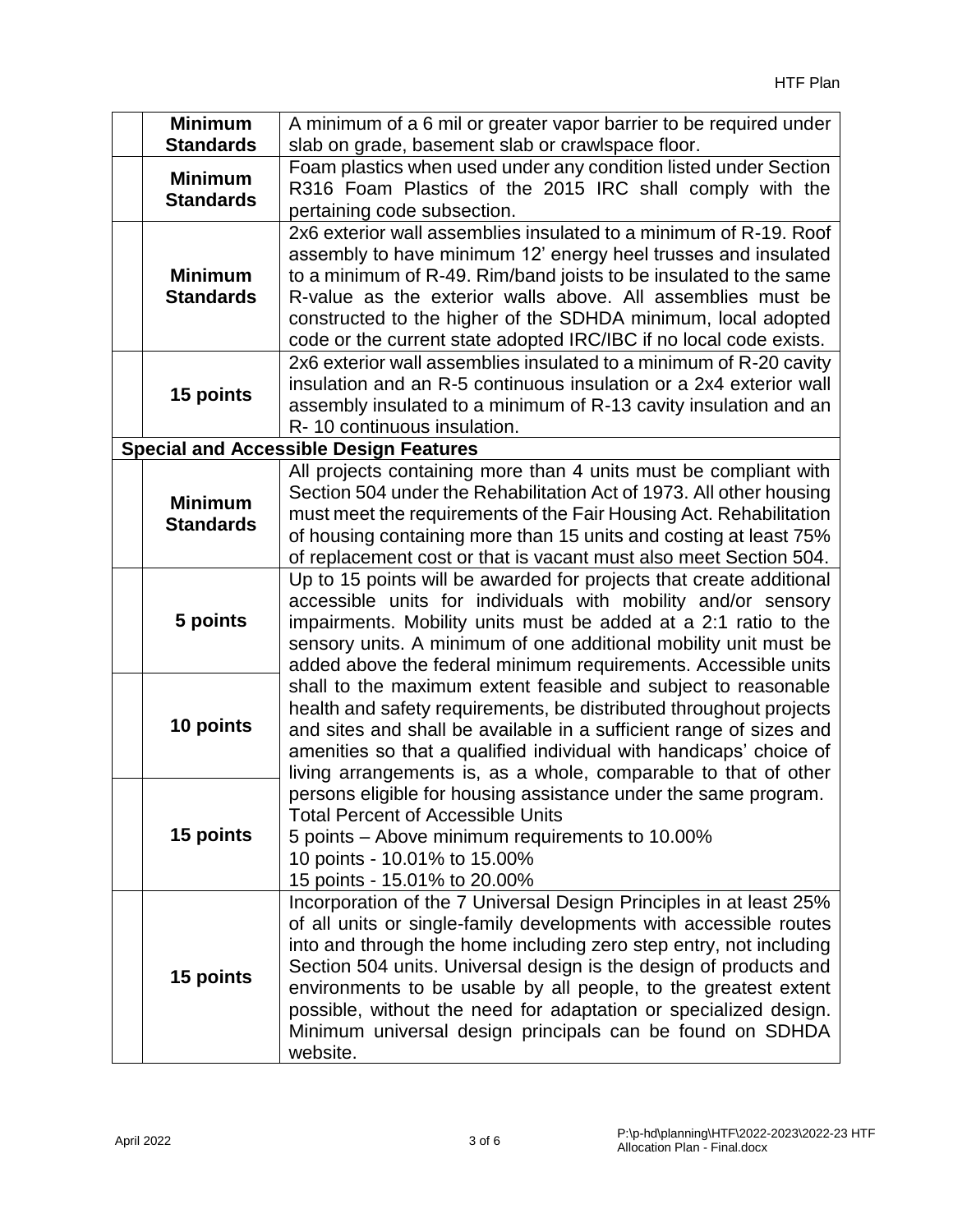|  |                                    | Projects that have a stand-alone Community Building, the room                                       |
|--|------------------------------------|-----------------------------------------------------------------------------------------------------|
|  | 35 points                          | shall be 15 square feet per occupant, assuming 1-1/2 occupants                                      |
|  |                                    | per unit. The room shall include a fully functioning kitchen and                                    |
|  |                                    | minimum of one unisex ADA compliant restroom. For calculation                                       |
|  |                                    | of the square footage of the space, only areas usable by occupants                                  |
|  |                                    | are to be included. The square footage of the kitchen, restroom,                                    |
|  |                                    | hallways, offices or storage cannot be used to meet minimum                                         |
|  |                                    | square footage requirement.                                                                         |
|  |                                    | <b>Energy Efficient Design Features:</b>                                                            |
|  | 20 points                          | HERS: Project scoring a HERS index of 60 or better as verified by                                   |
|  |                                    | a RESnet certified Rater. Lower is better.                                                          |
|  |                                    | Energy Star: Whole project certification to the latest version of                                   |
|  | 35 points                          | Energy Star for New Homes as verified by a 3rd party Energy Star                                    |
|  |                                    | certified rater. Project cannot take points for both HERS and                                       |
|  |                                    | <b>Energy Star certifications.</b>                                                                  |
|  | 10 points                          | Installation of LED lights throughout interior and exterior of project.<br><b>Building Interior</b> |
|  | <b>Unit Interior Doors:</b>        |                                                                                                     |
|  | 10 points                          | Installation of solid core interior doors throughout units.                                         |
|  |                                    | Installation of metal jambs for interior doors throughout units. This                               |
|  | 5 points                           | option is only available if points are taken for solid core doors.                                  |
|  | <b>Flooring Covering:</b>          |                                                                                                     |
|  |                                    | Roll carpet must meet the standards of HUD use of material                                          |
|  |                                    | bulletin 44D. VCT, Vinyl Plank, LVT, sheet vinyl, carpet squares                                    |
|  |                                    | and other floor coverings must meet or exceed the ASTM                                              |
|  | <b>Minimum</b><br><b>Standards</b> | standards for Resilient Floor Covering and carry a minimum of a                                     |
|  |                                    | 10-year Manufacturer Warranty. An aluminum or vinyl "J" trim must                                   |
|  |                                    | be installed at the tub/shower transition when sheet vinyl flooring                                 |
|  |                                    | is installed and sealed with a silicone sealant.                                                    |
|  | Laundry:                           |                                                                                                     |
|  | <b>Minimum</b>                     | Laundry space/room must be provided with washer and dryer                                           |
|  | <b>Standards</b>                   | hook-ups and dryer venting to the exterior.                                                         |
|  | 15 points                          | A washer and dryer provided for each unit.                                                          |
|  | <b>Unit Bathrooms:</b>             |                                                                                                     |
|  | <b>Minimum</b>                     | Minimum of one-half bath per floor for single family dwellings                                      |
|  | <b>Standards</b>                   | containing 2 or more bedrooms.                                                                      |
|  |                                    | Primary bath light and bathroom ventilation fan must be switched                                    |
|  | <b>Minimum</b>                     | together. Bath fan cannot be used to meet mechanical ventilation                                    |
|  | <b>Standards</b>                   | code for local jurisdictions that have adopted 2012 IECC or other                                   |
|  |                                    | codes that require mechanical ventilation.                                                          |
|  |                                    | Installation of Energy Star qualified bathroom ventilation fan                                      |
|  | 5 points                           | equipped with a humidistat and timer. Humidistat must be                                            |
|  |                                    | incorporated within the fan and not at a wall switch.                                               |
|  | 15 points                          | Installation of HVI certified HRV or ERV.                                                           |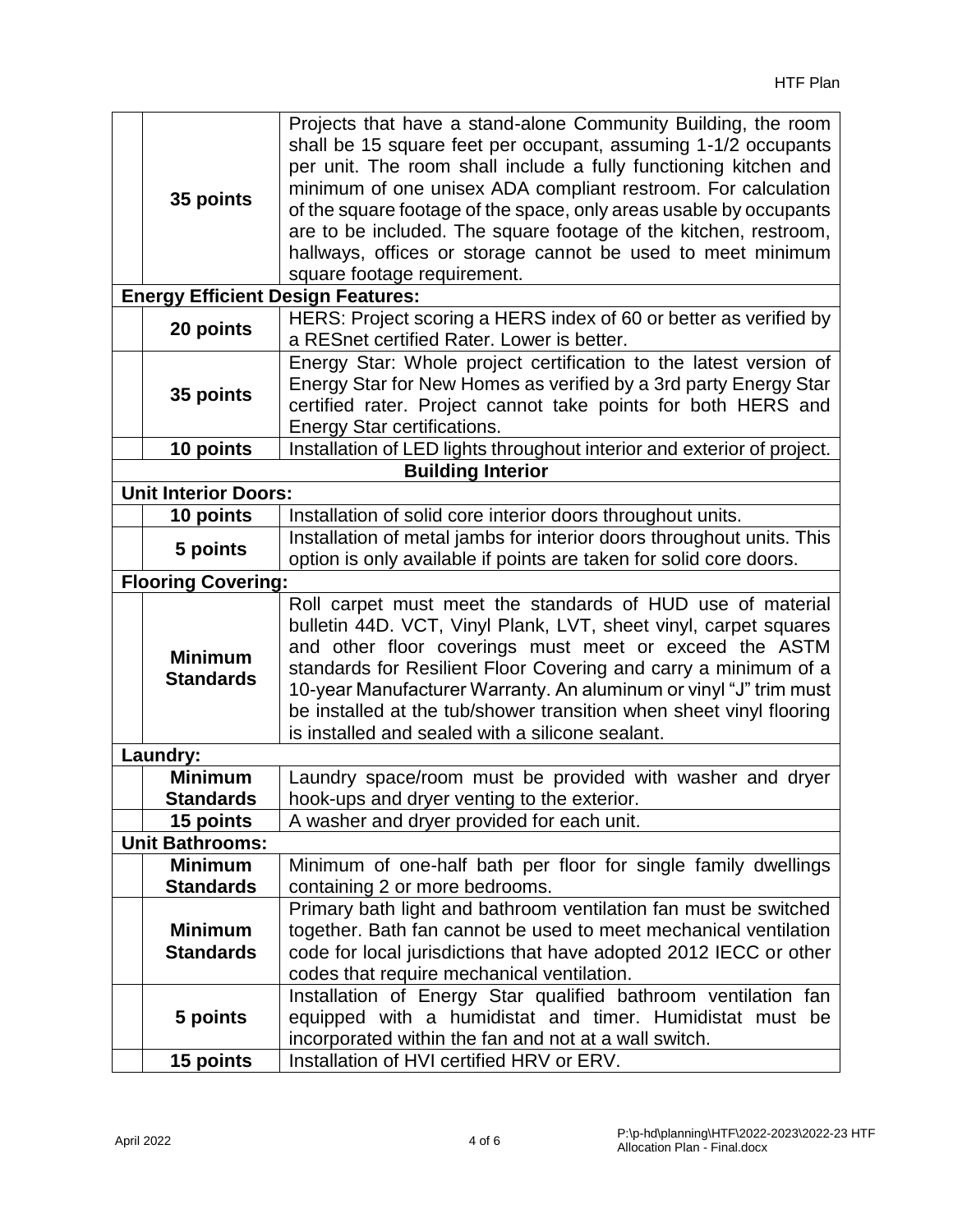|                                 | <b>Minimum</b><br><b>Standards</b> | For new construction projects that must comply with Section 504<br>of the Rehabilitation Act of 1973, a UFAS compliant curbless roll-<br>in shower must be provided in at least 50% of the Section 504                                                                                               |
|---------------------------------|------------------------------------|------------------------------------------------------------------------------------------------------------------------------------------------------------------------------------------------------------------------------------------------------------------------------------------------------|
|                                 |                                    | mobility impaired accessible units or at least one.                                                                                                                                                                                                                                                  |
|                                 | <b>Appliances and Fixtures:</b>    |                                                                                                                                                                                                                                                                                                      |
|                                 | <b>Minimum</b><br><b>Standards</b> | A minimum of a 14 cu. Ft. frost free refrigerator/freezer for all 0 or<br>1 bedroom units. A minimum of 18 cu. Ft. refrigerator/freezer for<br>all 2 or more bedroom units. Dishwashers to be a minimum of 24"<br>in width.                                                                          |
|                                 | <b>Minimum</b>                     | Water Sense qualified faucets, toilets/urinals, showerheads.                                                                                                                                                                                                                                         |
|                                 | <b>Standards</b>                   | Kitchen faucets are required to meet the same Water Sense GPM<br>standards as bathroom faucets.                                                                                                                                                                                                      |
|                                 | 5 points                           | Range hood vented to the exterior.                                                                                                                                                                                                                                                                   |
|                                 | <b>Window Coverings:</b>           |                                                                                                                                                                                                                                                                                                      |
|                                 | <b>Minimum</b><br><b>Standards</b> | Window coverings or blinds shall be provided and installed.                                                                                                                                                                                                                                          |
|                                 |                                    | <b>Mechanical</b>                                                                                                                                                                                                                                                                                    |
|                                 | <b>Heating and Cooling:</b>        |                                                                                                                                                                                                                                                                                                      |
|                                 | <b>Minimum</b><br><b>Standards</b> | At a minimum high efficiency cove heat. Electric baseboard heat<br>and PTAC's are NOT allowed for new construction. 92% AFUE<br>minimum gas furnace, Heat Pumps rated at HSPF of 8 or greater<br>a 13.0 SEER rating or higher (packaged or split).<br>with<br>Programmable thermostats are required. |
|                                 | <b>Minimum</b><br><b>Standards</b> | All units must have Energy Star qualified through the wall air<br>conditioning or central air conditioning rated at 13 SEER or better<br>sized to properly cool the unit.                                                                                                                            |
|                                 | 5 points                           | Energy Star qualified central air conditioning or verified AHRI<br>certificate with matching coil and condenser 16 SEER or better.<br>Split systems must be Energy Star matched.                                                                                                                     |
|                                 |                                    | Forced air furnace 96% or greater AFUE or Energy Star qualified                                                                                                                                                                                                                                      |
|                                 | 20 points                          | Air- source or Ground Source heat pump capable of providing heat<br>to -15F. Split systems must be Energy Star matched.                                                                                                                                                                              |
|                                 |                                    | Note: Proposed heat pump systems used for primary heat                                                                                                                                                                                                                                               |
| must be submitted for approval. |                                    |                                                                                                                                                                                                                                                                                                      |
|                                 | <b>Water Heating:</b>              |                                                                                                                                                                                                                                                                                                      |
|                                 | <b>Minimum</b>                     | A minimum of a 0.92 UEF electric water heater in each unit.<br>Atmospheric vented gas water heaters will not be allowed.                                                                                                                                                                             |
|                                 | <b>Standards</b>                   | A gas condensing (close combustion, two-vent pipe system) or                                                                                                                                                                                                                                         |
|                                 | 10 points                          | electric heat pump water heater provided for each unit.                                                                                                                                                                                                                                              |
|                                 |                                    | <b>Healthy Homes</b>                                                                                                                                                                                                                                                                                 |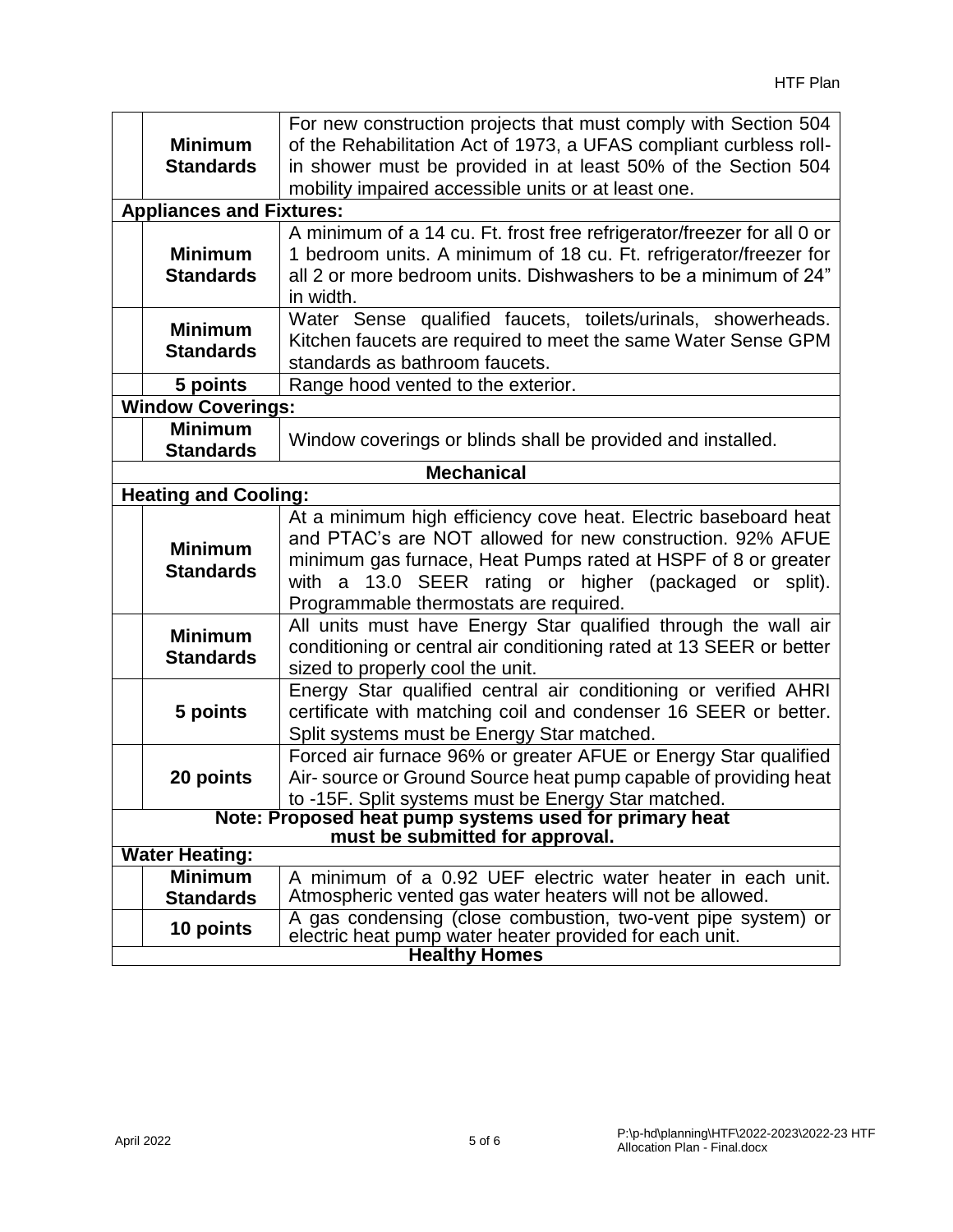|  |                                    | 1. Low VOC paints, stains, adhesives and sealants.                  |
|--|------------------------------------|---------------------------------------------------------------------|
|  | <b>Minimum</b><br><b>Standards</b> | 2. Formaldehyde free insulation.                                    |
|  |                                    | 3. Formaldehyde free or sealed particle board products such as      |
|  |                                    | shelving, cabinets and countertops.                                 |
|  |                                    | 4. Lead detection and abatement. Only applies to rehabilitation     |
|  |                                    | projects.                                                           |
|  |                                    | 5. Install a passive radon system. Test for radon near completion   |
|  |                                    | and if 4pCi/L or higher the system must be made active and          |
|  |                                    | re-tested until results are below 4pCi/L.                           |
|  |                                    | <b>Electrical Standards</b>                                         |
|  |                                    | 1. Hardwired CO sensors required with installation of<br>gas        |
|  |                                    | appliances.                                                         |
|  | <b>Minimum</b>                     | 2. The use of incandescent light bulbs is not allowed.              |
|  | <b>Standards</b>                   | 3. New construction or substantial rehabilitation of rental housing |
|  |                                    | with more than four (4) units must incorporate the installation     |
|  |                                    | of broadband infrastructure.                                        |

I certify that the above indicated characteristics will be incorporated into the final working drawings and that they must be provided prior to occupancy of the project.

I certify that the housing will meet the accessibility requirements of 24 CFR Part 8, which implements Section 504 of the Rehabilitation Act of 1973 (29 U.S.C. 794) and covered multifamily dwellings, as defined at 24 CFR Part 100.201, must also meet the design and construction requirements at 24 CFR Part 100.205, which implement the Fair Housing Act (42 U.S.C. 3601-3619).

Applicant Date **Date** 

Architect Date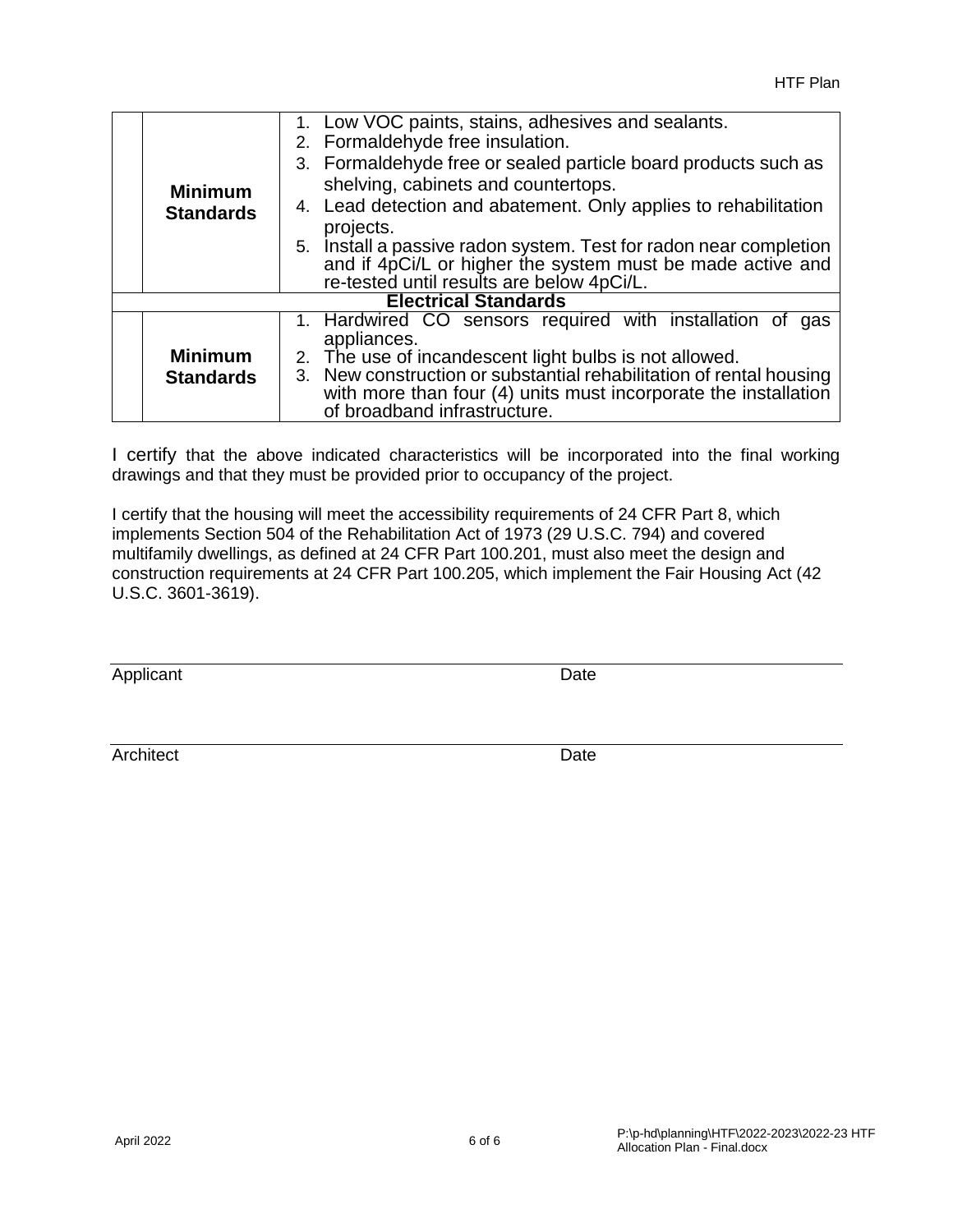|                                                                                                   | (Complete all sections requested, if a question does not apply, please put N/A)                                                                                                 | <b>EXHIBIT 5 - HTF Tenant Questionnaire</b> |                                                                                                                                                     |              |            |
|---------------------------------------------------------------------------------------------------|---------------------------------------------------------------------------------------------------------------------------------------------------------------------------------|---------------------------------------------|-----------------------------------------------------------------------------------------------------------------------------------------------------|--------------|------------|
|                                                                                                   |                                                                                                                                                                                 |                                             |                                                                                                                                                     |              |            |
| Unit No.: __________________Bedroom Size: __________________Annual Recertification: _____________ |                                                                                                                                                                                 |                                             |                                                                                                                                                     |              |            |
|                                                                                                   |                                                                                                                                                                                 |                                             |                                                                                                                                                     |              |            |
|                                                                                                   |                                                                                                                                                                                 |                                             |                                                                                                                                                     |              |            |
|                                                                                                   | City: ___________________________________State: ______________________________Zip: _________________                                                                            |                                             |                                                                                                                                                     |              |            |
|                                                                                                   | 1. List all occupants of the unit                                                                                                                                               |                                             | <b>Social</b><br><b>Security</b>                                                                                                                    | Date of      |            |
|                                                                                                   | <b>Occupant</b>                                                                                                                                                                 | <b>Relationship</b><br>Head of              | <b>Number</b>                                                                                                                                       | <b>Birth</b> | <b>Sex</b> |
| (a)                                                                                               |                                                                                                                                                                                 | Household                                   |                                                                                                                                                     |              |            |
| (b)                                                                                               |                                                                                                                                                                                 |                                             |                                                                                                                                                     |              |            |
| (c)                                                                                               |                                                                                                                                                                                 |                                             |                                                                                                                                                     |              |            |
| (d)                                                                                               |                                                                                                                                                                                 |                                             |                                                                                                                                                     |              |            |
| (e)                                                                                               |                                                                                                                                                                                 |                                             |                                                                                                                                                     |              |            |
| (f)                                                                                               |                                                                                                                                                                                 |                                             |                                                                                                                                                     |              |            |
|                                                                                                   | 2. Are all members of the household U.S. Citizens? $Yes \Box$                                                                                                                   |                                             | No <sub>1</sub>                                                                                                                                     |              |            |
|                                                                                                   | 3. Is any member of the household a full or part-time student at an institution of<br>higher education? Yes <sup>1</sup>                                                        | No <sub>1</sub>                             |                                                                                                                                                     |              |            |
| $\Box$ White<br>$\Box$ Asian                                                                      | 4. Race - Head of Household:<br>$\Box$ Asian & White<br>$\Box$ American Indian/Alaskan Native<br>□ American Indian/Alaskan Native & Black/African American □ Other Multi-Racial |                                             | □ American Indian/Alaskan Native & White<br>□ Black/African American<br>□ Black/African American & White<br>$\Box$ Native Hawaiian/Pacific Islander |              |            |
|                                                                                                   | Hispanic Head of Household: Yes                                                                                                                                                 | No <sub>1</sub>                             |                                                                                                                                                     |              |            |
|                                                                                                   | 5. The following question is optional. However, the information supplied may be<br>used to determine any special needs you may have.                                            |                                             |                                                                                                                                                     |              |            |
|                                                                                                   | Do any family members have a disability? Yes $\square$<br>If so, what type of special accommodations may be needed? __                                                          |                                             | No <sub>1</sub>                                                                                                                                     |              |            |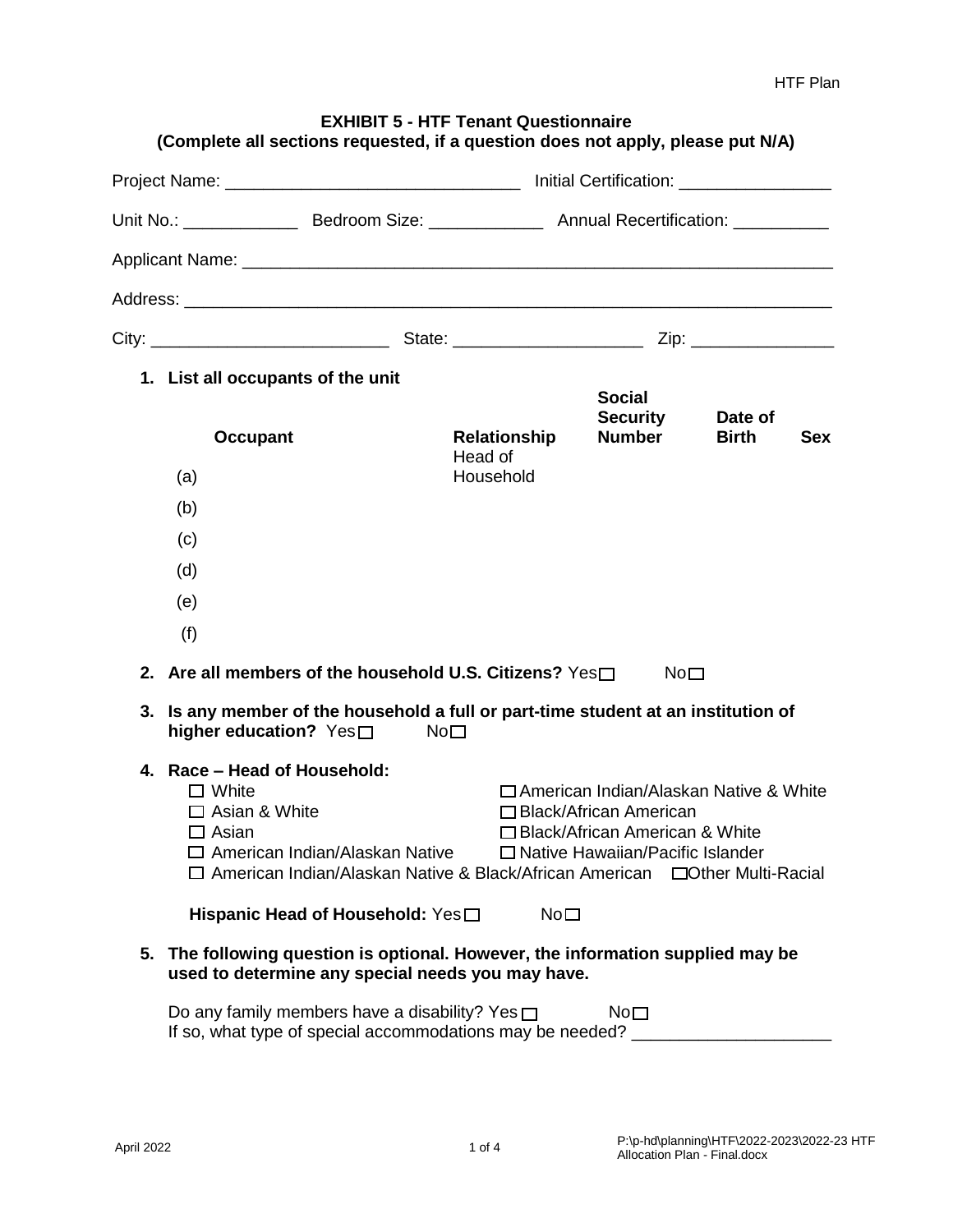**6. If tenant is already residing in the HTF project, complete this section. Otherwise go to Question 7.**

|    | <b>CURRENT RENT</b><br>Monthly: \$                   | <b>CURRENT UTILITY ALLOWANCE</b><br>Monthly: \$                                                                                                                                                                                       |                         |               |                |
|----|------------------------------------------------------|---------------------------------------------------------------------------------------------------------------------------------------------------------------------------------------------------------------------------------------|-------------------------|---------------|----------------|
| 7. |                                                      | Do you currently receive rental assistance? Yes $\Box$                                                                                                                                                                                | No <sub>1</sub>         |               |                |
|    | If yes, are you receiving:                           | Section 8 Certificate □<br>Section 8 Voucher<br>П<br>Other<br>П                                                                                                                                                                       | <b>Amount Per Month</b> |               |                |
| 8. | details in the chart below.                          | Please answer each of the following questions. For each "Yes" answer provide                                                                                                                                                          |                         |               |                |
|    |                                                      | Is any member of your household employed, full-time, part-time, or seasonally?                                                                                                                                                        |                         | Yes<br>$\Box$ | <b>No</b><br>□ |
|    | next 12 months?                                      | Does any member of your household expect to work for any period during the                                                                                                                                                            |                         | П             | □              |
|    |                                                      | Does any member of your household work for someone who pays them in cash?                                                                                                                                                             |                         | □             | $\Box$         |
|    | medical, maternity, or military leave?               | Is any member of your household on leave of absence from work due to lay-off,                                                                                                                                                         |                         | П             | $\Box$         |
|    | unemployment benefits?                               | Does any member of your household now receive or expect to receive                                                                                                                                                                    |                         | П             | □              |
|    | support?                                             | Does any member of your household now receive or expect to receive child                                                                                                                                                              |                         | П             | П              |
|    | receiving?                                           | Is any member of your household entitled to child support that he/she is not now                                                                                                                                                      |                         | П             | □              |
|    | payments?                                            | Does any member of your household now receive or expect to receive alimony                                                                                                                                                            |                         | П             | П              |
|    | now receiving?                                       | Is any member of your household entitled to alimony payments that he/she is not                                                                                                                                                       |                         | □             | □              |
|    | assistance?                                          | Does any member of your household receive or expect to receive welfare                                                                                                                                                                |                         | П             | □              |
|    | benefits?                                            | Does any member of your household receive or expect to receive Social Security                                                                                                                                                        |                         | □             | □              |
|    | pension or annuity?                                  | Does any member of your household receive or expect to receive income from a                                                                                                                                                          |                         | П             | □              |
|    | individuals not living in the unit or from agencies? | Does any member of your household receive regular cash contributions from                                                                                                                                                             |                         | П             | □              |
|    |                                                      | Does any member of your household receive income from assets, including<br>interest on checking or savings accounts, interest and dividends from certificates<br>of deposit, stocks, or bonds, or income from the rental of property? |                         | □             | □              |
|    | 23?                                                  | Is anyone in the household a student at an institute of higher learning and age 18-                                                                                                                                                   |                         | □             | □              |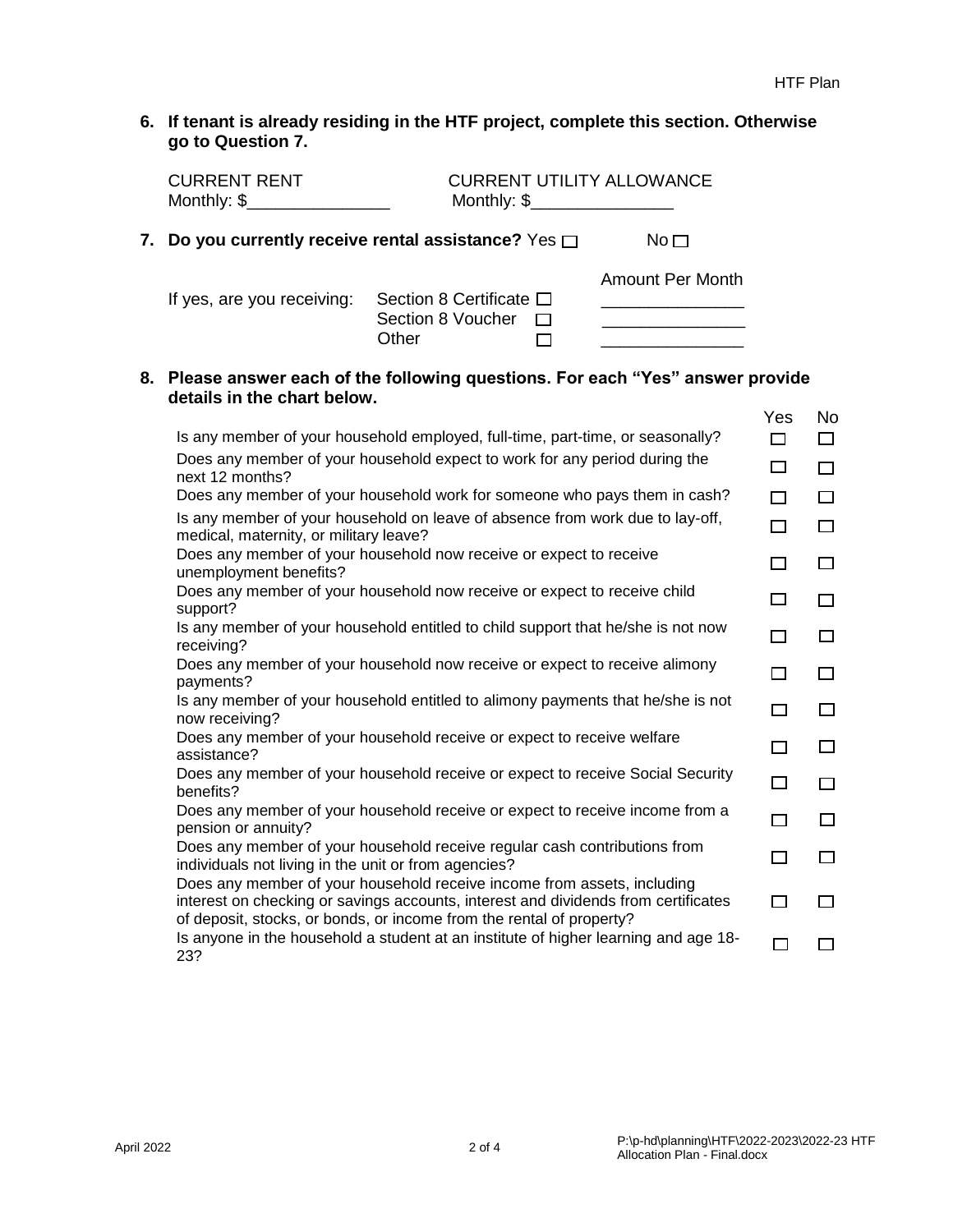**For each type of income that your household receives, give the source of the income and the amount of income that can be expected from that source during the next 12 months.**

FAMILY MEMBER

SOURCE OF INCOME/ TYPE OF INCOME ANNUAL INCOME

If additional space is needed attach a separate sheet.

**9. List all checking and savings accounts (including IRA's, Keough accounts, and Certificates of Deposit) of all household members, including accounts disposed of during the past two years.**

| FAMILY | FINANCIAL          | <b>ACCOUNT</b> |             |                |
|--------|--------------------|----------------|-------------|----------------|
| MEMBER | <b>INSTITUTION</b> | <b>NUMBER</b>  | <b>TYPF</b> | <b>BALANCE</b> |

If additional space is needed attach a separate sheet.

List value of all stocks, bonds, trusts, pension contributions, or other assets:

Do you own a home or other real estate? Yes  $\square$  No  $\square$ 

Did you have any assets in the last two years not listed above? Yes  $\square$  No  $\square$ 

If yes, did you dispose of any assets for less than fair market value? Yes  $\Box$  No $\Box$ (This means that the assets were either given away or sold at less than the allotted market value.)

What were the assets, the market value at the time of disposition, the amount received, and date you disposed of the assets?

Any assets listed as disposed of for less than fair market value in the two years preceding the effective date of the certification or recertification will be counted as assets if the difference between the value and the amount received exceeds \$1000.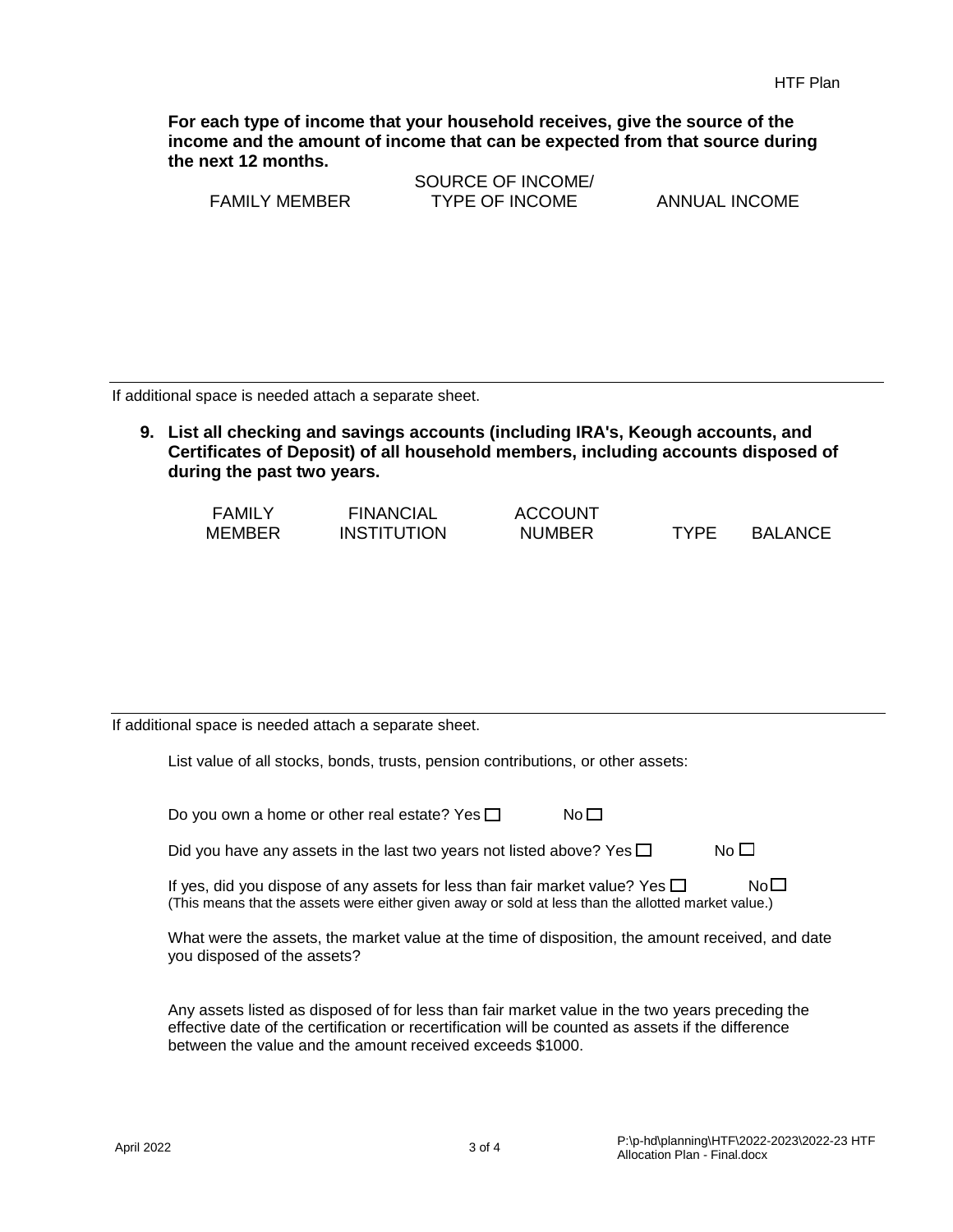**RESIDENT'S STATEMENT:** I under understand that the above information is being collected to determine my eligibility for residency. I authorize the owner/manager to verify all information provided on this application and my signature is consent to obtain such verification. I certify that I have revealed all assets currently held or previously disposed of and that I have no assets other than those listed on this form (other than personal property). I further certify that the statements made in this application are true and complete to the best of my knowledge and belief and am aware that false statements are punishable under Federal law and grounds for eviction. I declare and affirm under the penalties of perjury that the claim (petition, application, information) has been examined by me, and to the best of my knowledge and belief, is in all things true and correct.

| Signature of Head of Household: | Date: |
|---------------------------------|-------|
|                                 |       |
|                                 |       |

Signature of Spouse or Co-Tenant: \_\_\_\_\_\_\_\_\_\_\_\_\_\_\_\_\_\_\_\_\_\_ Date: \_\_\_\_\_\_\_\_\_\_\_\_\_\_\_\_\_\_\_

The following person has been designated to coordinated compliance with the nondiscrimination requirements contained in the Department of Housing and Urban Developments regulations implementing Section 504: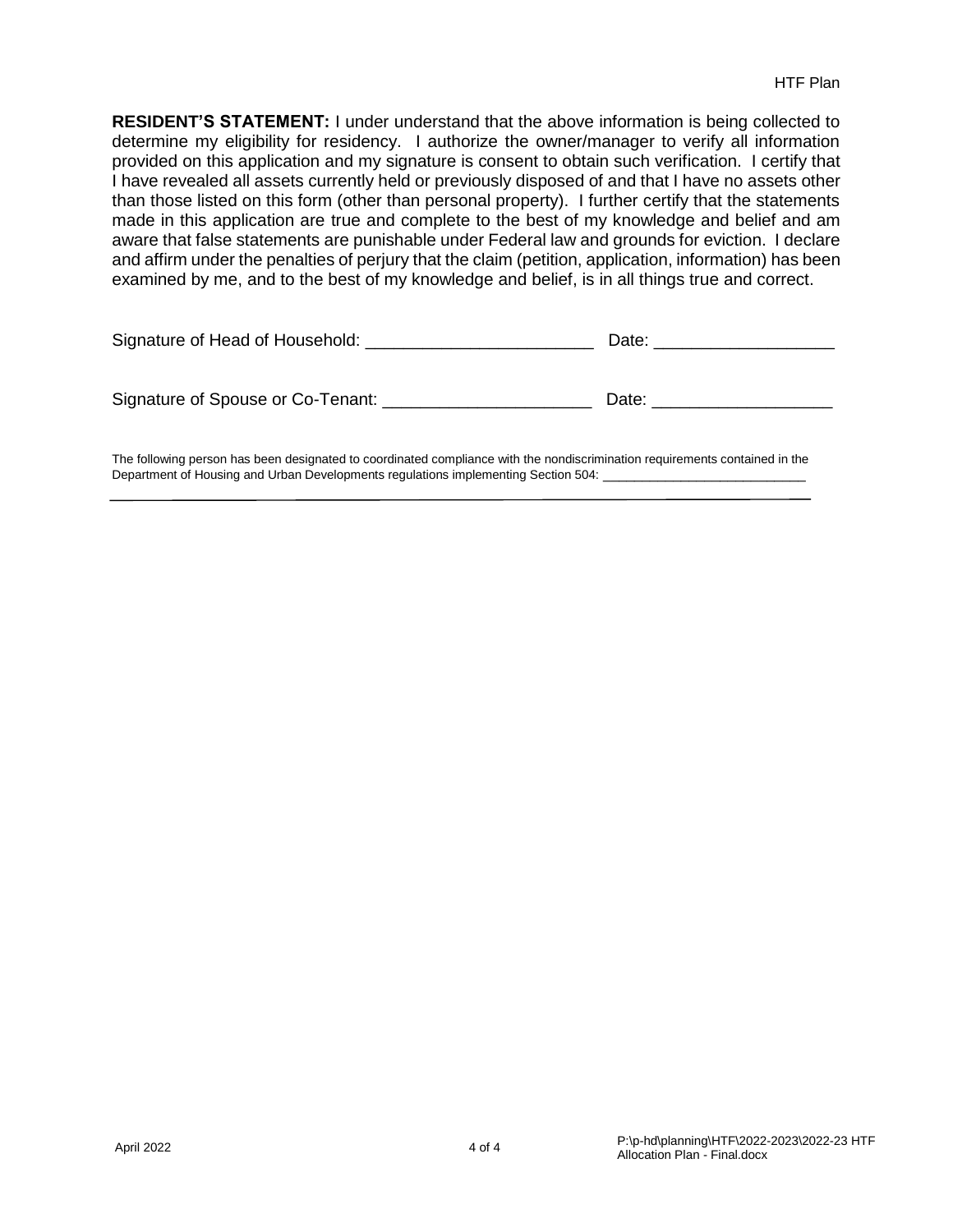#### **EXHIBIT 6**

#### **SOUTH DAKOTA HTF SUBSIDY LIMITS (APPLIES TO ALL HTF PROJECTS)**

| Zone 1<br>\$103,900<br>\$123,600<br>\$145,400<br>\$166,600<br>\$204,100<br>\$241,000<br>\$265100 | Zone 2<br>\$109,000<br>\$129,800<br>\$152,600<br>\$175,000<br>\$214,400<br>\$253,100<br>\$278,400                                                                                                    | Zone 3<br>Zone 4<br>\$114,300\$124,800<br>\$136,000\$148,400<br>\$159,900\$174,500<br>\$183,300\$200,00<br>\$224,600\$245,000<br>\$265,100\$289,300<br>\$291,600\$318,300      |
|--------------------------------------------------------------------------------------------------|------------------------------------------------------------------------------------------------------------------------------------------------------------------------------------------------------|--------------------------------------------------------------------------------------------------------------------------------------------------------------------------------|
|                                                                                                  |                                                                                                                                                                                                      |                                                                                                                                                                                |
|                                                                                                  | Minnehaha                                                                                                                                                                                            | Union                                                                                                                                                                          |
|                                                                                                  |                                                                                                                                                                                                      |                                                                                                                                                                                |
|                                                                                                  | <b>Brookings</b><br>Codington<br>Lake<br>Meade<br>Yankton                                                                                                                                            | <b>Brown</b><br>Davison<br>Lawrence<br>Pennington                                                                                                                              |
|                                                                                                  |                                                                                                                                                                                                      |                                                                                                                                                                                |
|                                                                                                  | <b>Bennett</b><br><b>Buffalo</b><br><b>Charles Mix</b><br>Day<br>Edmunds<br>Grant<br>Hamlin<br>Harding<br>Jackson<br>Kingsbury<br>McPherson<br>Moody<br><b>Roberts</b><br><b>Stanley</b><br>Walworth | Bon Homme<br><b>Butte</b><br><b>Clark</b><br>Deuel<br><b>Fall River</b><br>Gregory<br>Hand<br>Hutchinson<br>Jerauld<br>Lyman<br>Mellette<br><b>Perkins</b><br>Sanborn<br>Sully |
|                                                                                                  |                                                                                                                                                                                                      |                                                                                                                                                                                |

# Zone 4

Indian Reservations: Cheyenne River (Dewey and Ziebach Counties); Crow Creek; Flandreau Santee; Lower Brule; Pine Ridge (Oglala Lakota County); Rosebud (Todd County); Sisseton Wahpeton/Lake Traverse; Standing Rock (Corson County); and Yankton. If the county is not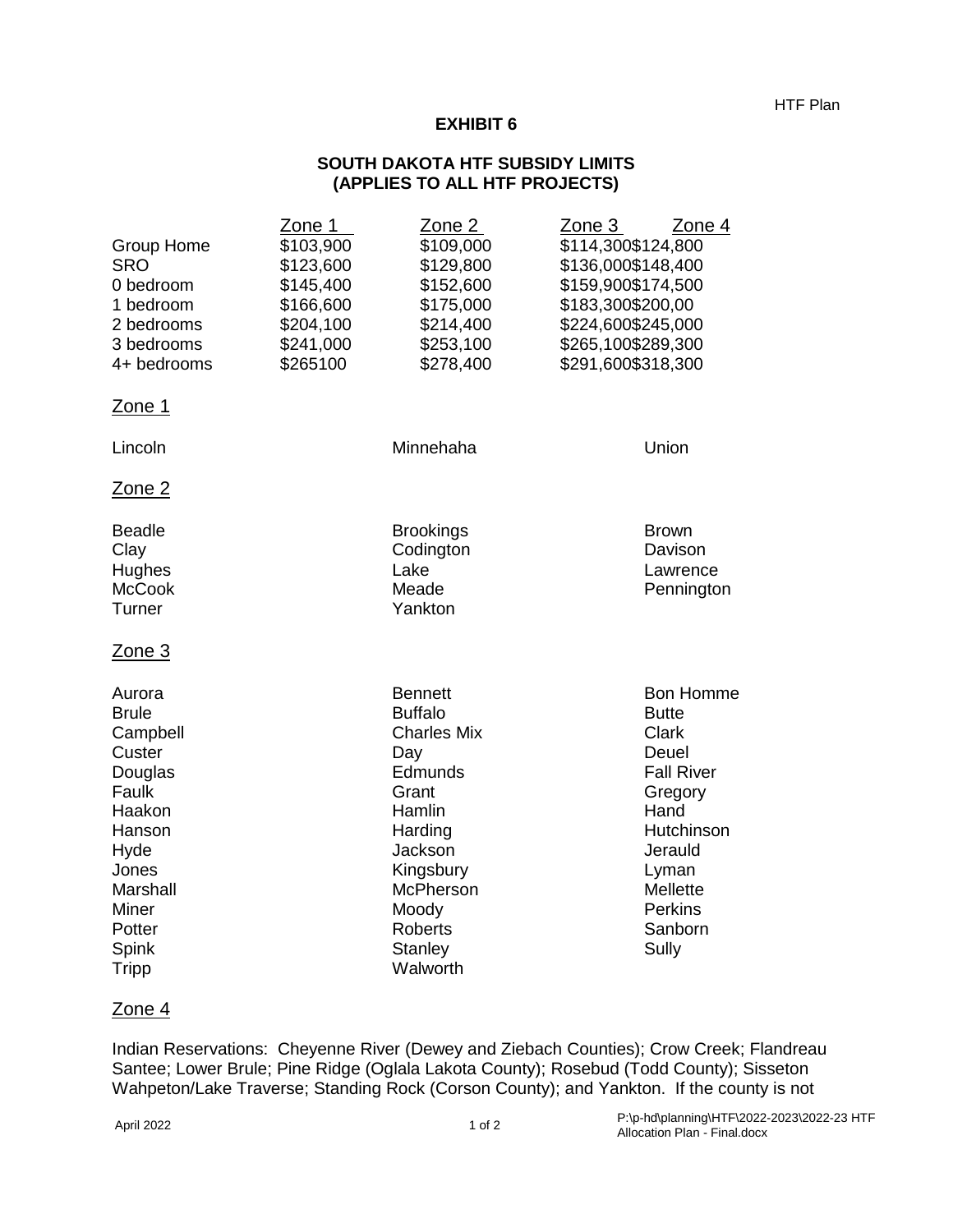HTF Plan

listed after the Reservation, then only the land within the exterior boundaries of the Reservation are within this zone.

This exhibit is subject to change based on updates from the Department of Housing and Urban Development.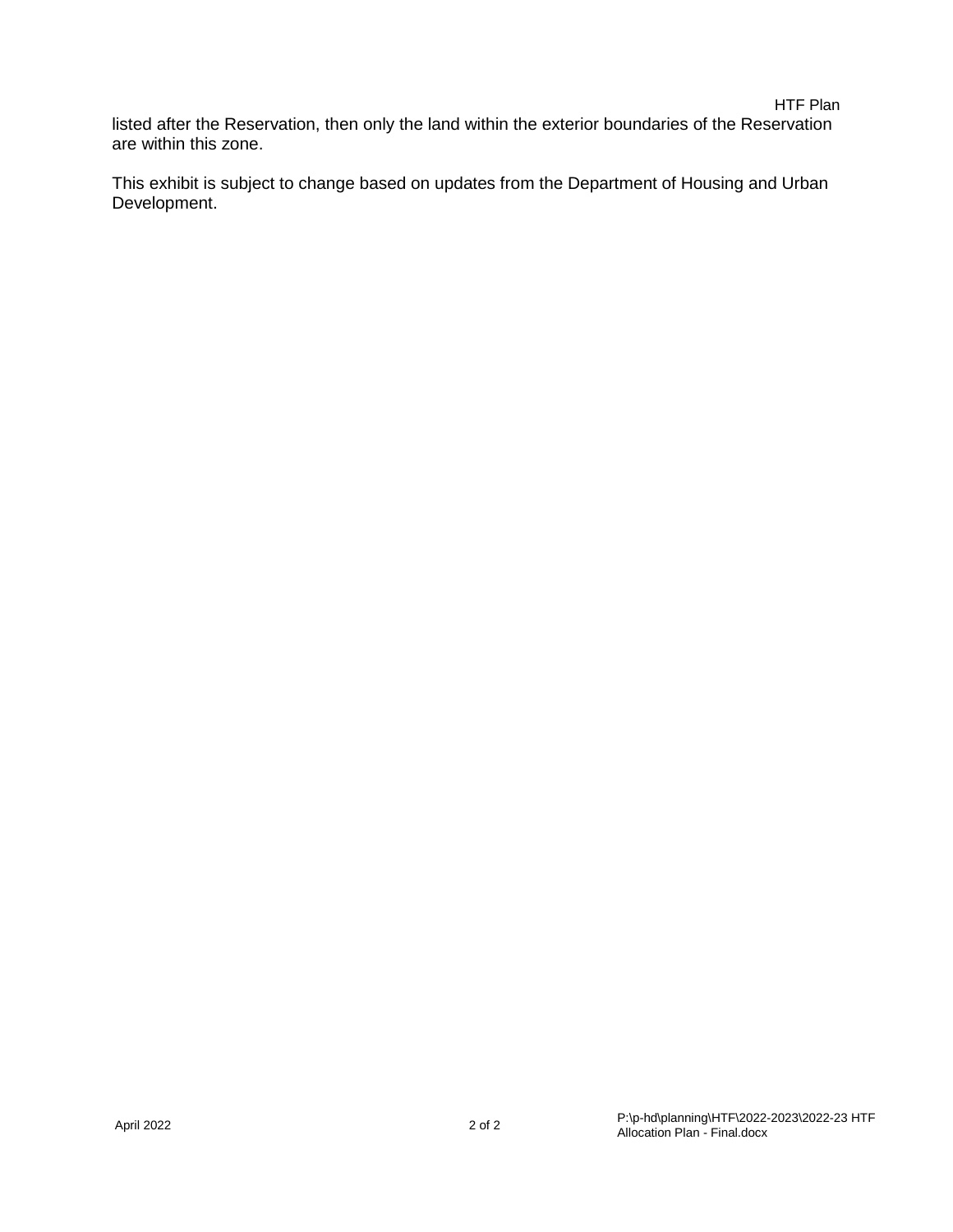#### **EXHIBIT 7 PROHIBITED LEASE TERMS**

The lease may NOT contain any of the following provisions per 24 CFR Part 92.253 b.:

- 1. Agreement to be sued. Agreement by the tenant to be sued, to admit guilt or to a judgment in favor of the owner in a lawsuit brought in connection with the lease;
- 2. Treatment of property. Agreement by the tenant that the owner may take, hold, or sell personal property of household members without notice to the tenant and a court decision on the rights of the parties. This prohibition however, does not apply to an agreement by the tenant concerning disposition of personal property remaining in the housing unit after the tenant has moved out of the unit. The owner may dispose of this personal property in accordance with State law;
- 3. Excusing owner from responsibility. Agreement by the tenant not to hold the owner or owner's agents legally responsible for any action or failure to act, whether intentional or negligent;
- 4. Waiver of notice. Agreement of the tenant that the owner may institute a lawsuit without notice to the tenant;
- 5. Waiver of Legal Proceedings. Agreement by the tenant that the owner may evict the tenant or household members without instituting a civil court proceeding in which the tenant has the opportunity to present a defense, or before a court decision on the rights of the parties;
- 6. Waiver of a jury trial. Agreement by the tenant to waive any right to a trial by jury;
- 7. Waiver of right to appeal court decision. Agreement by the tenant to waive the tenant's right to appeal, or to otherwise challenge in court, a court decision in connection with the lease; and
- 8. Tenant chargeable with cost of legal actions regardless of outcome. Agreement by the tenant to pay attorney's fees or other legal costs even if the tenant wins in a court proceeding by the owner against the tenant. The tenant, however, may be obligated to pay costs if the tenant loses.
- 9. Mandatory supportive services. Agreement by the tenant to accept supportive services that are offered.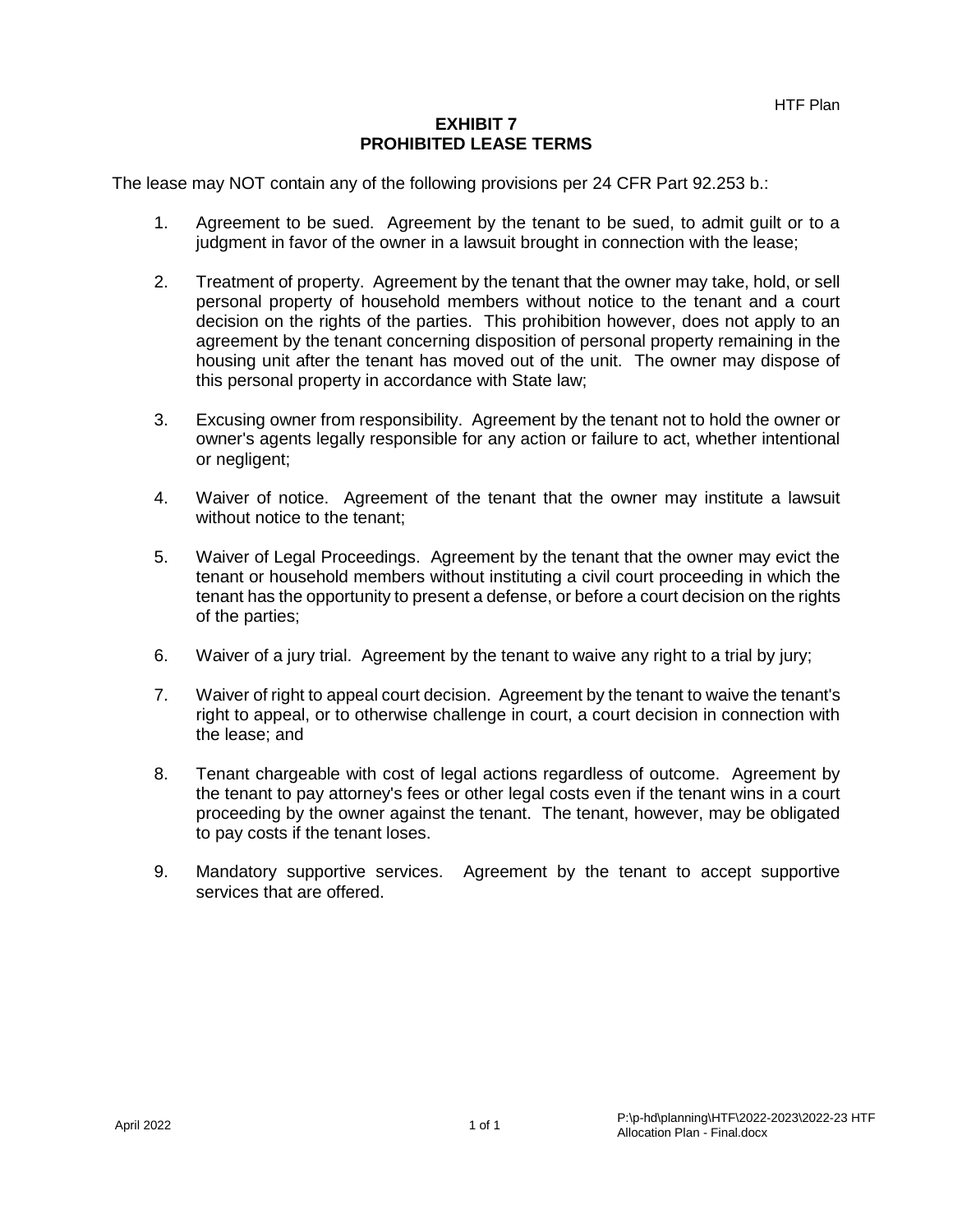#### **EXHIBIT 8 TENANT SELECTION CRITERIA**

An owner must adopt written tenant selection policies and criteria that include as a minimum the following per 24 CFR Part 93.303(d):

- 1. Policies and criteria that are consistent with the purpose of providing housing for very low-income and low-income families;
- 2. That are reasonably related to program eligibility and the applicants' ability to perform the obligations of the lease;
- 3. That do not exclude an applicant with a voucher under the Section 8 Tenant-Based Assistance: Housing Choice Voucher program (24 CFR Part 92) or an applicant participating in a HOME tenant-based rental assistance program (24 CFR Part 92) because of the status of the prospective tenant as a holder of such voucher or comparable HOME tenant-based assistance document.
- 4. That limit eligibility or give a preference to a particular segment of the population if permitted in its written agreement with SDHDA in accordance with requirements in 24 CFR Part 93.303 (c)(3)(i)(ii)(A)(B)(C).
- 5. That provides for the selection of tenants from a written waiting list in the chronological order of their application, insofar as is practicable; and
- 6. That provides prompt written notification to any rejected applicant of the grounds for any rejection.
- 7. Policies and criteria that are consistent with the Violence Against Women Reauthorization Act of 2013.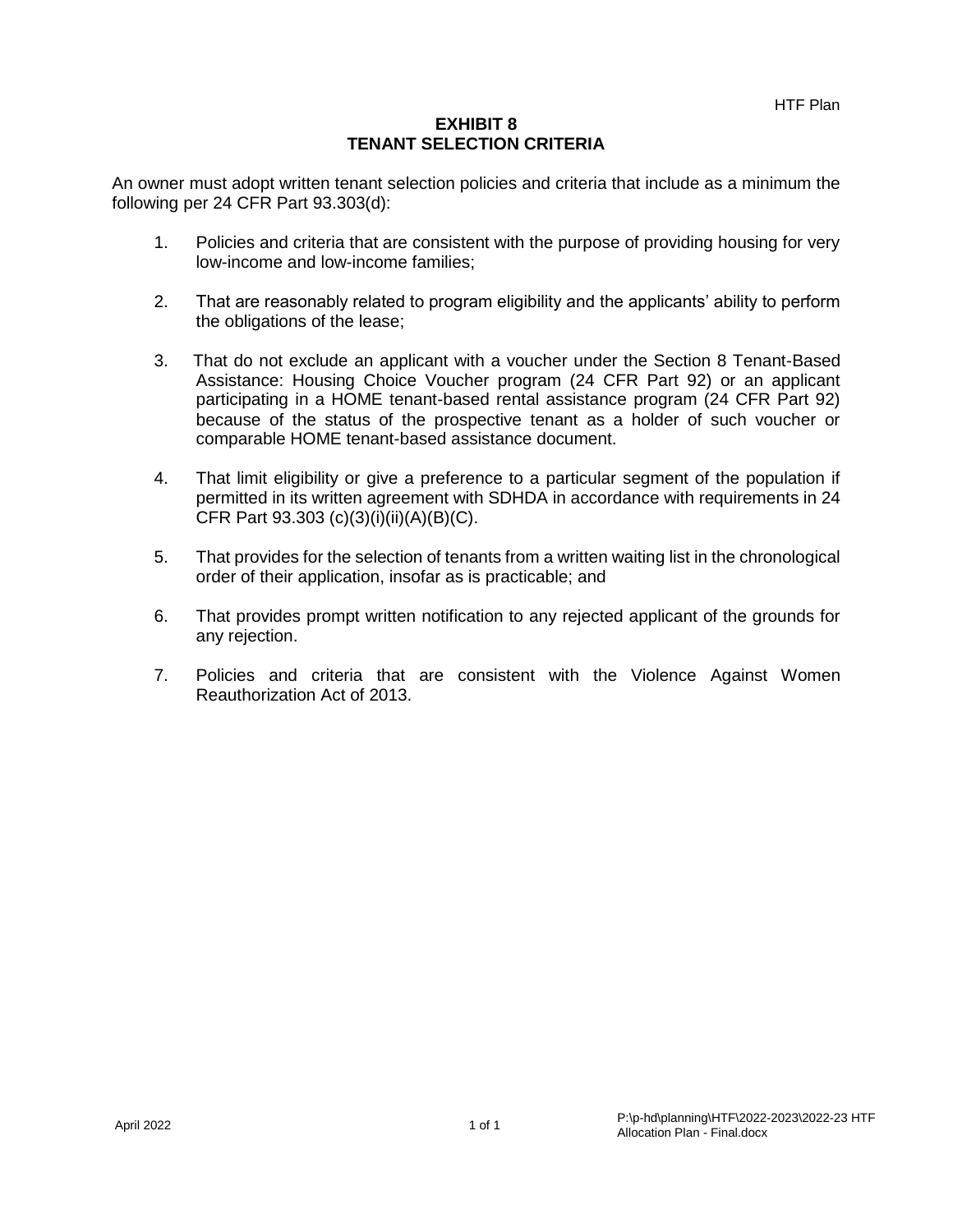## **EXHIBIT 9 SUMMARY OF LEAD-BASED PAINT REQUIREMENTS BY ACTIVITY**

|                                                               | Rehabilitation                                        |                                             | <b>TBRA</b>                                                                                   | A,L,SS,O                                                                                                                                                                                                                                                                                                                             |                                                         |  |
|---------------------------------------------------------------|-------------------------------------------------------|---------------------------------------------|-----------------------------------------------------------------------------------------------|--------------------------------------------------------------------------------------------------------------------------------------------------------------------------------------------------------------------------------------------------------------------------------------------------------------------------------------|---------------------------------------------------------|--|
|                                                               |                                                       | (Subpart J)                                 |                                                                                               | (Subpart M)                                                                                                                                                                                                                                                                                                                          | (Subpart K)                                             |  |
|                                                               | $\leq$ = \$5,000                                      | $> $5,000 - $25,000$                        | > \$25,000                                                                                    |                                                                                                                                                                                                                                                                                                                                      | Special<br>Homebuyer<br>and<br>Needs*                   |  |
| Approach to Lead<br><b>Hazard Evaluation</b><br>and Reduction | 1. Do no harm                                         | Identify and control<br>3.<br>lead hazards  | 4. Identify and abate<br>lead hazards                                                         | Identify and stabilize<br>2.<br>deteriorated paint                                                                                                                                                                                                                                                                                   | Identify and stabilize<br>2.<br>deteriorated paint      |  |
| Notification                                                  | Yes                                                   | Yes                                         | Yes                                                                                           | Yes                                                                                                                                                                                                                                                                                                                                  | Yes                                                     |  |
| Lead Hazard<br>Evaluation                                     | <b>Paint Testing</b>                                  | Paint Testing and<br><b>Risk Assessment</b> | Paint Testing and<br><b>Risk Assessment</b>                                                   | Visual Assessment                                                                                                                                                                                                                                                                                                                    | <b>Visual Assessment</b>                                |  |
| Lead Hazard<br>Reduction                                      | Repair surfaces<br>Disturbed during<br>Rehabilitation | <b>Interim Controls</b>                     | Abatement<br>(Interim Controls on<br>exterior surfaces not<br>disturbed by<br>rehabilitation) | <b>Paint Stabilization</b>                                                                                                                                                                                                                                                                                                           | <b>Paint Stabilization</b>                              |  |
|                                                               | Safe work practices<br>Clearance of work site         | Safe work practices<br>Clearance of unit    | Safe work practices<br>Clearance of unit                                                      | Safe work practices<br>Clearance of unit                                                                                                                                                                                                                                                                                             | Safe work practices<br>Clearance of unit                |  |
| Ongoing<br>Maintenance                                        | For HTF Rental only                                   | For HTF Rental only                         | For HTF Rental only                                                                           | Yes                                                                                                                                                                                                                                                                                                                                  | Yes (if ongoing relationship)                           |  |
| <b>EIBLL</b><br>Requirements                                  | <b>No</b>                                             | <b>No</b>                                   | <b>No</b>                                                                                     | Yes                                                                                                                                                                                                                                                                                                                                  | No                                                      |  |
| Options                                                       | Presume lead-based<br>Paint                           | Presume lead-based<br>Paint and/or hazards  | Presume lead-based<br>Paint and/or hazards                                                    | Test deteriorated paint<br>Use safe work practices only                                                                                                                                                                                                                                                                              | Test deteriorated paint<br>Use safe work practices only |  |
|                                                               | Use safe work practices<br>on all surfaces            | Use standard treatments                     | Abate all applicable<br><b>Surfaces</b>                                                       | on lead-based paint surfaces                                                                                                                                                                                                                                                                                                         | on lead-based paint surfaces                            |  |
|                                                               |                                                       |                                             |                                                                                               | *Special Needs Housing may be subject to the requirements of Subpart J, M, or K depending on the nature of the activity undertaken. However, since most Special<br>needs housing involve Acquisition (A), Leasing (L), Support Services (SS), and Operations (O), for the purposes of this table; it has been placed in this column. |                                                         |  |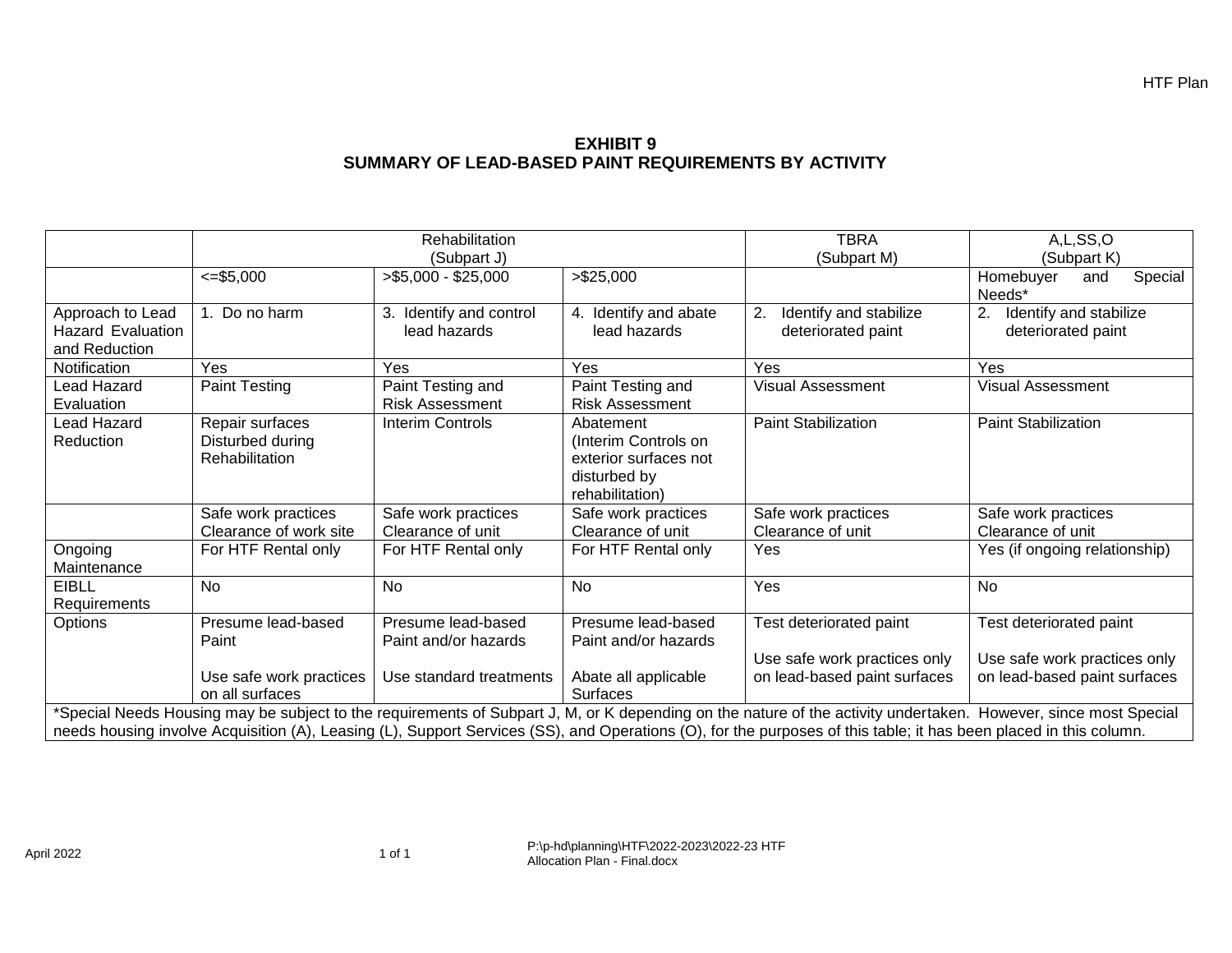## **EXHIBIT 10 Lead-Based Paint Disclosure of Information**

|                                                                                                                                                                                                                    | Disclosure of Information on Lead-Based Paint and Lead-Based Paint Hazards                                                                                                                   |      |                                                                                                                                                                                                                                                                                                                                                                                                                                        |      |  |  |
|--------------------------------------------------------------------------------------------------------------------------------------------------------------------------------------------------------------------|----------------------------------------------------------------------------------------------------------------------------------------------------------------------------------------------|------|----------------------------------------------------------------------------------------------------------------------------------------------------------------------------------------------------------------------------------------------------------------------------------------------------------------------------------------------------------------------------------------------------------------------------------------|------|--|--|
| <b>Lead Warning Statement</b>                                                                                                                                                                                      | pamphlet on lead poisoning prevention.                                                                                                                                                       |      | Housing built before 1978 may contain lead-based paint. Lead from paint, paint chips, and dust can pose<br>health hazards is not taken care of properly. Lead exposure is especially harmful to young children and<br>pregnant women. Before renting pre-1978 housing, landlords must disclose the presence of known lead-<br>based paint and lead-based paint hazards in the dwelling. Tenants must also receive a Federally approved |      |  |  |
| (a)                                                                                                                                                                                                                | <b>Lessor's Disclosure (initial)</b>                                                                                                                                                         |      | Presence of lead-based paint or lead-based paint hazards (check one below):                                                                                                                                                                                                                                                                                                                                                            |      |  |  |
|                                                                                                                                                                                                                    | Known lead-based paint and/or lead-based paint hazards are present in the housing<br>(explain).                                                                                              |      |                                                                                                                                                                                                                                                                                                                                                                                                                                        |      |  |  |
|                                                                                                                                                                                                                    | housing.                                                                                                                                                                                     |      | Lessor has no knowledge of lead-based paint and/or lead-based paint hazards in the                                                                                                                                                                                                                                                                                                                                                     |      |  |  |
| (b)                                                                                                                                                                                                                |                                                                                                                                                                                              |      | Records and reports available to the lessor (check one below):                                                                                                                                                                                                                                                                                                                                                                         |      |  |  |
|                                                                                                                                                                                                                    | Lessor has provided the lessee with all available records and reports pertaining to lead-<br>based paint and/or lead-based paint hazards in the housing (list documents below).              |      |                                                                                                                                                                                                                                                                                                                                                                                                                                        |      |  |  |
|                                                                                                                                                                                                                    | Lessor has no reports or records pertaining to lead-based paint and/or lead-based paint<br>hazards in the housing.                                                                           |      |                                                                                                                                                                                                                                                                                                                                                                                                                                        |      |  |  |
| (c)                                                                                                                                                                                                                | <b>Lessor's Acknowledgment (initial)</b><br>Lessee has received copies of all information listed above.                                                                                      |      |                                                                                                                                                                                                                                                                                                                                                                                                                                        |      |  |  |
| (d)                                                                                                                                                                                                                |                                                                                                                                                                                              |      | Lessee has received the pamphlet Protect Your Family from Lead in Your Home.                                                                                                                                                                                                                                                                                                                                                           |      |  |  |
| (e)                                                                                                                                                                                                                | <b>Agent's Acknowledgment (initial)</b><br>Agent has informed the lessor of the lessor's obligations under 42 U.S.C. 4852(d) and is<br>aware of his/her responsibility to ensure compliance. |      |                                                                                                                                                                                                                                                                                                                                                                                                                                        |      |  |  |
| <b>Certification of Accuracy</b><br>The following parties have reviewed the information above and certify, to the best of their knowledge, that<br>the information provided by the signatory is true and accurate. |                                                                                                                                                                                              |      |                                                                                                                                                                                                                                                                                                                                                                                                                                        |      |  |  |
| Lessor                                                                                                                                                                                                             |                                                                                                                                                                                              | Date | Lessor                                                                                                                                                                                                                                                                                                                                                                                                                                 | Date |  |  |
| Lessee                                                                                                                                                                                                             |                                                                                                                                                                                              | Date | Lessee                                                                                                                                                                                                                                                                                                                                                                                                                                 | Date |  |  |
| Agent                                                                                                                                                                                                              |                                                                                                                                                                                              | Date | Agent                                                                                                                                                                                                                                                                                                                                                                                                                                  | Date |  |  |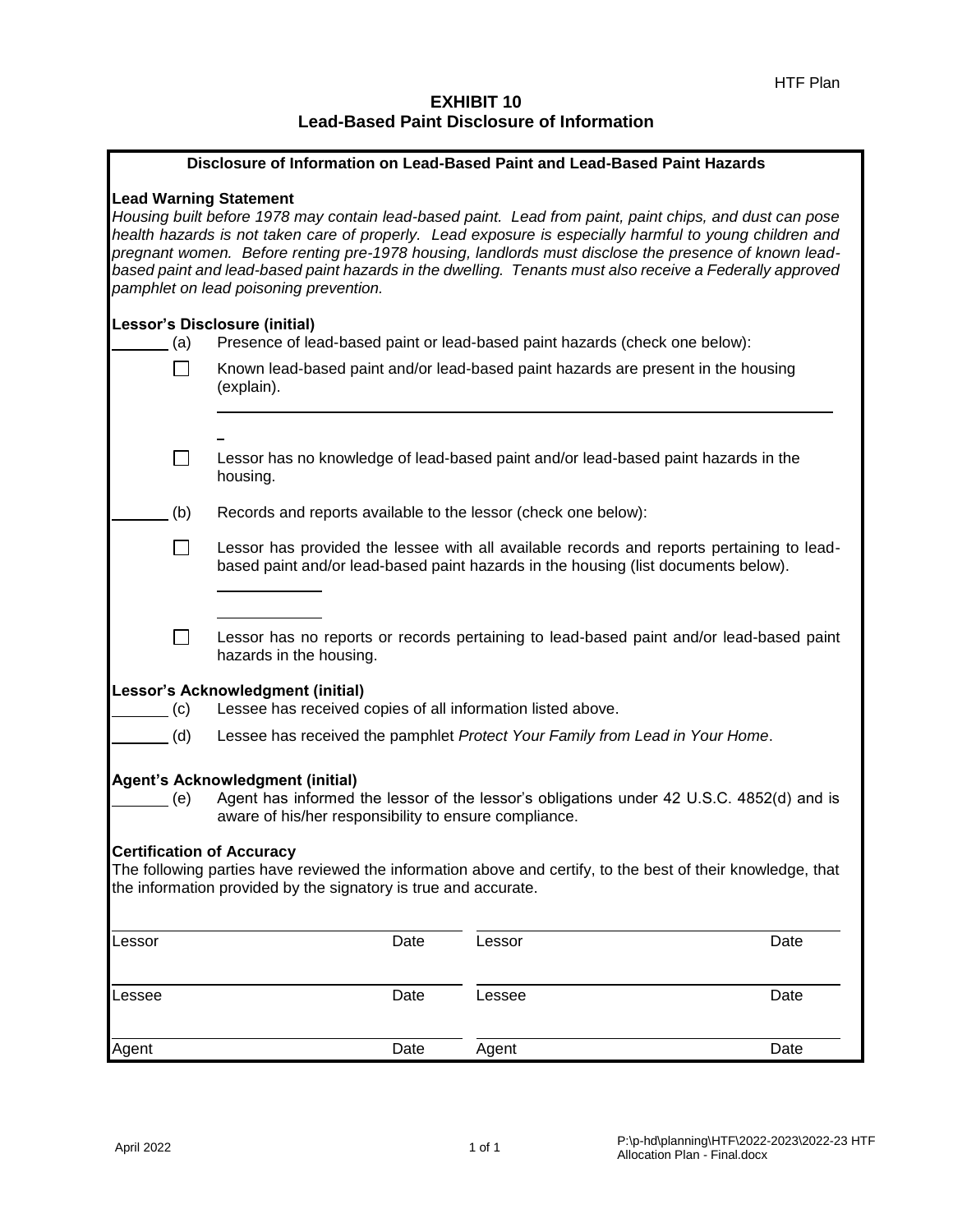## **EXHIBIT 11**

#### Application Checklist

The following items must be submitted with the completed Application form to ensure a complete application is received by SDHDA. Please refer to the HTF Program Allocation Plan and application for clarification of any submission items.

| Submission Item                               | Enclosed | Meet SDHDA requirements |
|-----------------------------------------------|----------|-------------------------|
| Completed and signed Application form<br>1.   |          |                         |
| 2.<br><b>Market Study</b>                     |          |                         |
| <b>Project Narrative</b><br>3.                |          |                         |
| <b>Chief Executive Officer letter</b><br>4.   |          |                         |
| (Exhibit 3)                                   |          |                         |
| <b>Cost Allocation Tool</b><br>5.             |          |                         |
| <b>Utility Allowance Calculation</b><br>6.    |          |                         |
| 7.<br>Pro forma                               |          |                         |
| Three years annual financial statements<br>8. |          |                         |
| Documentation of Operating Expenses<br>9.     |          |                         |
| 10. Legal opinion of good standing            |          |                         |
| 11. Site Control                              |          |                         |
| 12. Architectural site plan                   |          |                         |
| 13. Architectural floor and unit plan         |          |                         |
| 14. Zoning letter and project plat            |          |                         |
| 15. PHA Notification                          |          |                         |
| 16. Nonprofit Description                     |          |                         |
| 17. Local area map                            |          |                         |
| 18. Executed Project Dev. Characteristics     |          |                         |
| (Exhibit 4)                                   |          |                         |
| 19. Documentation of local financial support  |          |                         |
| 20. Applicant's Characteristics               |          |                         |
| 21. Service provider letters                  |          |                         |
| 22. Documentation of financing                |          |                         |
| 23. Documentation of equity commitment        |          |                         |
| 24. Lead Based Paint Disclosure               |          |                         |
| 25. Relocation Plan                           |          |                         |
| 26. Tenant Questionnaire                      |          |                         |
| 27. Current tenant rent roll                  |          |                         |
| 28. Detailed rehabilitation listing           |          |                         |
| 29. Community Revitalization Plan             |          |                         |
| 30. Intent to serve families with children    |          |                         |
| 31. Availability of utility service           |          |                         |
| 32. Consultant Agreement                      |          |                         |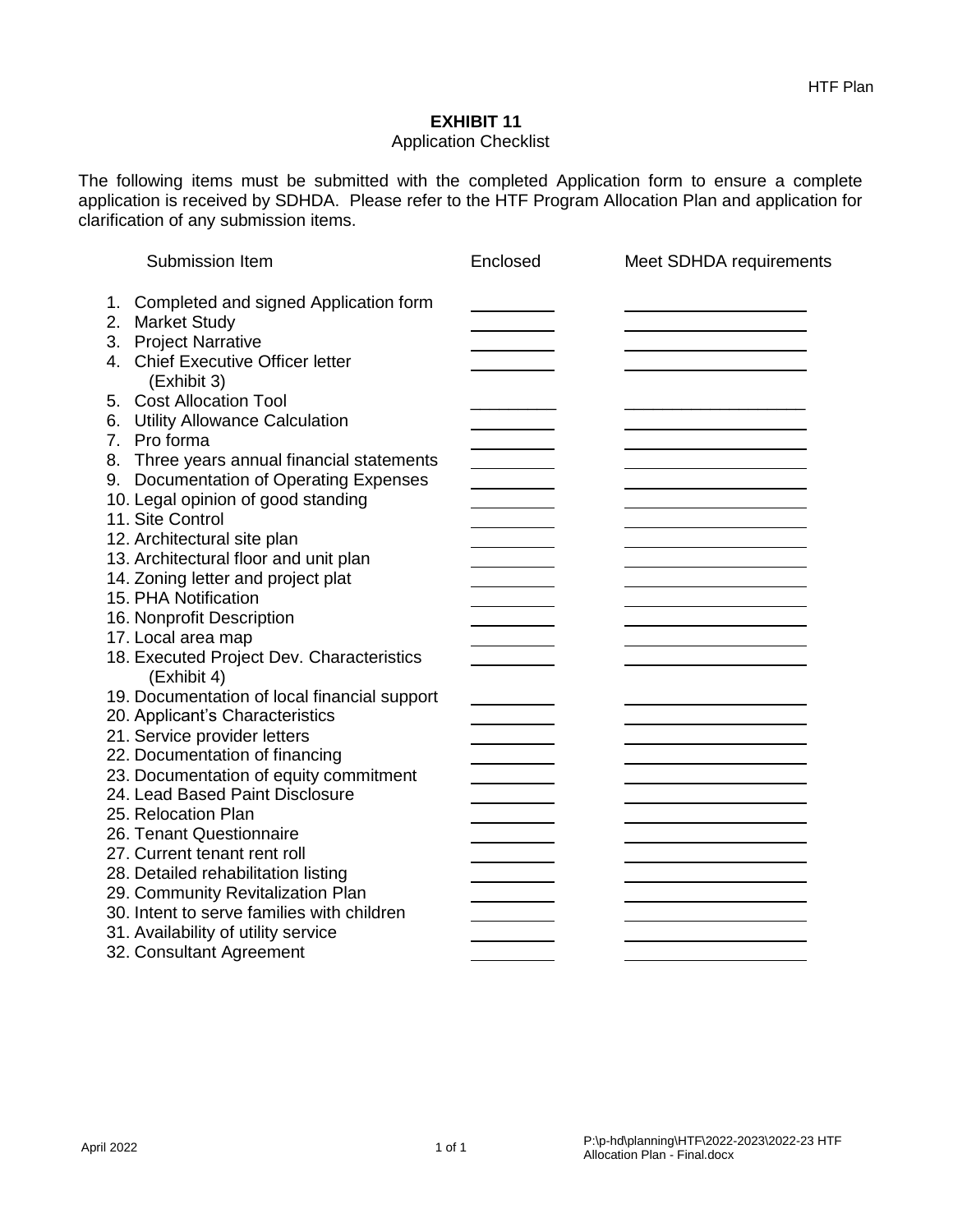Sub Points Project

# **EXHIBIT 12**

# Self-Scoring Worksheet

|                |                                                                          | Points | Available | Points |
|----------------|--------------------------------------------------------------------------|--------|-----------|--------|
| A              | <b>LOCAL HOUSING NEED</b>                                                |        | 150       |        |
|                |                                                                          |        |           |        |
| B              | <b>PRIMARY SELECTION CRITERIA</b>                                        |        |           |        |
| 1              | <b>Extended Use Commitment (10 years)</b>                                |        | 30        |        |
| $\mathbf{2}$   | <b>Construction Type</b>                                                 |        | 70        |        |
|                | a. Rehabilitation of existing affordable housing                         | 40     |           |        |
|                | b. Rehabilitation or Reconstruction with Historic Nature                 | 20     |           |        |
|                | c. Reconstruction of an existing building into affordable rental         |        |           |        |
|                | units                                                                    | 20     |           |        |
|                | d. Rehabilitation of federal project-based rental assistance<br>building | 10     |           |        |
|                | e. New Construction with 16 units or less per building                   | 10     |           |        |
|                | f. New Construction Assisted Living Facility                             | 10     |           |        |
|                | g. New Construction Congregate Care Facility                             | 10     |           |        |
| 3              | <b>Concerted Community Revitalization Plan</b>                           |        | 20        |        |
|                | a. And in a Qualified Census Tract                                       | 20     |           |        |
| 4              | <b>Mixed Income Use</b>                                                  |        | 30        |        |
|                | a. 5.00% to 10.00%                                                       | 10     |           |        |
|                | b. 10.01% to 20.00%                                                      | 20     |           |        |
|                | c. 20.01% to 49.99%                                                      | 30     |           |        |
| 5              | <b>Financial Support</b>                                                 |        | 20        |        |
| 6              | <b>Applicant Characteristics</b>                                         |        | 40        |        |
|                | a. Developer Experience - Track Record                                   | 20     |           |        |
|                | b. Minority or Woman Owned/Operated                                      | 10     |           |        |
|                | c. Owner Equity of 10.00% or more                                        | 10     |           |        |
|                | d. Deduction if not in "Good Standing"                                   | $-25$  |           |        |
|                | e. Deduction for additional SDHDA funding request after<br>reservation   | $-10$  |           |        |
| $\overline{7}$ | <b>Service Enriched Housing</b>                                          |        | 40        |        |
|                | a. Homeless                                                              |        |           |        |
|                | b. Physically Disabled                                                   |        |           |        |
|                | c. Mentally Disabled                                                     |        |           |        |
|                | d. Developmentally Disabled                                              |        |           |        |
|                | e. Frail Elderly (congregate care)                                       |        |           |        |
|                | f. Other                                                                 |        |           |        |
| 8              | Leveraging                                                               |        | 30        |        |
|                | HTF Funds per HTF assisted Unit                                          |        |           |        |
|                | \$0 to \$39,999                                                          | 30     |           |        |
|                | \$40,000 to \$49,999                                                     | 20     |           |        |